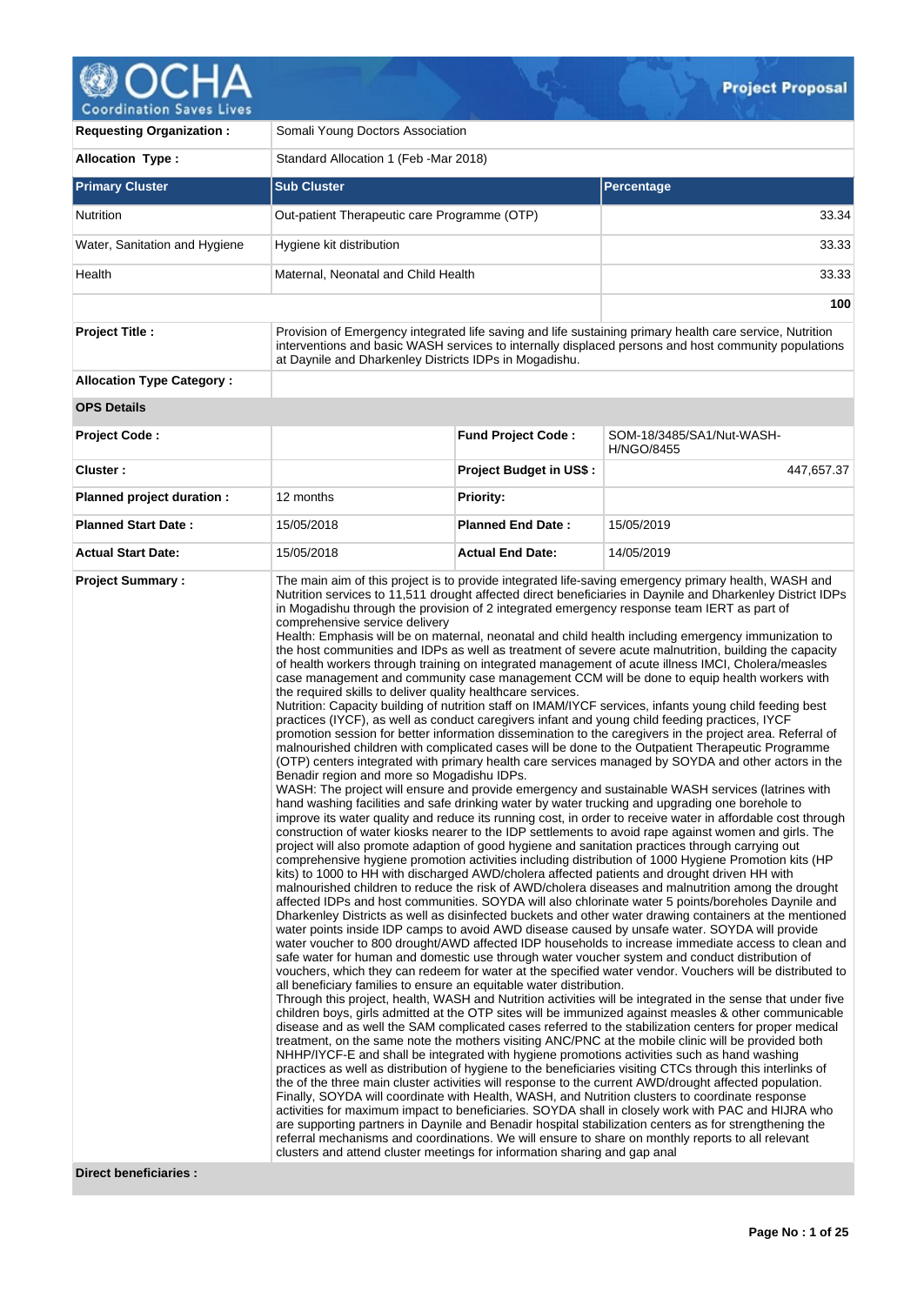| <b>Men</b> | <b>Women</b> | Boys  | <b>Girls</b> | <b>Total</b> |
|------------|--------------|-------|--------------|--------------|
| ا 410.،    | 3,901        | 3,000 | 3,200        | 11,511       |

## **Other Beneficiaries :**

| Beneficiary name                                            | <b>Men</b> | Women | <b>Boys</b> | <b>Girls</b> | <b>Total</b> |
|-------------------------------------------------------------|------------|-------|-------------|--------------|--------------|
| Children under 5                                            | 0          |       | 3,000       | 3,200        | 6,200        |
| Pregnant and Lactating Women                                | 0          | 1.000 |             |              | 1,000        |
| Trainers, Promoters, Caretakers,<br>committee members, etc. | 82         | 101   |             |              | 183          |
| Internally Displaced People/Returnees                       | 1.328      | 2,800 |             |              | 4,128        |

**Indirect Beneficiaries :**

The project indirect beneficiary will be the drought affected population and host communities in Daynile and Dharkenley District IDPs District IDPs. They will be also indirectly benefitting the integrated Emergency Response teams (IERT) targeting all. The total indirect beneficiaries are targeted at 15,876 vulnerable populations.

## **Catchment Population:**

The area has a catchment population of 116,400 of which mainly are concentrated in scattered internally displaced IDPs due to displacement by the drought and conflicts, the project will target and deliver live saving essential service to internally displaced IDPs living in Daynile and Dharkenley District IDPs

# **Link with allocation strategy :**

The project is in-line with 1st SHF 2018 Standard Allocation strategy paper as well as the IERTs concept note in response to the worsening drought conditions in Somalia, specifically falls under the Life Saving Interventions in response to the ongoing drought and to mitigate the risk of WASH, Health and Nutrition related disease outbreaks. The proposed activities and objective are directly linked to key of objective Integrated Emergency Response Teams (IERT) concept note for life saving health, Nutrition and WASH for timely provision of basic life saving emergency health services to sick patients including AWD/cholera patients, referral services, screening and treatment of severe acute malnourished (SAM) boys and girls aged under 5 and pregnant lactating women (PLW) as well as conducting comprehensive hygiene promotion campaign to impart key hygiene knowledge and practices in order to mitigate against outbreak and spread of AWD/Cholera and other vaccine preventable illnesses. The proposed intervention will increase mobile clinics as well as OTP outreaches that is aimed to work in an integrated approach and shall be able to foster greater life-saving consultation, improve the coverage of measles vaccinations and Vitamin A; and support safe motherhood and reproductive health while also ensuring readiness to prevent and respond to outbreaks such as malaria, measles or Acute Watery Diarrhea AWD/Cholera and promote health update through health education and beneficiary sensitization as well as linking this with the nutrition program in order to enable provide a holistic services within the organization target sites. As part of WASH integration, The project will ensure and provide emergency and sustainable WASH services (latrines with hand washing facilities and safe drinking water by water trucking and upgrading one borehole to improve its water quality and reduce its running cost, in order to receive water in affordable cost through construction of water kiosks nearer to the IDP settlements to avoid rape against women and girls. The project will also promote adaption of good hygiene and sanitation practices through carrying out comprehensive hygiene promotion activities including distribution of 1000 Hygiene Promotion kits (HP kits) to 1000 to HH with discharged AWD/cholera affected patients and drought driven HH with malnourished children to reduce the risk of AWD/cholera diseases and malnutrition among the drought affected IDPs and host communities. SOYDA will also chlorinate water 5 points/boreholes Daynile and Dharkenley districts as well as disinfected buckets, through providing this comprehensive integrated emergency responses in order to have maximum impact and sustainability in the target locations.SOYDA will provide water voucher to 800 drought/AWD affected IDP households to increase immediate access to clean and safe water for human and domestic use through water voucher system and conduct distribution of vouchers, which they can redeem for water at the specified water vendor. Vouchers will be distributed to all beneficiary families to ensure an equitable water distribution. Each voucher can be used to redeem specified quantity of chlorinated water of 7.5 liters per person per day (45 liters/household/day) for a period of 30 days. Cluster guidelines recommend 7.5 l/person/day during emergencies. Distribution will take into consideration the most affected target IDPs far from any available water point. New IDP camps will be given consideration as first priority as well as vulnerable households. A central location will be identified for distribution as women and children are expected to collect water from trucks. SOYDA will coordinate with other WARDI and WOCCA in the target districts to enable avoid any duplication of services as well work in a coordinated manner to enable increase access.

## **Sub-Grants to Implementing Partners :**

| <b>Partner Name</b>                                    | <b>Partner Type</b>         |                           | <b>Budget in US\$</b> |                             |  |  |  |  |  |
|--------------------------------------------------------|-----------------------------|---------------------------|-----------------------|-----------------------------|--|--|--|--|--|
|                                                        |                             |                           |                       |                             |  |  |  |  |  |
| Other funding secured for the same project (to date) : |                             |                           |                       |                             |  |  |  |  |  |
|                                                        | <b>Other Funding Source</b> |                           |                       | <b>Other Funding Amount</b> |  |  |  |  |  |
|                                                        |                             |                           |                       |                             |  |  |  |  |  |
| Organization focal point:                              |                             |                           |                       |                             |  |  |  |  |  |
| <b>Name</b>                                            | Title                       | <b>Email</b>              |                       | <b>Phone</b>                |  |  |  |  |  |
| Ubah Ahmed Haji                                        | Program Manager             | somyoungdoctors@gmail.com |                       | +252615881993               |  |  |  |  |  |
| <b>BACKGROUND</b>                                      |                             |                           |                       |                             |  |  |  |  |  |
| 1. Humanitarian context analysis                       |                             |                           |                       |                             |  |  |  |  |  |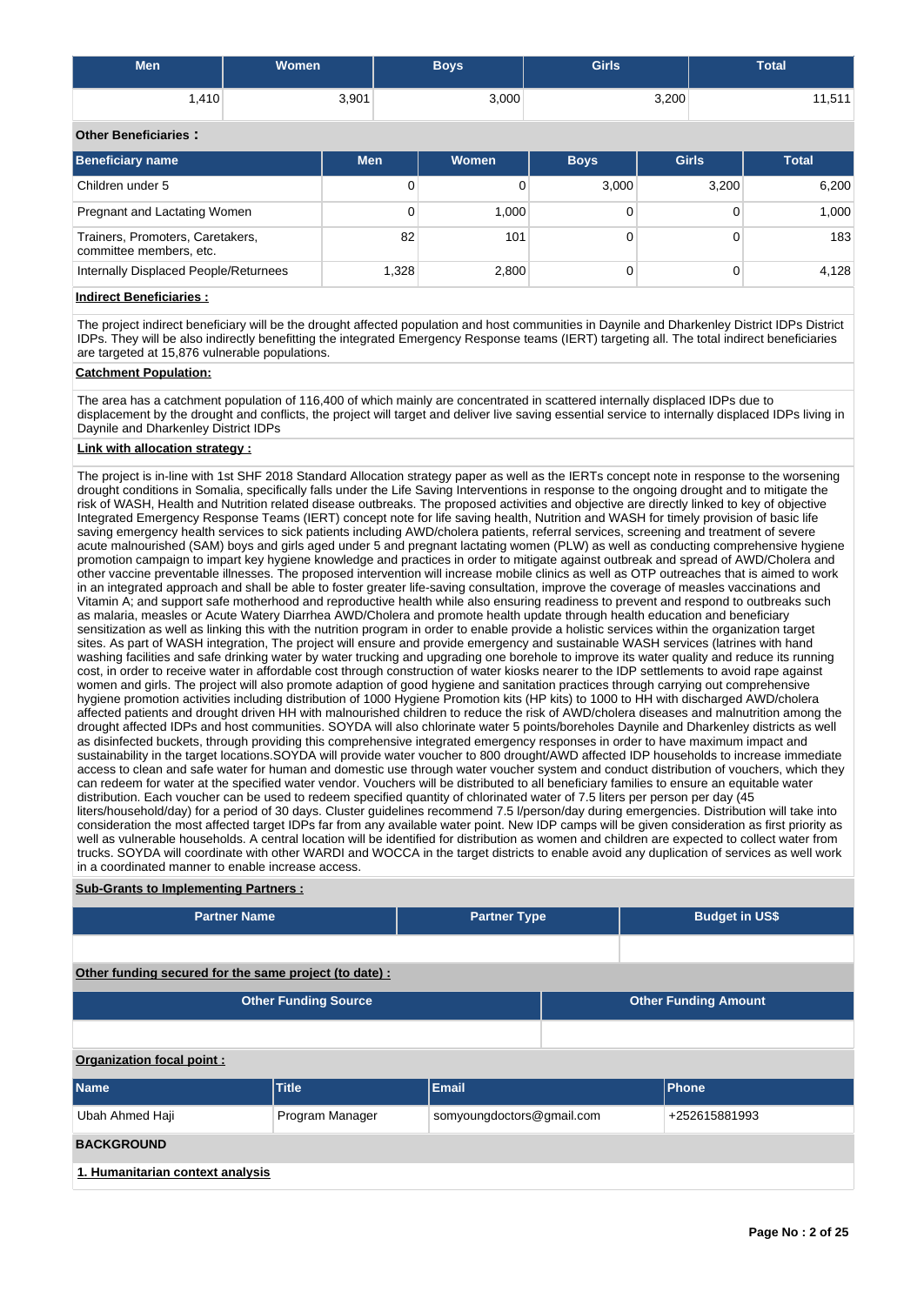The humanitarian situation in Somalia remains critical due to ongoing impacts of drought and conflict. As per the recently released FSNAU-FEWSNET 2017 Post Deyr findings, the situation has not returned to a pre-crisis state. Despite a reduction in the total number of people facing food insecurity, down from 6.2 million in 2017, 5.4 million people are still in need of urgent assistance, including an estimated 2.8 million children. The number of people currently in emergency (IPC 4) stands at 180,000, including over 100,000 children – more than double the amount of people in emergency (IPC 4) in January in 2017, which then stood at 83,000; and projections indicate that 2.7 million people will be in crisis (IPC 3) or emergency (IPC 4) from now to June 2018, as compared to 2.9 million for the same period in 2017. The overall median prevalence of acute malnutrition has improved from Critical (17.4 per cent GAM) in June-July 2017 to Serious (13.8 per cent GAM) in November-December. Urgent treatment and nutrition support is needed for approximately 301,000 acutely malnourished children, including 48,000 who are severely malnourished, Overall, 1.2 million children could be malnourished by the end of the year according to Nutrition Cluster projections. Over 4.4 million people need humanitarian WASH services, with 3.5 out of 5 people without adequate water to meet basic needs. Over 5.7 million people require basic health services, including critical needs in maternal and child health, as one in seven Somali children die before the age of five. Disease outbreaks such as acute watery diarrhea (AWD)/cholera and measles continue to represent a major threat to children, with 78,853 and over 23,000 cases reported respectively in 2017. Crude Death Rates (CDR) and/or Under-Five Death Rate (U5DR) have surpassed emergency thresholds in seven of the population groups surveyed (i.e. CDR > 1/10 000/day and U5DR > 2/10 000/day, respectively). Over 3 million children, out of 4.9 million in country, are estimated to be out of school. More than 2.1 million people have been displaced, including over 1 million in the last year alone. Exclusion and discrimination of socially marginalized groups continue to exacerbate high levels of acute humanitarian needs. More than 76 percent of recorded gender based violence (GBV) survivors are reported to be from IDP communities. Grave violations against children continue at worrying rates, with 402 cases, mostly abductions, recruitment and use, and killing/maiming reported in January 2018. With limited livelihood and coping options and poor living conditions, exacerbated by recent large-scale displacement due to drought, food security and nutrition outcomes across most of the 13 main settlements for internally displaced persons (IDPs) indicated deterioration. Accordingly, most of the IDP settlements are classified as Crisis (IPC Phase 3) or Emergency (IPC Phase 4). Impacted by high food prices, increased completion from displaced populations and localized trade disruptions, poor households in some of the major urban areas of the country face acute food security Crisis (IPC Phase 3).

In Mogadishu IDP settlement recorded a GAM prevalence of 16.1 percent and SAM rate of 4.1 percent, which indicate sustained Critical nutrition situation compared to 2016 Deyr 2016 (November), 2017 Jilaal (April) and 2017 Gu. SAM prevalence also declined from Extreme Critical (6.6%) to Critical (4.1%). CDR and U5DR among IDPs in Mogadishu during 2017 Deyr are 0.79/10 000/day and 1.77/10 000/day, respectively. These reflect improvement from levels seen during 2017 Gu (1.55/10 000/day and 4.61/10 000/day, respectively). The decrease in U5DR in November 2017 compared to June 2017 is statistically significant and is mainly associated with decreased AWD and measles outbreak since August. However, morbidity, which is one of the contributing factors for acute malnutrition, remains high among IDPs in Mogadishu 44.1% (FSNAU report Jan 2018).

## **2. Needs assessment**

According to UNHCR-led PRMN, 2017, The IDPs in Mogadishu are estimated around 90,833 households and 545,000 individuals, 18% are children under 18 years (227,812 children), 486 settlements in the 17 districts of Mogadishu. 85% of all those living in settlements are internally displaced persons, which amounts to approximately 69,000 households and almost 400,000 individuals. Around 80 per cent of the IDP population resides in Dharkenley and Daynile districts, which is located in the outskirts of Mogadishu. Settlements in this district were created after 2012 when the last extensive IDP population survey was conducted, indicating a shift whereby IDPs move from the central districts of Mogadishu towards the periphery of the city. Forced evictions also increased in 2017 with Mogadishu as the main hotspots. Nearly 200,280 individuals were evicted in 2017, with Mogadishu alone representing more than three quarters (77 per cent) of that number. Overall, Mogadishu hosts nearly 626,000 IDPs. Nearly 154,000 individuals were forcefully evicted in Mogadishu from January to December 2017. The number of persons evicted between 29 and 30 December last year represents 23 per cent of the total annual caseload, thus making it the worst single mass eviction incident in 2017. These displaced people lack adequate access to food, Health, Nutrition, WASH, shelter and basic services, and also face the most serious protection-related risks, such as physical attacks, gender-based violence. The majority of IDPs came from regions surrounding Banadir, mainly from Lower Shabelle, and Middle Shabelle, but also from Bay.

In Banadir region alone, 256,371 IDPs are in need (IPC 4) with GAM and SAM rates of 16.1% and 4.1% among Mogadishu IDP settlements (FSNAU report Jan 2018). Lack of potable water, adequate sanitation facilities, and hygiene practices coupled with poor health infrastructure led to an increase in disease outbreak. Despite a decline in recent months, the number of measles continues to remain at epidemic levels with more than 20,000 cases recorded since January 2017, four times higher than in 2015 and 2016 respectively. While Also the nutrition situation in Banadir region is reportedly critical. Nutrition actors report that admission trends in Benadir have increased sharply. In total, there are 22,678 beneficiaries admitted to the Outpatient Therapeutic Programme/Stabilization Centers (OTP/SC) since the beginning 2017.This is higher than the admission for the same period in 2016, which were 13,097 people. The deaths in the period have almost tripled from 58 deaths same time 2016 to 134 deaths in 2017. About 75 per cent (131 deaths) of the deaths occurred in the OTP while three deaths occurred in the Stabilization centers

According to Ministry of Health HMIS data, A cumulative total of 61,043 Acute Watery Diarrhea/Cholera cases and 821 deaths have been reported in 55 districts of 18 regions of South central and Puntland since January 2017, In Mogadishu only, 7303 cases and 122 deaths reported, Daynile and Dharkenley districts are among the highest hit districts of AWD with 413, 479 and 495 cases respectively reported among them 27 fatalities, 47% of AWD Alerts were received in t Daynile and Dharkenley districts of Mogadishu since Jan 2018. SOYDA propose intervention aimed at providing integrated emergency lifesaving health, nutrition and WASH services through provision of consultation, immunization, safe motherhood delivery integrated with therapeutic treatment as well as hygiene and health promotion and distribution of hygiene kits to enable avert the current AWD/cholera and drought affected population

#### **3. Description Of Beneficiaries**

The target beneficiaries shall be boys, girls, women and men irrespective of their status, mainly the Internally Displaced Persons IDPs and all the people who were affected by the drought in the target area. The project will ensure that design of activities is informed by a thorough analysis of gender and cultural dynamics across different livelihood groups. In addition, the involvement of women, youth, IDPs and marginalized communities in decision-making will be promoted. SOYDA will propose the following vulnerability and selection criteria to selected beneficiaries, following the approval of these criteria by the community and local authorities. There are many newly displaced drought affected communities who displaced to the nearby water points without proper settlement and whose livelihood strategies have collapsed or are severely weakened due to displacement, lack social support, and are consequently facing Health, WASH, nutrition and food access crisis, SOYDA will also target more female-headed households who are at risk/affected of AWD to hygiene promotion activity, as women and girls are by large responsible for ensuring good hygiene practices at the household level.

**4. Grant Request Justification**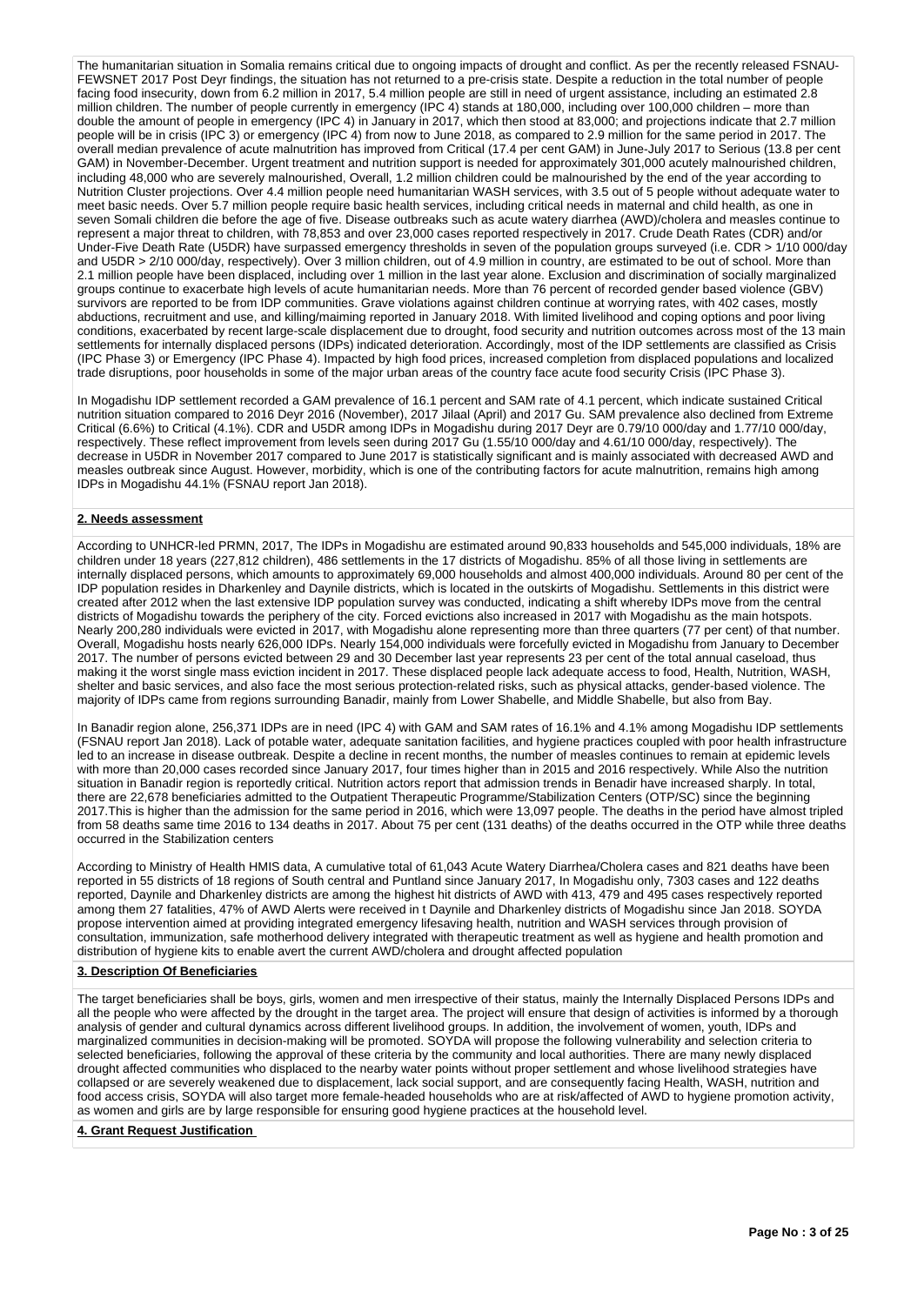The project has come at a time when impacts of severe droughts and forced evictions are overwhelming in Mogadishu IDPs particularly Dharkenley and Daynile Districts. A number of emergency drought response projects in the area has come to an end while needs for quality primary health services owing to AWD/cholera outbreak and increased morbidity and mortality as well as current severe food insecurity situation coupled by escalating malnutrition among boys and girls under 5 years hence strong need for funding of this project. The proposed activities and objective are directly linked to key objective of SHF SA1 2018 and Integrated Emergency Response Teams (IERT) concept note for life saving health, WASH and Nutrition.

SOYDA through the funding will establish 2 Integrated emergency response teams to carry out primary health care service delivery. treatment of acute malnutrition and distribution of basic hygiene kits to people in need to improve the environmental sanitation that will reduce the expansion of AWD as integrated way in Mogadishu IDPs and the project aims to improve the status of the IDPs in Daynile and Dharkenely district IDPs.This Somalia Humanitarian Fund (SHF) grant will enable SOYDA to continue its life-saving interventions including response to severe acute malnutrition targeting <5 children boys, girls and pregnant and lactating women under nutrition interventions as well as Acute Water Diarrhea (AWD/cholera) and measles treatment under the health and WASH interventions. However nutrition, WASH, and health intervention shall be able to work in more integrated and coordinated response to enable realize the closer referral and treatment of both severely acute complicated malnourished as well as those with other related medical complication. Due to the high incidence of gender base violence in the IDPs. SOYDA will be able to coordinates with those partners working in the area of psychosocial services to sort for any assistance such as dignity kits to such beneficiaries and hence improve the response wholesomely among the IDPs in the target locations. SOYDA shall work in liaison with other partners and sector active service providers to provide protection through the support of medical services and the needed referral services in case of complication cases to further treatment to Banadir and Daynile Hospital and closely work with PAC and HIJRA who are supporting partners in Daynile and Benadir hospital stabilization centers for strengthening the referral mechanisms and coordinations. SOYDA will also closely cooperate with WOCCA and WARDI for strengthening referral issues on severe cases and also information sharing to ovoid any overlapping of the service in our catchment areas. SOYDA will also attend monthly Ministry of Health Nutrition and Health meetings to ensure activities are shared and gaps are discussed with our government counterparts.

## **5. Complementarity**

Somali Young Doctors Association (SOYDA) has been working in Mogadishu IDPs since 2007 and has implemented humanitarian emergency, WASH, health and nutrition since its inception. The proposed project shall complement the ongoing Integrated Health, Nutrition, WASH, Food Security and Education in Afgooye corridor, as well as effectively addressing on the gaps of Mogadishu IDPs in Daynile and Dharkenley districts. Through complementarily with clusters and other actors all severe malnourished children with complications will be referred to Daynile and Benadir Hospital Stabilization Centers SCs for further treatment. Also SOYDA will refer all complicated cases both children and women related to communicable diseases including pneumonia, severe dehydrated children, measles complications, and pregnancy or labour related problems. SOYDA shall strive to provide primary health care to the affected children under five boys, girls & pregnant women within the same facilities. To address Acute Watery Diarrhea AWD response, sanitation and hygiene promotion SOYDA shall be able to provide the services within its proposed project hence easing the beneficiaries time and protecting them from time wasting and longer distance to seek the same services .The WASH, Nutrition and health interventions will complement these projects and will be designed to ensure the highest level of integration into Program were made available. The program will strive to layer and sequence the activities in such a way that the program produces tangible impacts on the vulnerable communities being targeted and shall strive to avoid any kind of overlap with local implementing partners within and outside the target sites. SOYDA will enhance IDPs children by providing a space for learning as well as provide feeding for the children to enable enhance their livelihood and support their continuity of their learning hence this will provide more robust response to the drought affected families in Mogadishu IDPs. With the new concept of integrating all cluster activities, SOYDA having experience on the previous ended IERT project in Daynile and Dharkenley IDPs & the ongoing Integrated 5 clusters in Afgooye corridor, SOYDA will ensure to linked the different cluster activities to work harmoniously to achieve this it will ensure each health, nutrition, & WASH cluster activities & indicator are rationalized to suit SOYDA internal monitoring matrix hence each will be prioritized to achieve the intended result for the poor and vulnerable IDPs & host communities

Consequently, activities have been designed to complement each other in order to maximize impact and to leverage on already ongoing projects in areas where SOYDA has been strongly operationally present. SOYDA will however, coordinate closely with regional & sub clusters such as health, Nutrition, and WASH through monthly sub cluster meeting in Mogadishu as well as regional monthly/quarterly meeting in Nairobi to enable it share its integrated intervention lesson learnt and challenges as well as the existing gaps in line with changing situations in the country. SOYDA will also coordinates with Federal ministry of health and WHO for technical guidelines and supportive supervision as well as UNICEF for supply provision of the program as we have active PCA/PDs. SOYDA will endeavor to work with regional administration and local community opinion leaders for better services delivery to the vulnerable population and enable to realize an integrated emergency response. SOYDA will also closely work with PAC and HIJRA who are supporting partners in Daynile and Benadir hospital stabilization centers for strengthening the good referral mechanisms and coordinations.SOYDA will ensure to share on monthly reports to all relevant clusters and attend cluster meetings for information sharing and gap analysis. SOYDA will also closely cooperate with WOCCA and WARDI for strengthening referral issues on severe cases and also for information sharings.

#### **LOGICAL FRAMEWORK**

#### **Overall project objective**

The project objective is directly contributing the cluster objective of establishment of Integrated Emergency response teams (IERT) that will ensure access to integrated lifesaving health/wash/nutrition services to vulnerable and most AWD/cholera affected communities in hard to reach area in Daynile and Dharkenley District IDPs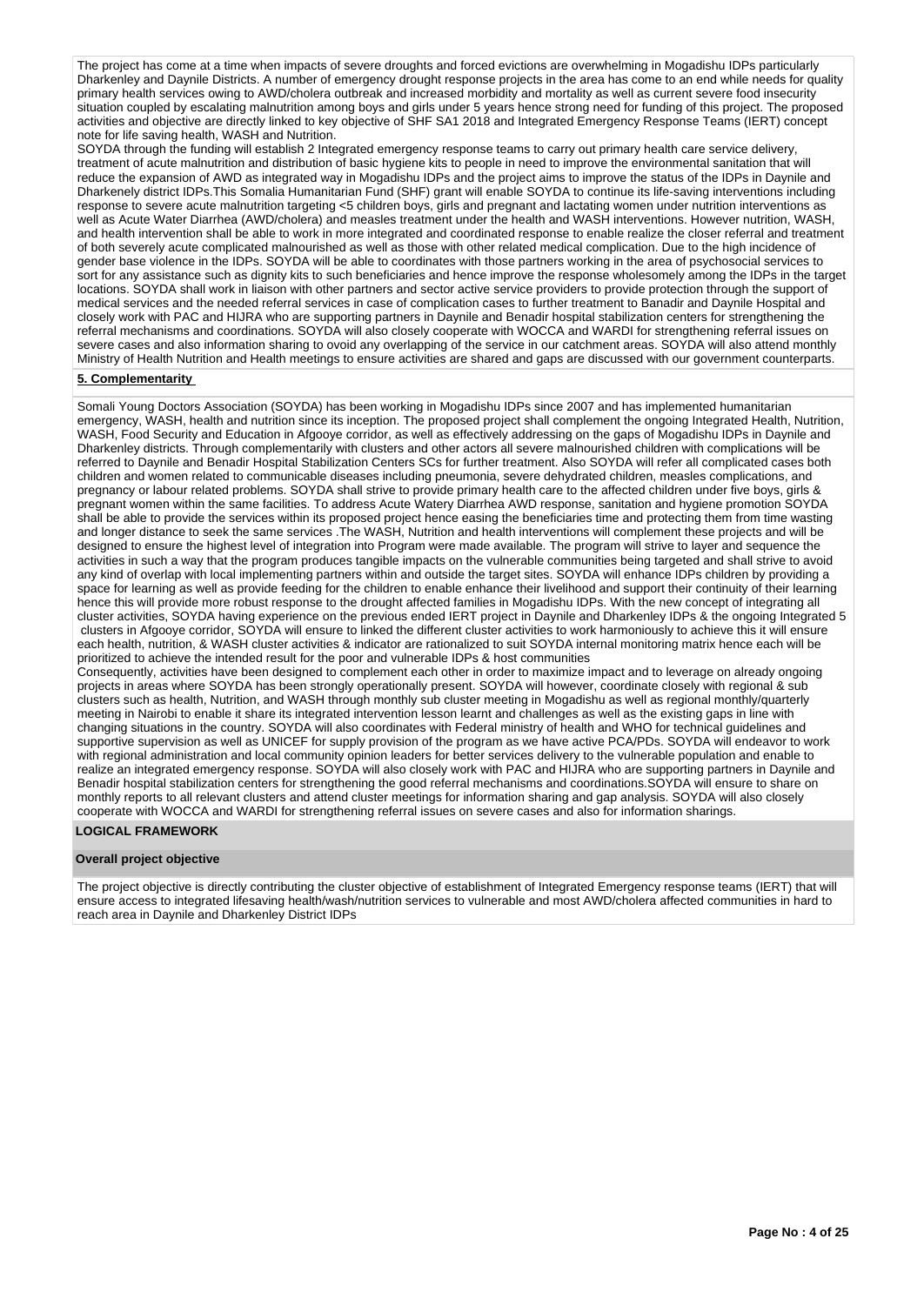| <b>Nutrition</b>                                                                                                                                                                                                                               |                                                                                                                                                                                                                                                 |                                 |
|------------------------------------------------------------------------------------------------------------------------------------------------------------------------------------------------------------------------------------------------|-------------------------------------------------------------------------------------------------------------------------------------------------------------------------------------------------------------------------------------------------|---------------------------------|
| <b>Cluster objectives</b>                                                                                                                                                                                                                      | <b>Strategic Response Plan (SRP) objectives</b>                                                                                                                                                                                                 | <b>Percentage of activities</b> |
| Improve equitable access to quality life-<br>saving curative nutrition services through<br>systematic identification, referral and<br>treatment of acutely malnourished cases                                                                  | 2018-SO1: Provide life-saving and life-<br>sustaining integrated multi-sectoral<br>assistance to reduce acute humanitarian<br>needs and reduce excess mortality among<br>the most vulnerable people                                             | 50                              |
| Strengthen life-saving preventive nutrition<br>services for vulnerable population groups<br>focusing on appropriate infant and young<br>child feeding practices in emergency,<br>micronutrient interventions and optimal<br>maternal nutrition | 2018-SO1: Provide life-saving and life-<br>sustaining integrated multi-sectoral<br>assistance to reduce acute humanitarian<br>needs and reduce excess mortality among<br>the most vulnerable people                                             | 30                              |
| Establish integrated nutrition programs<br>between and across relevant sectors through<br>enhanced coordination and joint<br>programming including nutrition sensitive<br>actions                                                              | 2018-SO2: Reduce emergency levels of<br>acute malnutrition through integrated, multi-<br>sectoral response. Enhance integration of<br>Nutrition, WASH, Health and Food Security<br>programmes to strengthen nutrition sensitive<br>programming. | 20                              |

**Contribution to Cluster/Sector Objectives :** To Improve Access of Treatment of Acute Malnutrition among 1200 boys and 1200 girls aged under-five and 1000 PLW by providing integrated nutrition services package in Daynile and Dharkenley Districts IDPs in Mogadishu

## **Outcome 1**

Increased access to emergency nutrition services to children under five and pregnant and lactating women in Daynile and Dharkenley District IDPs in Mogadishu through establishment of Integrated Emergency response teams (IERT)

## **Output 1.1**

#### **Description**

Improved through provision of integrated quality basic nutrition services package (BNSP) for the acutely malnourished among the vulnerable groups (1200 boys, 1200 girls and 1000 pregnant and lactating women).

## **Assumptions & Risks**

Availability of adequate supply

## **Indicators**

|                 |                                                                                       |                                                                                                                                                                           |            | End cycle beneficiaries |  |                   | <b>End</b><br>cycle |
|-----------------|---------------------------------------------------------------------------------------|---------------------------------------------------------------------------------------------------------------------------------------------------------------------------|------------|-------------------------|--|-------------------|---------------------|
| Code            | <b>Cluster</b>                                                                        | Indicator                                                                                                                                                                 | <b>Men</b> | <b>Women</b>            |  | <b>Boys</b> Girls | <b>Target</b>       |
| Indicator 1.1.1 | <b>Nutrition</b>                                                                      | Number of children (6-59months) and pregnant<br>and lactating women admitted in treatment<br>programmes                                                                   |            |                         |  |                   | 3,400               |
|                 |                                                                                       | <b>Means of Verification</b> : OTP registerars, Admission cards, Follow up cards, Interim field and final reports, Field photos                                           |            |                         |  |                   |                     |
| Indicator 1.1.2 | <b>Nutrition</b>                                                                      | Number of severe acutely malnourished children 6<br>-59 months cases referred to Stabilization Centers<br>(Assumed 3% of the target SAM cases will have<br>complications) |            |                         |  |                   | 90                  |
|                 |                                                                                       | <b>Means of Verification:</b> OTP cards, follow up cards, referral slips, admission register                                                                              |            |                         |  |                   |                     |
| Indicator 1.1.3 | <b>Nutrition</b>                                                                      | Number of boys, girls receiving multiple<br>micronutrients                                                                                                                |            |                         |  |                   | 2,400               |
|                 | Means of Verification: OTP cards, follow up cards, referral slips, admission register |                                                                                                                                                                           |            |                         |  |                   |                     |
| Indicator 1.1.4 | <b>Nutrition</b>                                                                      | Number of PLW receiving multiple micronutrients                                                                                                                           |            |                         |  |                   | 1,000               |
|                 | <b>Means of Verification: DHIS, HMIS weekly and monthly reports</b>                   |                                                                                                                                                                           |            |                         |  |                   |                     |

#### **Activities**

## **Activity 1.1.1**

#### **Standard Activity : Community screening for malnutrition and referral**

Screen and admit 1200 boys, 1200 girls and 1000 PLWs of severely malnourished without medical complications in Daynile and Dharkenley District IDPs in Mogadishu through establishment of Integrated Emergency response teams (IERT)

#### **Activity 1.1.2**

#### **Standard Activity : Community screening for malnutrition and referral**

Identify and refer children with severe malnutrition cases having medical complications that require admission to Benadir and Daynile hospital Stabilization Centers for further treatment

## **Activity 1.1.3**

## **Standard Activity : Maternal child health and nutrition (MCHN) packages**

Provide micro nutrient supplementation, Vitamin A and Iron folic supplementation to 2400 acutely malnourished children (boys (1200) and girls (1200) in Daynile and Dharkenley IDPs in Mogadishu

## **Activity 1.1.4**

## **Standard Activity : Multiple micronutrients supplementation for pregnant and lactating women**

Provide multiple micronutrients supplementation to 1000 pregnant and lactating women to reduce micronutrient deficiency among Pregnant and lactating women in our target areas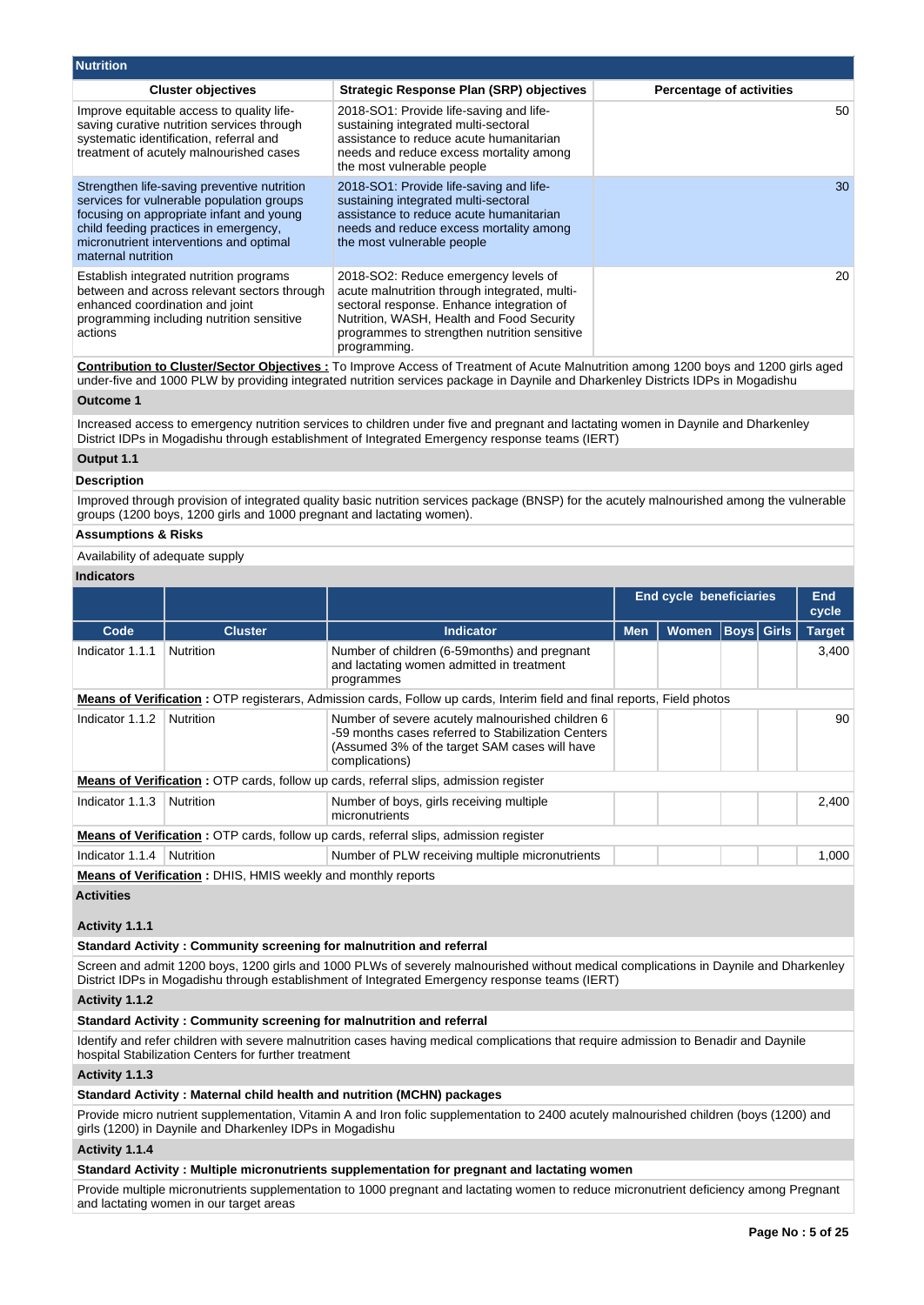## **Outcome 2**

Increased awareness regarding infant young child feeding practices in emergency (IYCF-E) among the target communities in Daynile and Dharkenley District IDPs in Mogadishu

# **Output 2.1**

### **Description**

Target communities living in Daynile District IDPs and Dharkenley District IDPs ) have improved knowledge on infant young child feeding practices in emergency (IYCF-E) through Provision of optimal IYCF practice Key messages.

#### **Assumptions & Risks**

#### Availability of IEC materials

## **Indicators**

|                                                                    |                |                                                                                                                        | End cycle beneficiaries |              |  | <b>End</b><br>cycle |               |  |  |  |
|--------------------------------------------------------------------|----------------|------------------------------------------------------------------------------------------------------------------------|-------------------------|--------------|--|---------------------|---------------|--|--|--|
| Code                                                               | <b>Cluster</b> | <b>Indicator</b>                                                                                                       | <b>Men</b>              | <b>Women</b> |  | Boys  Girls         | <b>Target</b> |  |  |  |
| Indicator 2.1.1                                                    | Nutrition      | Number of IYCF promotion sessions held                                                                                 |                         |              |  |                     | 24            |  |  |  |
|                                                                    |                | <b>Means of Verification:</b> Interim reports, field reports, HMIS reports, photos                                     |                         |              |  |                     |               |  |  |  |
| Indicator 2.1.2                                                    | Nutrition      | Number of Pregnant and lactating women<br>individually counselled on IYCF (-E) at the<br>community and facility level. |                         |              |  |                     | 1.000         |  |  |  |
| <b>Means of Verification: HMIS reports, Field photos, reports.</b> |                |                                                                                                                        |                         |              |  |                     |               |  |  |  |
| Indicator 2.1.3                                                    | Nutrition      | Number of Nutrition, Health and Hygiene<br><b>Promotion Sessions conducted</b>                                         |                         |              |  |                     | 24            |  |  |  |

**Means of Verification :** HMIS reports, Field reports, Field photos

## **Activities**

## **Activity 2.1.1**

#### **Standard Activity : Infant and young child feeding promotion**

Conduct community and outreach-based IYC –E promotion in target areas. IYCF-E counselor will organize topics on IYCF-E, maternal nutrition at facility level targeting mothers of children 6-59 months served at the nutrition sites, the staff will also organize ten session on IYCF-E at community level targeting 400 men and 630 women.

#### **Activity 2.1.2**

## **Standard Activity : Infant and young child feeding counselling**

Conduct IYCF Counseling-both individual and group counseling for mothers/caregivers visiting the nutrition sites in Daynile and Dherkenley District IDPs

## **Activity 2.1.3**

## **Standard Activity : Nutrition health and Hygiene promotion**

Conduct Bi-weekly education on nutrition and hygiene targeting mothers/caretakers of children 6-59 months and the general population to enhance optimum nutrition and hygiene practices in Daynile District IDPs and Dharkenley District IDPs

### **Outcome 3**

Improved service delivery through capacity building of the staff, community volunteers both men and women on nutrition management both basic and refresher IMAM, IYCF trainings

## **Output 3.1**

### **Description**

Enhanced capacity of staff and community health workers on effective Integrated Management of Acute Malnutrition (IMAM and Infant and Young Child Feeding (IYCF) treatment guidelines

## **Assumptions & Risks**

Availability of qualified staff

## **Indicators**

|                   |                                                                           |                                                                                                                                 |            | <b>End cycle beneficiaries</b> |  |             | End<br>cycle  |
|-------------------|---------------------------------------------------------------------------|---------------------------------------------------------------------------------------------------------------------------------|------------|--------------------------------|--|-------------|---------------|
| Code              | <b>Cluster</b>                                                            | <b>Indicator</b>                                                                                                                | <b>Men</b> | <b>Women</b>                   |  | Boys  Girls | <b>Target</b> |
| Indicator 3.1.1   | Nutrition                                                                 | Number of male and female Staff/Community<br>Health Workers/outreach workers trained on the<br>management of acute malnutrition |            |                                |  |             | 39            |
|                   | <b>Means of Verification:</b> Training reports, attendance sheets, photos |                                                                                                                                 |            |                                |  |             |               |
| Indicator 3.1.2   | <b>Nutrition</b>                                                          | Number of male and female Staff/Community<br>Health Workers/outreach workers trained on<br>Infant and Young Child Feeding.      |            |                                |  |             | 39            |
|                   | <b>Means of Verification:</b> Training reports, attendance sheets, photos |                                                                                                                                 |            |                                |  |             |               |
| <b>Activities</b> |                                                                           |                                                                                                                                 |            |                                |  |             |               |
| Activity 3.1.1    |                                                                           |                                                                                                                                 |            |                                |  |             |               |
|                   | <b>Standard Activity: Capacity building</b>                               |                                                                                                                                 |            |                                |  |             |               |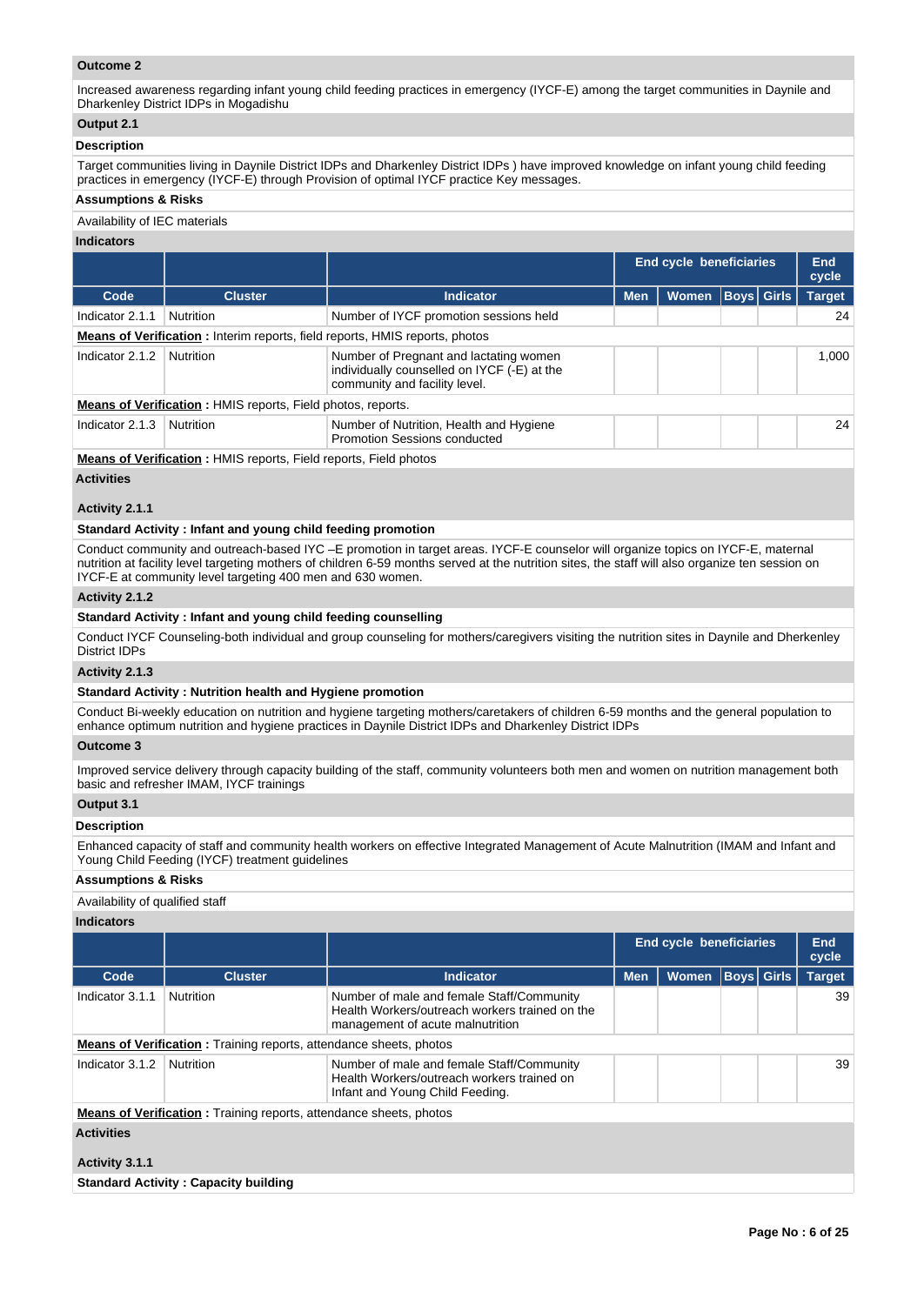## **Activity 3.1.2**

## **Standard Activity : Capacity building**

Conduct one session training for Infant and Young Child Feeding (IYCF) for 10 Male and 15 female staff and, 6 Male and 8 Female community volunteers.

## **Additional Targets :**

| <b>Water, Sanitation and Hygiene</b>                                             |                                                                                                                                                                                                     |                                 |  |  |  |  |  |  |  |  |
|----------------------------------------------------------------------------------|-----------------------------------------------------------------------------------------------------------------------------------------------------------------------------------------------------|---------------------------------|--|--|--|--|--|--|--|--|
| <b>Cluster objectives</b>                                                        | Strategic Response Plan (SRP) objectives                                                                                                                                                            | <b>Percentage of activities</b> |  |  |  |  |  |  |  |  |
| Provide access to safe water, sanitation and<br>hygiene for people in emergency. | 2018-SO1: Provide life-saving and life-<br>sustaining integrated multi-sectoral<br>assistance to reduce acute humanitarian<br>needs and reduce excess mortality among<br>the most vulnerable people | 80                              |  |  |  |  |  |  |  |  |
| Provide reliable and sustainable access to<br>environmental sanitation           | 2018-SO1: Provide life-saving and life-<br>sustaining integrated multi-sectoral<br>assistance to reduce acute humanitarian<br>needs and reduce excess mortality among<br>the most vulnerable people | 20                              |  |  |  |  |  |  |  |  |

**Contribution to Cluster/Sector Objectives :** To increase access to sustainable water, sanitation and comprehensive hygiene practices among 9,342 (2109 men, 4101 women, 1646 girls and 1486 boys) drought and AWD affected in Daynile District IDPs and Dharkenley District IDPs settlements through establishment of Integrated Emergency response teams (IERT), in order to reduce the incidence of AWD/cholera diseases to IDPs and vulnerable communities at risk

#### **Outcome 1**

Improved awareness and knowledge on preventive measures to WASH related diseases and Hand washing with soap practices among 9,342 (2109 men, 4101 women, 1646 girls and 1486 boys) vulnerable drought/AWD affected in Daynile and Dharkenley District IDPs

## **Output 1.1**

## **Description**

9,342 (2109 men, 4101 women, 1646 girls and 1486 boys) drought/AWD affected communities including IDPs increased their knowledge on preventive measures to WASH related diseases by implementing appropriate comprehensive hygiene promotion activities with increased widespread adaption of safe hygiene practices both at public and household level to practice safe hygiene by participating in hygiene promotion campaigns (e.g. door to door campaigns, institutional campaigns and public awareness activities).

#### **Assumptions & Risks**

Community willingness, no security threats and conflict among the communities

#### **Indicators**

|                 |                                                                                |                                                                                                              | <b>End cycle beneficiaries</b> |              |  | <b>End</b><br>cycle |               |  |  |  |
|-----------------|--------------------------------------------------------------------------------|--------------------------------------------------------------------------------------------------------------|--------------------------------|--------------|--|---------------------|---------------|--|--|--|
| Code            | <b>Cluster</b>                                                                 | Indicator                                                                                                    | <b>Men</b>                     | <b>Women</b> |  | Boys  Girls         | <b>Target</b> |  |  |  |
| Indicator 1.1.1 | Water, Sanitation and<br>Hygiene                                               | Number of people trained on hygiene promotion                                                                |                                |              |  |                     | 30            |  |  |  |
|                 |                                                                                | <b>Means of Verification:</b> Training reports, attendance sheets, photos, field interim and final reports   |                                |              |  |                     |               |  |  |  |
| Indicator 1.1.2 | Water, Sanitation and<br>Hygiene                                               | Number of people who have received hygiene kits                                                              |                                |              |  |                     | 1.000         |  |  |  |
|                 |                                                                                | <b>Means of Verification:</b> attendance sheets, Distribution lists, photos, field interim and final reports |                                |              |  |                     |               |  |  |  |
| Indicator 1.1.3 | Water, Sanitation and<br>Hygiene                                               | Number of people who have participated in<br>hygiene promotion activities                                    |                                |              |  |                     | 9.342         |  |  |  |
|                 | Means of Verification: photos, CHPs' telephones, third part monitoring report. |                                                                                                              |                                |              |  |                     |               |  |  |  |

**Activities**

## **Activity 1.1.1**

## **Standard Activity : Community Hygiene promotion**

In consultation with the community, identify and recruit 26 community Hygiene promoters from the community and 4 public health workers from the local authority (2 Dharkenley and 2 Daynile), shared equally men and women to conduct 3 days training on best hygiene and sanitation practices, hand washing with soap, water storage, environmental sanitation using WASH cluster adopted training materials including hygiene promotion in emergency global tools, AWD/Cholera preparedness and response guidelines, and HP training material. One community mobilizer will be responsible to reach 500 people/month as per the sphere standard of 2011 through house-to-house, schools and health/nutrition centers' visits. The public HP will ensure the enforcement of hygiene promotion to the entire district by visiting restaurants, hotels, markets and etc

**Activity 1.1.2** 

**Standard Activity : Hygiene item distribution (single items e.g. soap, jerrycans)**

Distribute 1000 Hygiene Promotion kits (HP kits) to 1000 to caretakers/patients discharged from the cholera treatment center CTCs to reduce the risk of AWD diseases. Each HP kit consists (200 aqua tabs, 5 soaps, 1 Jerry can of 20 liter capacity, 1 bucket of 20 liter capacity)

**Activity 1.1.3**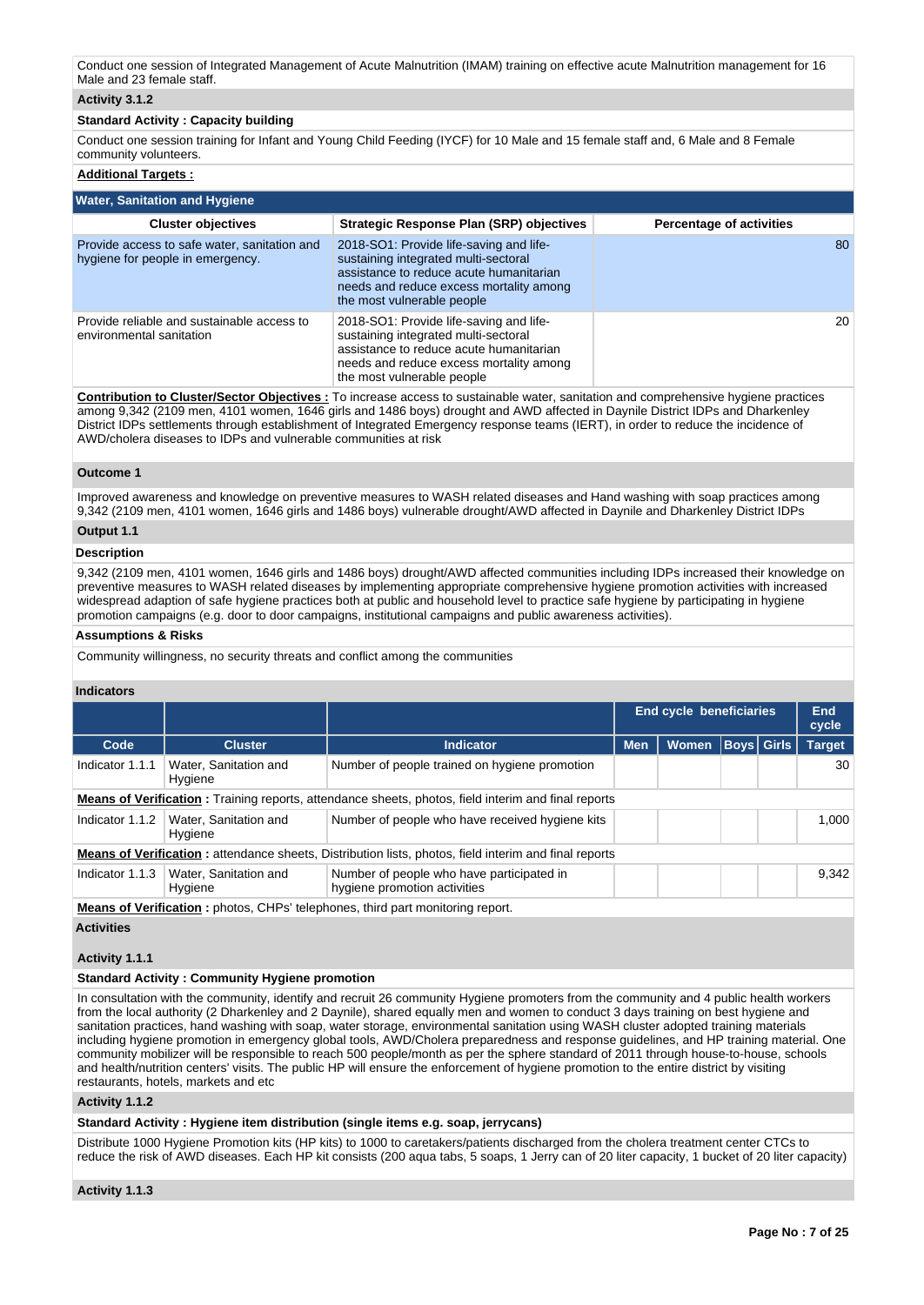#### **Standard Activity : Community Hygiene promotion**

Conduct comprehensive Hygiene promotion and mobilization on AWD/Cholera prevention measures to 9,342 (2109 men, 4101 women, 1646 girls and 1486 boys) drought/AWD affected communities including IDPs through house to house, schools, health and nutrition centers' visits using trained 26 Community Hygiene Promoters (CHPs), 4 public health workers from the two districts local authorities, health and nutrition staffs, with the supervision of well experienced and qualified 2 Hygiene promoters (1 in each district); shared equally by men and women. The CHPs will disseminate the hygiene promotion messages to the entire community including men, women, girls and boys through visiting house-to-house, schools, markets and schools, while the trained health and nutrition staffs disseminate the hygiene promotion messages to the patients and caretakers who visit the health and feeding centers. The Hygiene Promoters will supervise, evaluate and give consultations and guidance to the CHPs, health and nutrition staffs in accordance to WASH cluster guideline and promotion of hand washing with soaps. The action will also include distribution of standard HP IEC materials for social mobilization

### **Outcome 2**

Increased sustained access to Safe Water for 9,342 (2109 men, 4101 women, 1646 girls and 1486 boys) to drought driven IDPs and AWD affected communities including IDPs and CTC to reduce incidences of malnutrition, AWD and GBV affecting mainly to women and girls.

# **Output 2.1**

# **Description**

At least 9,342 (2109 men, 4101 women, 1646 girls and 1486 boys) drought driven IDPs and AWD affected communities including IDPs and CTC have access to safe water through water trucking, upgrading one borehole and constructing 5 water kiosks supplied water through piping system to 5 IDP camps, thus increasing water access to vulnerable households and reducing incidence of AWD and malnutrition.

#### **Assumptions & Risks**

community willings, no security threats

#### **Indicators**

|                 |                                                               |                                                                                                            |            | <b>End cycle beneficiaries</b> |  |                   | End<br>cycle  |
|-----------------|---------------------------------------------------------------|------------------------------------------------------------------------------------------------------------|------------|--------------------------------|--|-------------------|---------------|
| Code            | <b>Cluster</b>                                                | <b>Indicator</b>                                                                                           | <b>Men</b> | <b>Women</b>                   |  | <b>Boys Girls</b> | <b>Target</b> |
| Indicator 2.1.1 | Water, Sanitation and<br>Hygiene                              | Number of people with sustained access to safe<br>water                                                    |            |                                |  |                   | 9.342         |
|                 |                                                               | <b>Means of Verification:</b> photos, well operators, WASH committee members and beneficiaries telephones, |            |                                |  |                   |               |
| Indicator 2.1.2 | Water, Sanitation and<br>Hygiene                              | Number of wash committee members who have<br>participated in capacity building activities                  |            |                                |  |                   | 7             |
|                 |                                                               | <b>Means of Verification:</b> photos, attendance sheets, trainees' telephone numbers, training reports     |            |                                |  |                   |               |
| Indicator 2.1.3 | Water, Sanitation and<br>Hygiene                              | Number of water kiosks constructed                                                                         |            |                                |  |                   | 5.            |
|                 |                                                               | <b>Means of Verification:</b> photos, attendance sheets, trainees' telephone numbers, training reports     |            |                                |  |                   |               |
| Indicator 2.1.4 | Water, Sanitation and<br>Hygiene                              | Number of people with temporary access to safe<br>water                                                    |            |                                |  |                   | 4,800         |
|                 | March of Martin attack in Distribution Party of an an Old Day |                                                                                                            |            |                                |  |                   |               |

**Means of Verification :** Distribution lists, photos, CHPs,

## **Activities**

#### **Activity 2.1.1**

#### **Standard Activity : Water point construction or rehabilitation**

Upgrade one public diesel-powered borehole in Daynile district through hybrid solar powered pump system, which will reduce the running cost. The solar powered system will be used during the daytime while the diesel-powered system will be used on nighttime (if required) or during the cloudy seasons. The solar-powered system will save fuel, service and repair kits and ensure cheaper and reliable access to safe water. Solar powered submersible pump system will save fuel, service and repair kits. The action includes: Purchase and install hybrid solar powered pump, Extension of pipelines from the borehole to 4 IDP camps and one Cholera Treatment Center (CTC) in Daynile district. The borehole is been selected based on:

(1) It is the nearest water source to the targeted IDP camps (an average of 2km): The borehole is serving the IDPs but in a high price. After the rehabilitation SOYDA and the owner of the borehole with the presence of the local authority will sign an MoU to sell the water with agreed and reasonable price that the IDPs and host communities could afford.

(2) Its high yield, which is currently 20 cubic meter/hour

(3) The existing humanitarian emergency related to acute water shortage in the IDPs to serve thousands of drought/AWD affected IDPs. (4) The rehabilitation works of the selected borehole will involve replacement of generator powered submersible pumps and riser mains into installation of hybrid solar for power supply with all accessories. Although more expensive but solar pumping systems are inherently more reliable than diesel powered systems or hand pumps. They are simpler, have fewer moving parts and require mostly unskilled labour to keep them running. The solar will generate power during the daytime and sunny days, while the diesel-powered generator will alternatively work during the nighttime and cloudy days (as standby if required).

## **Activity 2.1.2**

#### **Standard Activity : Capacity building (water committees and WASH training)**

Conduct WASH committee training (4 men and 3 women). The committee will be trained on better water source management, HHWT use, and maintenance of water facilities in accordance to UNICEF manual for community-managed water supply. As cross-cutting issues the WASH committee will also be trained on community issues related to community-based water supply management which ought to be addressed in order to provide better services e.g. gender considerations in governance and water provision; poverty-related issues and accessibility of water by poor and vulnerable households in the community; environmental, sanitation and hygiene issues, etc. The WASH will monitor efficient use of the constructed water kiosks and take preventive measures to avoid breakdowns. For sustainability purposes and exit strategy, the borehole owner with the support of the WASH committee will oversee collection of user fees to cover borehole attendant wages, fuel costs as well as repair and maintenance expenses.

#### **Activity 2.1.3**

**Standard Activity : Water point construction or rehabilitation**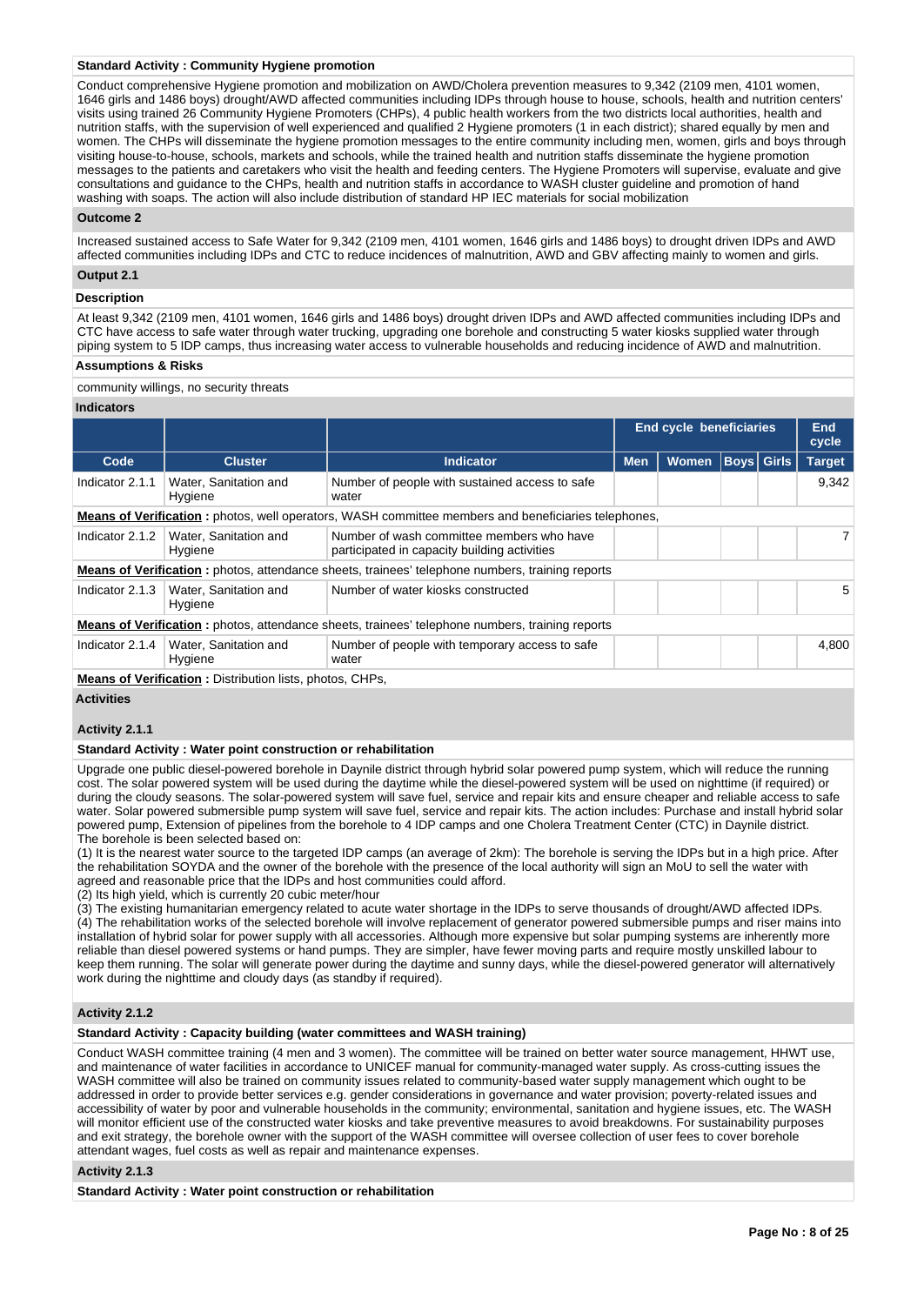Construct 5 water kiosks near 4 IDP camps and 1 CTC center and supplied water through piping system from the rehabilitated borehole, benefiting around 5,000 men, women, girls and boys drought affected IDPs and host communities. Each settlement and CTC shall be installed one flood proof water kiosk with 6 taps to ease congestion and time wastage. To avoid contamination of the water kiosk facilities SOYDA will construct for each water kiosk:

1. Concrete apron, minimum radius of 1.5m;

2. 5m long drainage channel and;

3. 1m3 soakage pit filled with large stones.

4. 4. SOYDA will distribute sanitation kits to the WASH committees to clean around the water points from contamination.

The design of the water kiosk will consider easily usage of children and elderly. Women and girls will be involved in locating safe sites for the construction of the kiosks to ensure safety (hence reduce risk to GBV) and convenience by ensuring distance to nearest water point is within the SPHERE standards. SOYDA will also Chlorinate the rehabilitated water point and conduct daily monitor FRC test by providing the well operators training for sustainability of the water treatment and equipping appropriate amount of chlorine to disinfect the well on weekly basis.

## **Activity 2.1.4**

#### **Standard Activity : Water trucking/water Vouchers**

dentify and engage potential water vendor and sign memorandum of understanding with them to provide water to the 800 drought/AWD affected IDP households to increase immediate access to clean and safe water for human and domestic use through water voucher system and conduct distribution of vouchers, which they can redeem for water at the specified water vendor. Vouchers will be distributed to all beneficiary families to ensure an equitable water distribution. Each voucher can be used to redeem specified quantity of chlorinated water of 7.5 liters per person per day (45 liters/household/day) for a period of 30 days. Cluster guidelines recommend 7.5 l/person/day during emergencies. Distribution will take into consideration the most affected target IDPs far from any available water point. New IDP camps will be given consideration as first priority as well as vulnerable households. A central location will be identified for distribution as women and children are expected to collect water from trucks.

#### **Outcome 3**

Improved environmental sanitation to 9,342 (2109 men, 4101 women, 1646 girls and 1486 boys) drought affected IDPs and host communities to reduce the spread of AWD/cholera diseases

## **Output 3.1**

#### **Description**

Improved environmental sanitation to drought affected IDPs and host communities through rehabilitating of 5 gender segregated latrines, hand washing facilities and providing equipment and capacity build of fecal sludge management teams in Dharkenley and Daynile District IDPs

#### **Assumptions & Risks**

Community willingness, no security threats and conflict among the communities

#### **Indicators**

|                 |                                  |                                                                                                                                    | <b>End cycle beneficiaries</b> |       |  | End<br>cycle      |               |
|-----------------|----------------------------------|------------------------------------------------------------------------------------------------------------------------------------|--------------------------------|-------|--|-------------------|---------------|
| Code            | <b>Cluster</b>                   | <b>Indicator</b>                                                                                                                   | <b>Men</b>                     | Women |  | <b>Boys Girls</b> | <b>Target</b> |
| Indicator 3.1.1 | Water, Sanitation and<br>Hygiene | Number of people with access to emergency<br>sanitation facilities                                                                 |                                |       |  |                   | 9.342         |
|                 |                                  | <b>Means of Verification</b> : Monthly progress reports, signed attendance sheets, Photos during the training and training reports |                                |       |  |                   |               |
| Indicator 3.1.2 | Water, Sanitation and<br>Hygiene | Number of latrines constructed in IDPs                                                                                             |                                |       |  |                   | 6             |
|                 |                                  |                                                                                                                                    |                                |       |  |                   |               |

**Means of Verification :** Monthly progress reports, signed attendance sheets, Photos during the training and training reports **Activities**

## **Activity 3.1.1**

#### **Standard Activity : Latrine construction or rehabilitation**

Rehabilitate five (5) gender sensitive flood proof Dharkenley CTC/HC latrines (2 for male and 3 for female) benefiting equally the patients and hospital visiting men, women, girls and boys. The action includes: repairing the cracking parts of the walls and floors, replacing new corrugated iron sheets for roofing, install new doors, rehabilitate the drainage system of the latrines, install washing facilities and rehabilitate the septic tank including desludging the septic tank

#### **Activity 3.1.2**

#### **Standard Activity : Desludging of latrines**

Construct gender sensitive 6 IDP Camp latrines at Daynile District. The action includes: excavation of desludging septic tank, construction of walls and roofs with iron sheet and timber, construction of floor with screened cement and sand and pipes for ventilation. The location of the latrines will be consulted to boys and girls to avoid risk of rape.

#### **Additional Targets :**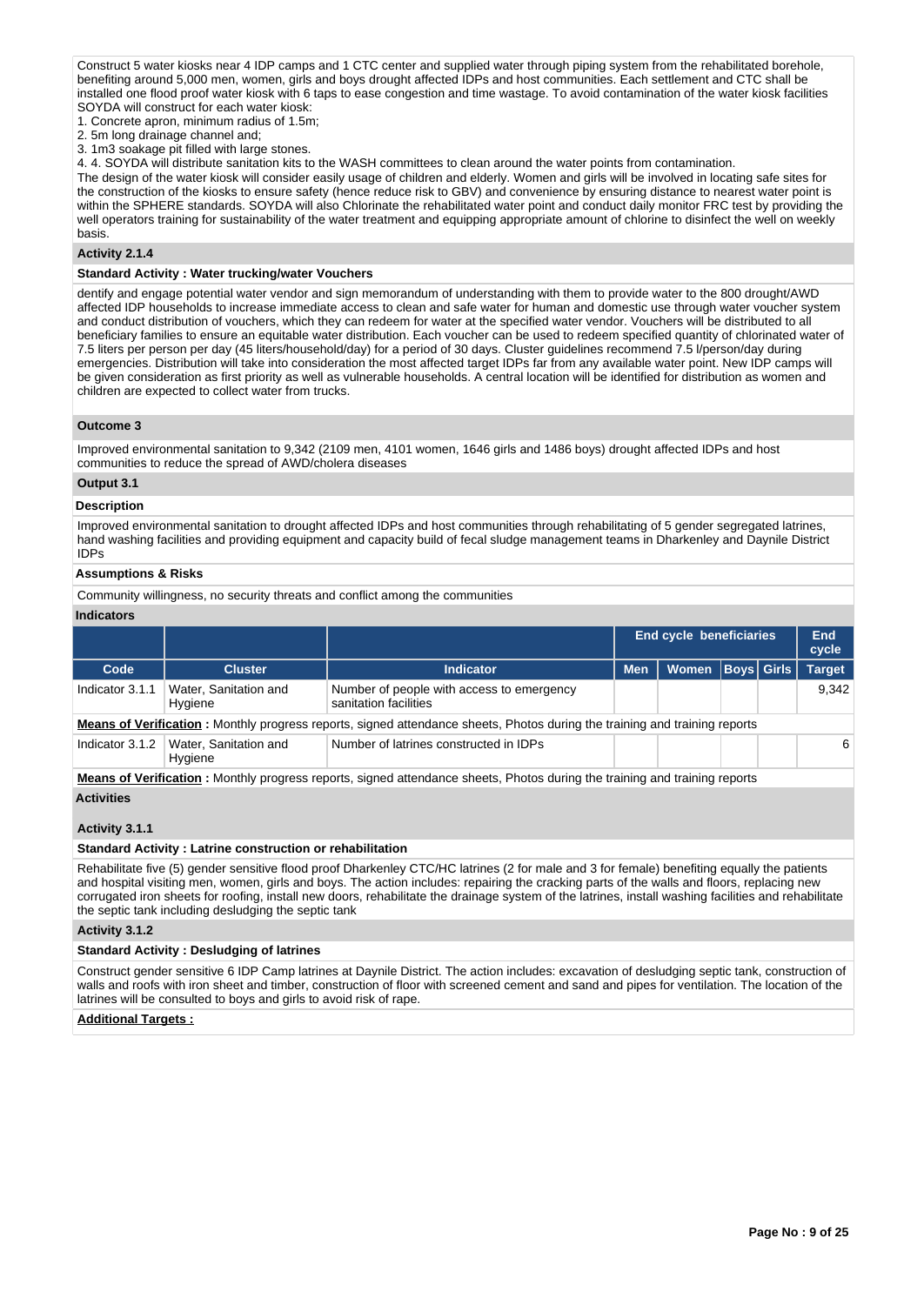| <b>Health</b>                                                                                                                                                                                       |                                                                                                                                                                                                                  |                                 |
|-----------------------------------------------------------------------------------------------------------------------------------------------------------------------------------------------------|------------------------------------------------------------------------------------------------------------------------------------------------------------------------------------------------------------------|---------------------------------|
| <b>Cluster objectives</b>                                                                                                                                                                           | <b>Strategic Response Plan (SRP) objectives</b>                                                                                                                                                                  | <b>Percentage of activities</b> |
| Improve access to essential life saving health<br>services for crisis affected and host<br>populations aimed at reducing avoidable<br>morbidity and mortality                                       | 2018-SO1: Provide life-saving and life-<br>sustaining integrated multi-sectoral<br>assistance to reduce acute humanitarian<br>needs and reduce excess mortality among<br>the most vulnerable people              | 50                              |
| Contribute to the reduction of maternal and<br>child morbidity and mortality among crisis-<br>affected and host populations                                                                         | 2018-SO1: Provide life-saving and life-<br>sustaining integrated multi-sectoral<br>assistance to reduce acute humanitarian<br>needs and reduce excess mortality among<br>the most vulnerable people              | 30                              |
| Strengthen emergency preparedness and<br>response capacity at all levels in order to<br>mitigate and respond to communicable<br>disease outbreaks in an efficient, coordinated<br>and timely manner | 2018-SO3: Support provision of protection<br>services to affected communities, including in<br>hard-to-reach areas and in IDP sites.<br>targeting the most vulnerable, especially<br>those at risk of exclusion. | 20                              |

**Contribution to Cluster/Sector Objectives :** The project objective is directly contributing the cluster objective of establishment of Integrated Emergency response teams (IERT) that will ensure access to integrated lifesaving health/wash/nutrition services to vulnerable and most AWD/cholera affected communities in hard to reach area of Daynile and Dharkenley District IDPs in Mogadishu

#### **Outcome 1**

Improved access to essential life-saving health services with special focus on maternal/child health and prevention, response and control of AWD outbreaks to drought affected populations at Daynile and Dharkenley District IDPs

## **Output 1.1**

#### **Description**

A total of 11,511 people including 3000 Boys, 3200 Girls, 3901 Women, 1410 men have access to integrated primary health care services that will include maternal, Neonatal and child health services for the target areas of Daynile and Dharkenley District IDPs through Integrated Emergency response teams (IERT)

## **Assumptions & Risks**

Community willingness and acceptance

## **Indicators**

|                 |                |                                                                                                                                           |            | <b>End cycle beneficiaries</b> | <b>End</b><br>cycle |               |
|-----------------|----------------|-------------------------------------------------------------------------------------------------------------------------------------------|------------|--------------------------------|---------------------|---------------|
| Code            | <b>Cluster</b> | <b>Indicator</b>                                                                                                                          | <b>Men</b> | <b>Women</b>                   | <b>Boys Girls</b>   | <b>Target</b> |
| Indicator 1.1.1 | Health         | Number of outpatient consultations per person per<br>year (attendance rate or consultation rate)                                          |            |                                |                     | 11,511        |
|                 |                | <b>Means of Verification:</b> HMIS report, monthly report, OPD regiserar, staff attendance, Field photos                                  |            |                                |                     |               |
| Indicator 1.1.2 | Health         | Number (5%) of severe complicated cases<br>detected and referred through active and passive<br>response                                   |            |                                |                     | 575           |
|                 |                | <b>Means of Verification:</b> HMIS report, monthly report, OPD regiserar, staff attendance, Field photos                                  |            |                                |                     |               |
| Indicator 1.1.3 | Health         | Number of children below five years and women<br>of child-bearing age immunized/vaccinated<br>against Vaccine preventable diseases (VPD). |            |                                |                     | 10,101        |

**Means of Verification :** HMIS reports, monthly reports, weekly reports, field report, photos

## **Activities**

## **Activity 1.1.1**

## **Standard Activity : Primary health care services, consultations**

Provide consultations of communicable and non-communicable diseases including pneumonia, malaria, diarrhea, measles, skin conditions, injury care in children and urinary tract infections, sexually transmitted infections among others to 3000 Boys, 3200 Girls, 3901 Women, 1410 men in Daynile and Dharkenley District IDPs

#### **Activity 1.1.2**

## **Standard Activity : Secondary health care and referral services**

Identify through active case detection and refer IDP patients with medical severe cases (Severe dehydrated patients, severe Pneumonia, pregnancy related bleedings, hypertension, diabetic patients) that requires admission at health facilities after providing first aid services.

**Activity 1.1.3** 

## **Standard Activity : Immunisation campaign**

Provide quality and safe routine and supplementary immunization to 6200 children under the age of five years (3000 boys and 3200 girls) and to 3901 Women of child bearing age at through outreach Integrated Emergency response service delivery

#### **Outcome 2**

Improved service delivery through capacity building of health care providers as well as community volunteers and target beneficiaries

## **Output 2.1**

#### **Description**

Enhanced capacity of health staff and community health workers on effective management of community case management and IMCI.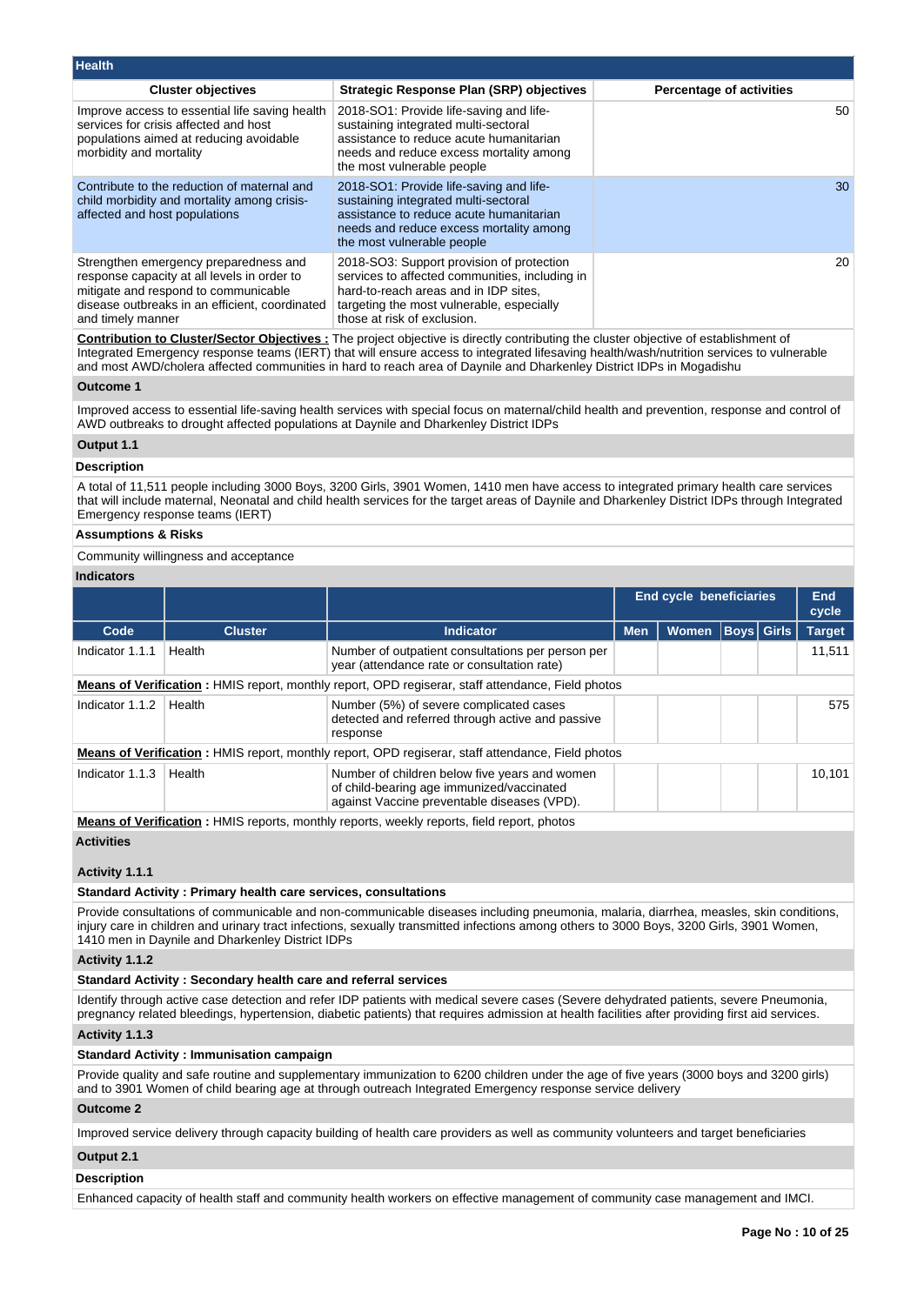## **Assumptions & Risks**

#### Staff availability

| <b>Indicators</b> |                                                                                 |                                                                                                                                                                                                   |            |                                |               |  |              |
|-------------------|---------------------------------------------------------------------------------|---------------------------------------------------------------------------------------------------------------------------------------------------------------------------------------------------|------------|--------------------------------|---------------|--|--------------|
|                   |                                                                                 |                                                                                                                                                                                                   |            | <b>End cycle beneficiaries</b> |               |  | End<br>cycle |
| Code              | <b>Cluster</b>                                                                  | <b>Indicator</b>                                                                                                                                                                                  | <b>Men</b> | Boys  Girls                    | <b>Target</b> |  |              |
| Indicator 2.1.1   | Health                                                                          | Number of health workers trained on common<br>illnesses and/or integrated management of<br>childhood illnesses, surveillance and emergency<br>preparedness for communicable disease<br>outbreaks. |            |                                |               |  | 40           |
|                   | <b>Means of Verification:</b> Training reports, attendance sheets, photos       |                                                                                                                                                                                                   |            |                                |               |  |              |
| Indicator 2.1.2   | Health                                                                          | Number of people that participated in awareness<br>raising session both at facility and community<br>levels                                                                                       |            |                                |               |  | 35           |
|                   | <b>Means of Verification:</b> Training attendance sheets, field reports, photos |                                                                                                                                                                                                   |            |                                |               |  |              |
| Indicator 2.1.3   | Health                                                                          | Number of Caretakers and community members<br>sensitized on common communicable diseases<br>and their prevention with emphasis on AWD in<br>children $0 - 59$ months of age                       |            |                                |               |  | 11,511       |
|                   | Adama af Martflachtar – Anna der en als en afstruer – reserve                   |                                                                                                                                                                                                   |            |                                |               |  |              |

**Means of Verification :** Attendence sheets, pictures, reports

#### **Activities**

## **Activity 2.1.1**

#### **Standard Activity : Emergency Preparedness and Response capacities**

Conduct one training for 15 Male and 25 female SOYDA staff on integrated management of childhood illness IMCI, cholera and measles case management.

#### **Activity 2.1.2**

## **Standard Activity : Emergency Preparedness and Response capacities**

Conduct community awareness raising sessions 15 Female and 20 Male to create awareness on common communicable diseases with emphasis on AWD, malaria, maternal health, child and maternal malnutrition through the front line health workers and Community health educators

#### **Activity 2.1.3**

#### **Standard Activity : Awareness campaigns and Social Mobilization**

Sensitize the 11511 caretakers and community members (men and women) on common communicable diseases and their prevention with emphasis on AWD in children  $0 - 59$  months of age

#### **Additional Targets :**

## **M & R**

## **Monitoring & Reporting plan**

Participatory monitoring and evaluation will be employed with regard to the frequency, keeping track/ assessing the effectiveness of the interventions with the aim of working within and where necessary adjusting the work plan to enhance efficiency and realization of project objectives. Our project M&E Officer together with the program team and beneficiaries will employ routine information gathering systems through weekly field/site visits, prepare progress reports, carry out rapid monthly assessments on project activities. The field's reports will be sent to the Program Manager who will then assemble the project team to analyze and match actual reporting with indicators and project activities in the work plan. Disparities will be explained and appropriate remedial action taken in consultation with the program manager. In this project, SOYDA will use four tier level monitoring approaches (i) reporting against agree work plan (ii) staff field visit, meetings, supervision and technical support, (iii) Baseline assessment and post project assessment will be conducted to measure the impact of the intervention (iv) Community Feedback and Response Mechanism (CFRM) to check on satisfaction, curb aid diversion and re-evaluation and possible re-adjustments of the intervention. The PM develops a detailed monitoring plan and participatory monitoring tools to ensure all the stakeholders including the beneficiaries participate in M&E of the activities.

SOYDA will strengthen health, WASH and nutrition service provision through integrated services to the vulnerable population; work closely with Ministry of Health and Nutrition, UNICEF and other partners in Mogadishu. The objective is a holistic and all-inclusive approach since Mogadishu's IDPs corridor that hosts the Internally Displaced Persons IDPs is a densely populated area that cannot be adequately covered by one partner. SOYDA has put in place a variety of Monitoring and Evaluation (M&E) tools that will be used to assess programme activities in the health service. SOYDA Project Manager will provide support for supportive supervision of MoH staffs, training and other capacity building activities. Joint monthly supervision and monitoring visits between SOYDA and Ministry of Health will be scheduled.

#### **Workplan**

| <b>Activitydescription</b>                                                                                                                                                                                                                                                                 | <b>Year</b> |          |              |    | 112344567891011112 |   |                               |  |  |  |
|--------------------------------------------------------------------------------------------------------------------------------------------------------------------------------------------------------------------------------------------------------------------------------------------|-------------|----------|--------------|----|--------------------|---|-------------------------------|--|--|--|
| Health: Activity 1.1.1: Provide consultations of communicable and non-                                                                                                                                                                                                                     | 2018        |          |              |    |                    | X | $ X $ $ X $ $ X $ $ X $ $ X $ |  |  |  |
| communicable diseases including pneumonia, malaria, diarrhea, measles, skin<br>conditions, injury care in children and urinary tract infections, sexually transmitted<br>infections among others to 3000 Boys, 3200 Girls, 3901 Women, 1410 men in<br>Daynile and Dharkenley District IDPs | 2019        | $\times$ | $\mathsf{X}$ | X. | <b>X</b>           | x |                               |  |  |  |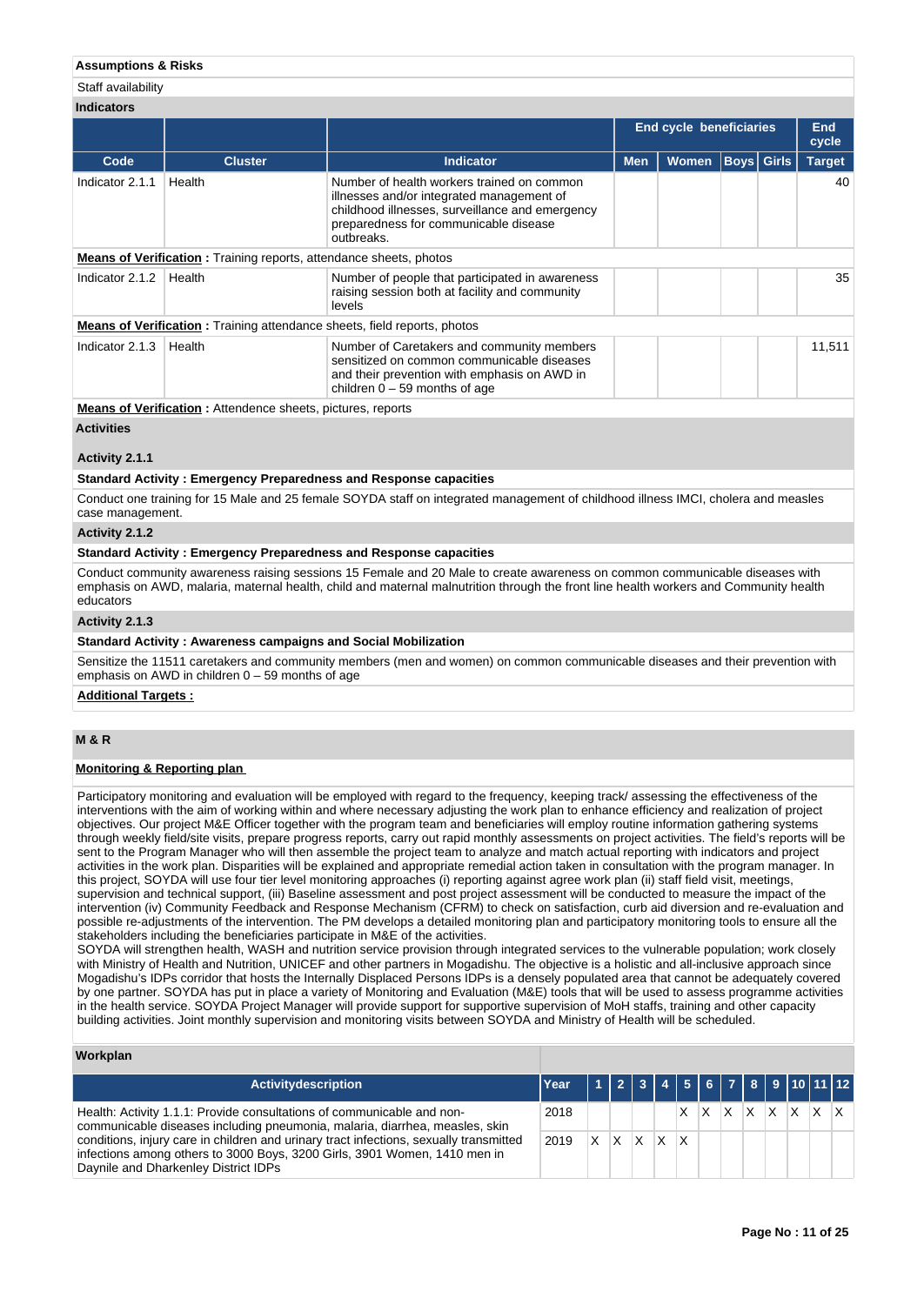| Health: Activity 1.1.2: Identify through active case detection and refer IDP patients<br>with medical severe cases (Severe dehydrated patients, severe Pneumonia,                                       | 2018 |    |                          |              |              | X.                      |          |              |              |              |              | $ X $ $ X $ $ X $ $ X $ $ X $ |              |
|---------------------------------------------------------------------------------------------------------------------------------------------------------------------------------------------------------|------|----|--------------------------|--------------|--------------|-------------------------|----------|--------------|--------------|--------------|--------------|-------------------------------|--------------|
| pregnancy related bleedings, hypertension, diabetic patients) that requires<br>admission at health facilities after providing first aid services.                                                       | 2019 | X. | $X \times X$             |              |              | <b>X</b>                |          |              |              |              |              |                               |              |
| Health: Activity 1.1.3: Provide quality and safe routine and supplementary<br>immunization to 6200 children under the age of five years (3000 boys and 3200                                             | 2018 |    |                          |              |              | X                       | X        | X            | X X          |              |              | $X \mid X \mid X$             |              |
| girls) and to 3901 Women of child bearing age at through outreach Integrated<br>Emergency response service delivery                                                                                     | 2019 | X. | X.                       | $\mathsf{X}$ | X            | $\times$                |          |              |              |              |              |                               |              |
| Health: Activity 2.1.1: Conduct one training for 15 Male and 25 female SOYDA staff<br>on integrated management of childhood illness IMCI, cholera and measles case                                      | 2018 |    |                          |              |              |                         | X        |              |              |              |              |                               |              |
| management.                                                                                                                                                                                             | 2019 |    |                          |              |              |                         |          |              |              |              |              |                               |              |
| Health: Activity 2.1.2: Conduct community awareness raising sessions 15 Female<br>and 20 Male to create awareness on common communicable diseases with                                                  | 2018 |    |                          |              |              | Х                       |          |              |              |              |              |                               |              |
| emphasis on AWD, malaria, maternal health, child and maternal malnutrition<br>through the front line health workers and Community health educators                                                      | 2019 |    |                          |              |              |                         |          |              |              |              |              |                               |              |
| Health: Activity 2.1.3: Sensitize the 11511 caretakers and community members<br>(men and women) on common communicable diseases and their prevention with                                               | 2018 |    |                          |              |              | X                       | ΙX.      |              | XXX          |              | ΙX.          | $\mathsf{X} \mathsf{X}$       |              |
| emphasis on AWD in children $0 - 59$ months of age                                                                                                                                                      | 2019 | X. | X.                       | $\mathsf{X}$ | $\mathsf{X}$ | X                       |          |              |              |              |              |                               |              |
| Nutrition: Activity 1.1.1: Screen and admit 1200 boys, 1200 girls and 1000 PLWs of<br>severely malnourished without medical complications in Daynile and Dharkenley                                     | 2018 |    |                          |              |              | X                       | X        | <b>X</b>     | X            | ΙX.          | ΙX.          | $\mathsf{X}$                  | $\mathsf{X}$ |
| District IDPs in Mogadishu through establishment of Integrated Emergency<br>response teams (IERT)                                                                                                       | 2019 | X. | X                        | X.           | X            | X                       |          |              |              |              |              |                               |              |
| Nutrition: Activity 1.1.2: Identify and refer children with severe malnutrition cases<br>having medical complications that require admission to Benadir and Daynile                                     | 2018 |    |                          |              |              | X                       | $\times$ | IX.          | $X$ $X$      |              |              | $X \mid X \mid X$             |              |
| hospital Stabilization Centers for further treatment                                                                                                                                                    | 2019 | X. | X.                       | $\mathsf{X}$ | $\mathsf{X}$ | $\times$                |          |              |              |              |              |                               |              |
| Nutrition: Activity 1.1.3: Provide micro nutrient supplementation, Vitamin A and Iron<br>folic supplementation to 2400 acutely malnourished children (boys (1200) and girls                             | 2018 |    |                          |              |              | X                       | X.       | $\mathsf{X}$ | $X$ $X$      |              | $\mathsf{X}$ | $\mathsf{X} \mathsf{X}$       |              |
| (1200) in Daynile and Dharkenley IDPs in Mogadishu                                                                                                                                                      | 2019 | X. | $X$ $X$                  |              | $\mathsf{X}$ | X                       |          |              |              |              |              |                               |              |
| Nutrition: Activity 1.1.4: Provide multiple micronutrients supplementation to 1000                                                                                                                      | 2018 |    |                          |              |              | X                       | X        | $\mathsf{X}$ | $X$ $X$      |              |              | $X \times X$                  |              |
| pregnant and lactating women to reduce micronutrient deficiency among Pregnant<br>and lactating women in our target areas                                                                               | 2019 | X. | X.                       | $\mathsf{X}$ | X            | X                       |          |              |              |              |              |                               |              |
| Nutrition: Activity 2.1.1: Conduct community and outreach-based IYC - E promotion<br>in target areas. IYCF-E counselor will organize topics on IYCF-E, maternal nutrition                               | 2018 |    |                          |              |              | X                       | X        | <b>X</b>     | X            | $\mathsf{X}$ | <b>X</b>     | ΙX.                           | $\mathsf{X}$ |
| at facility level targeting mothers of children 6-59 months served at the nutrition<br>sites, the staff will also organize ten session on IYCF-E at community level<br>targeting 400 men and 630 women. | 2019 | X  | X.                       | $\mathsf{X}$ | $\mathsf{X}$ | X                       |          |              |              |              |              |                               |              |
| Nutrition: Activity 2.1.2: Conduct IYCF Counseling-both individual and group<br>counseling for mothers/caregivers visiting the nutrition sites in Daynile and                                           | 2018 |    |                          |              |              | X                       | X        | X.           | X.           | $\mathsf{X}$ | $\mathsf{X}$ | $\mathsf{X}$                  | $\mathsf{X}$ |
| <b>Dherkenley District IDPs</b>                                                                                                                                                                         | 2019 | X. | $X$ $X$                  |              | $\mathsf{X}$ | X                       |          |              |              |              |              |                               |              |
| Nutrition: Activity 2.1.3: Conduct Bi-weekly education on nutrition and hygiene<br>targeting mothers/caretakers of children 6-59 months and the general population to                                   | 2018 |    |                          |              |              | X                       | X.       | $\mathsf{X}$ | $\mathsf{X}$ | IX.          | $\mathsf{X}$ | $\mathsf{X}$                  |              |
| enhance optimum nutrition and hygiene practices in Daynile District IDPs and<br><b>Dharkenley District IDPs</b>                                                                                         | 2019 |    | $X \mid X \mid X \mid X$ |              |              | $\mathsf{I} \mathsf{X}$ |          |              |              |              |              |                               |              |
| Nutrition: Activity 3.1.1: Conduct one session of Integrated Management of Acute<br>Malnutrition (IMAM) training on effective acute Malnutrition management for 16                                      | 2018 |    |                          |              |              | Χ                       |          |              |              |              |              |                               |              |
| Male and 23 female staff.                                                                                                                                                                               | 2019 |    |                          |              |              |                         |          |              |              |              |              |                               |              |
| Nutrition: Activity 3.1.2: Conduct one session training for Infant and Young Child<br>Feeding (IYCF) for 10 Male and 15 female staff and, 6 Male and 8 Female                                           | 2018 |    |                          |              |              | х                       |          |              |              |              |              |                               |              |
| community volunteers.                                                                                                                                                                                   | 2019 |    |                          |              |              |                         |          |              |              |              |              |                               |              |
| Water, Sanitation and Hygiene: Activity 1.1.1: In consultation with the community,<br>identify and recruit 26 community Hygiene promoters from the community and 4                                      | 2018 |    |                          |              |              | Χ                       | X        | IX.          | X.           | X            | X            | $\mathsf{X}$                  | $\mathsf{X}$ |
| public health workers from the local authority (2 Dharkenley and 2 Daynile), shared<br>equally men and women to conduct 3 days training on best hygiene and sanitation                                  | 2019 | X. | $X \mid X \mid X$        |              |              | ΙX                      |          |              |              |              |              |                               |              |
| practices, hand washing with soap, water storage, environmental sanitation using<br>WASH cluster adopted training materials including hygiene promotion in                                              |      |    |                          |              |              |                         |          |              |              |              |              |                               |              |
| emergency global tools, AWD/Cholera preparedness and response guidelines, and<br>HP training material. One community mobilizer will be responsible to reach 500                                         |      |    |                          |              |              |                         |          |              |              |              |              |                               |              |
| people/month as per the sphere standard of 2011 through house-to-house, schools                                                                                                                         |      |    |                          |              |              |                         |          |              |              |              |              |                               |              |
| and health/nutrition centers' visits. The public HP will ensure the enforcement of<br>hygiene promotion to the entire district by visiting restaurants, hotels, markets and<br>etc                      |      |    |                          |              |              |                         |          |              |              |              |              |                               |              |
| Water, Sanitation and Hygiene: Activity 1.1.2: Distribute 1000 Hygiene Promotion                                                                                                                        | 2018 |    |                          |              |              | X                       | X        | IX.          | $X$ $X$      |              | $\mathsf{X}$ | $\mathsf{X}$                  | $\mathsf{X}$ |
| kits (HP kits) to 1000 to caretakers/patients discharged from the cholera treatment<br>center CTCs to reduce the risk of AWD diseases. Each HP kit consists (200 aqua                                   | 2019 | X. | X                        | X            | X            | X                       |          |              |              |              |              |                               |              |
| tabs, 5 soaps, 1 Jerry can of 20 liter capacity, 1 bucket of 20 liter capacity)                                                                                                                         |      |    |                          |              |              |                         |          |              |              |              |              |                               |              |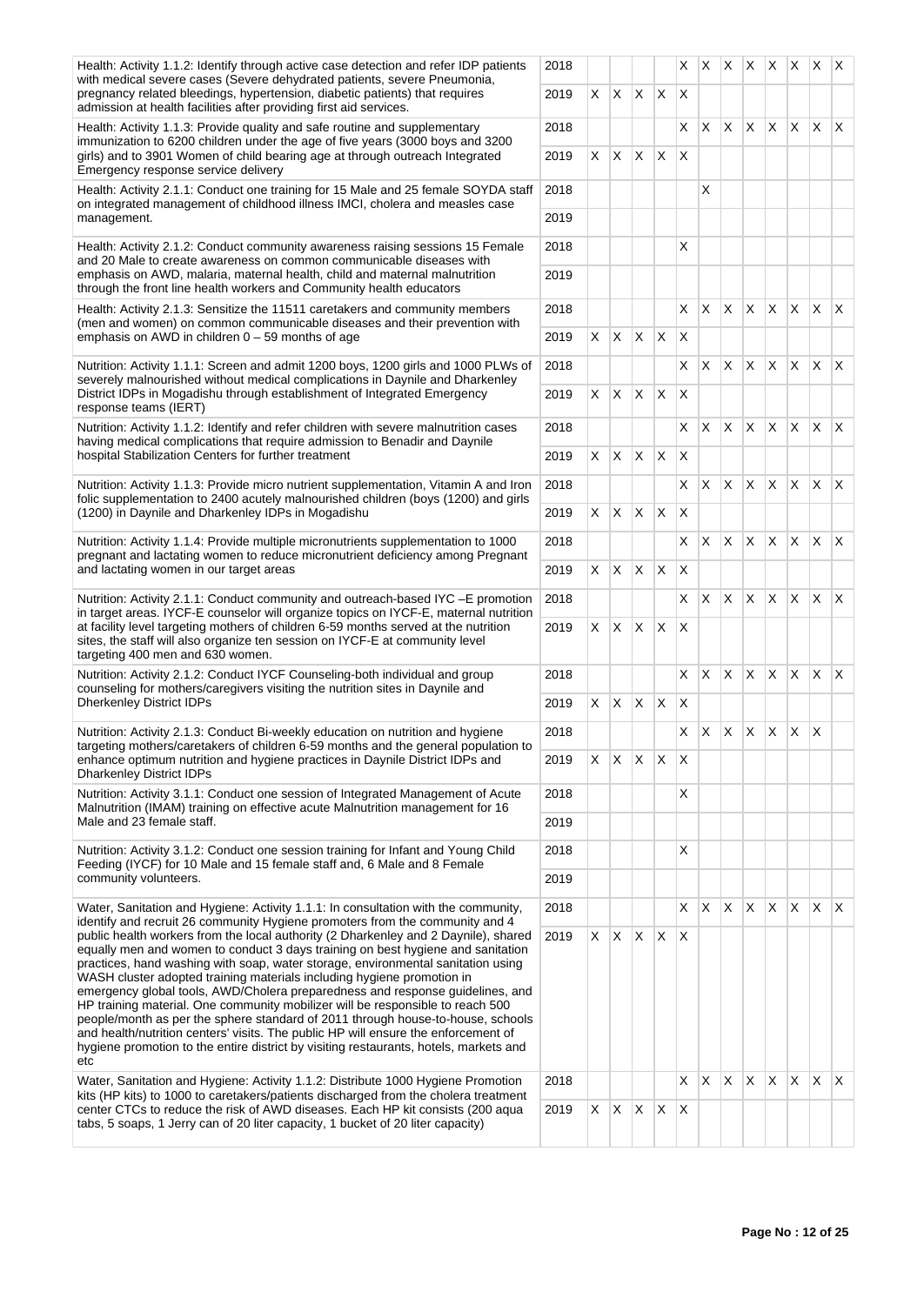Water, Sanitation and Hygiene: Activity 1.1.3: Conduct comprehensive Hygiene promotion and mobilization on AWD/Cholera prevention measures to 9,342 (2109 men, 4101 women, 1646 girls and 1486 boys) drought/AWD affected communities including IDPs through house to house, schools, health and nutrition centers' visits using trained 26 Community Hygiene Promoters (CHPs), 4 public health workers from the two districts local authorities, health and nutrition staffs, with the supervision of well experienced and qualified 2 Hygiene promoters (1 in each district); shared equally by men and women. The CHPs will disseminate the hygiene promotion messages to the entire community including men, women, girls and boys through visiting house-to-house, schools, markets and schools, while the trained health and nutrition staffs disseminate the hygiene promotion messages to the patients and caretakers who visit the health and feeding centers. The Hygiene Promoters will supervise, evaluate and give consultations and guidance to the CHPs, health and nutrition staffs in accordance to WASH cluster guideline and promotion of hand washing with soaps. The action will also include distribution of standard HP IEC materials for social mobilization

Water, Sanitation and Hygiene: Activity 2.1.1: Upgrade one public diesel-powered borehole in Daynile district through hybrid solar powered pump system, which will reduce the running cost. The solar powered system will be used during the daytime while the diesel-powered system will be used on nighttime (if required) or during the cloudy seasons. The solar-powered system will save fuel, service and repair kits and ensure cheaper and reliable access to safe water. Solar powered submersible pump system will save fuel, service and repair kits. The action includes: Purchase and install hybrid solar powered pump, Extension of pipelines from the borehole to 4 IDP camps and one Cholera Treatment Center (CTC) in Daynile district.

The borehole is been selected based on:

(1) It is the nearest water source to the targeted IDP camps (an average of 2km): The borehole is serving the IDPs but in a high price. After the rehabilitation SOYD/ and the owner of the borehole with the presence of the local authority will sign an MoU to sell the water with agreed and reasonable price that the IDPs and host communities could afford.

(2) Its high yield, which is currently 20 cubic meter/hour

(3) The existing humanitarian emergency related to acute water shortage in the IDPs to serve thousands of drought/AWD affected IDPs.

(4) The rehabilitation works of the selected borehole will involve replacement of generator powered submersible pumps and riser mains into installation of hybrid solar for power supply with all accessories. Although more expensive but solar pumping systems are inherently more reliable than diesel powered systems or hand pumps. They are simpler, have fewer moving parts and require mostly unskilled labour to keep them running. The solar will generate power during the daytime and sunny days, while the diesel-powered generator will alternatively work during the nighttime and cloudy days (as standby if required).

Water, Sanitation and Hygiene: Activity 2.1.2: Conduct WASH committee training (4 men and 3 women). The committee will be trained on better water source management, HHWT use, and maintenance of water facilities in accordance to UNICEF manual for community-managed water supply. As cross-cutting issues the WASH committee will also be trained on community issues related to communitybased water supply management which ought to be addressed in order to provide better services e.g. gender considerations in governance and water provision; poverty-related issues and accessibility of water by poor and vulnerable households in the community; environmental, sanitation and hygiene issues, etc. The WASH will monitor efficient use of the constructed water kiosks and take preventive measures to avoid breakdowns. For sustainability purposes and exit strategy, the borehole owner with the support of the WASH committee will oversee collection of user fees to cover borehole attendant wages, fuel costs as well as repair and maintenance expenses.

Water, Sanitation and Hygiene: Activity 2.1.3: Construct 5 water kiosks near 4 IDP camps and 1 CTC center and supplied water through piping system from the rehabilitated borehole, benefiting around 5,000 men, women, girls and boys drought affected IDPs and host communities. Each settlement and CTC shall be installed one flood proof water kiosk with 6 taps to ease congestion and time wastage. To avoid contamination of the water kiosk facilities SOYDA will construct for each water kiosk:

1. Concrete apron, minimum radius of 1.5m;

2. 5m long drainage channel and;

3. 1m3 soakage pit filled with large stones.

4. 4. SOYDA will distribute sanitation kits to the WASH committees to clean around the water points from contamination.

The design of the water kiosk will consider easily usage of children and elderly. Women and girls will be involved in locating safe sites for the construction of the kiosks to ensure safety (hence reduce risk to GBV) and convenience by ensuring distance to nearest water point is within the SPHERE standards. SOYDA will also Chlorinate the rehabilitated water point and conduct daily monitor FRC test by providing the well operators training for sustainability of the water treatment and equipping appropriate amount of chlorine to disinfect the well on weekly basis.

| 2018 |                              |                                        |                                               |                                                    | $\overline{\mathsf{X}}$                            |                                                                               |                                                    |                                       |                 |                                                    |                         | $\vert$ X                             |
|------|------------------------------|----------------------------------------|-----------------------------------------------|----------------------------------------------------|----------------------------------------------------|-------------------------------------------------------------------------------|----------------------------------------------------|---------------------------------------|-----------------|----------------------------------------------------|-------------------------|---------------------------------------|
|      |                              |                                        |                                               |                                                    |                                                    |                                                                               |                                                    |                                       |                 |                                                    |                         |                                       |
|      |                              |                                        |                                               |                                                    |                                                    |                                                                               |                                                    |                                       |                 |                                                    |                         |                                       |
| 2018 |                              |                                        |                                               |                                                    | $\overline{\mathsf{x}}$                            | $\overline{\mathsf{x}}$                                                       | $\overline{\mathsf{x}}$                            | $\overline{\mathsf{X}}$               |                 |                                                    |                         | $\mathsf X$                           |
|      |                              |                                        |                                               |                                                    |                                                    |                                                                               |                                                    |                                       |                 |                                                    |                         |                                       |
|      |                              |                                        |                                               |                                                    |                                                    |                                                                               |                                                    |                                       |                 |                                                    |                         |                                       |
|      |                              |                                        |                                               |                                                    |                                                    |                                                                               |                                                    |                                       |                 |                                                    |                         |                                       |
|      |                              |                                        |                                               |                                                    |                                                    |                                                                               |                                                    |                                       |                 |                                                    |                         |                                       |
| 2018 |                              |                                        |                                               |                                                    |                                                    |                                                                               |                                                    |                                       |                 |                                                    |                         |                                       |
| 2019 |                              |                                        |                                               |                                                    |                                                    |                                                                               |                                                    |                                       |                 |                                                    |                         |                                       |
|      | 2019<br>2019<br>2018<br>2019 | $\mathsf X$<br>$\overline{\mathsf{x}}$ | $\overline{\mathsf{X}}$<br>$\mathsf{X}% _{0}$ | $\overline{\mathsf{X}}$<br>$\overline{\mathsf{x}}$ | $\overline{\mathsf{X}}$<br>$\overline{\mathsf{x}}$ | $\overline{\mathsf{x}}$<br>$\overline{\mathsf{x}}$<br>$\overline{\mathsf{x}}$ | $\overline{\mathsf{x}}$<br>$\overline{\mathsf{X}}$ | $X \mid X$<br>$\overline{\mathsf{x}}$ | $\vert x \vert$ | $\overline{\mathsf{x}}$<br>$\overline{\mathsf{x}}$ | $\overline{\mathsf{X}}$ | $x \mid x$<br>$\overline{\mathsf{x}}$ |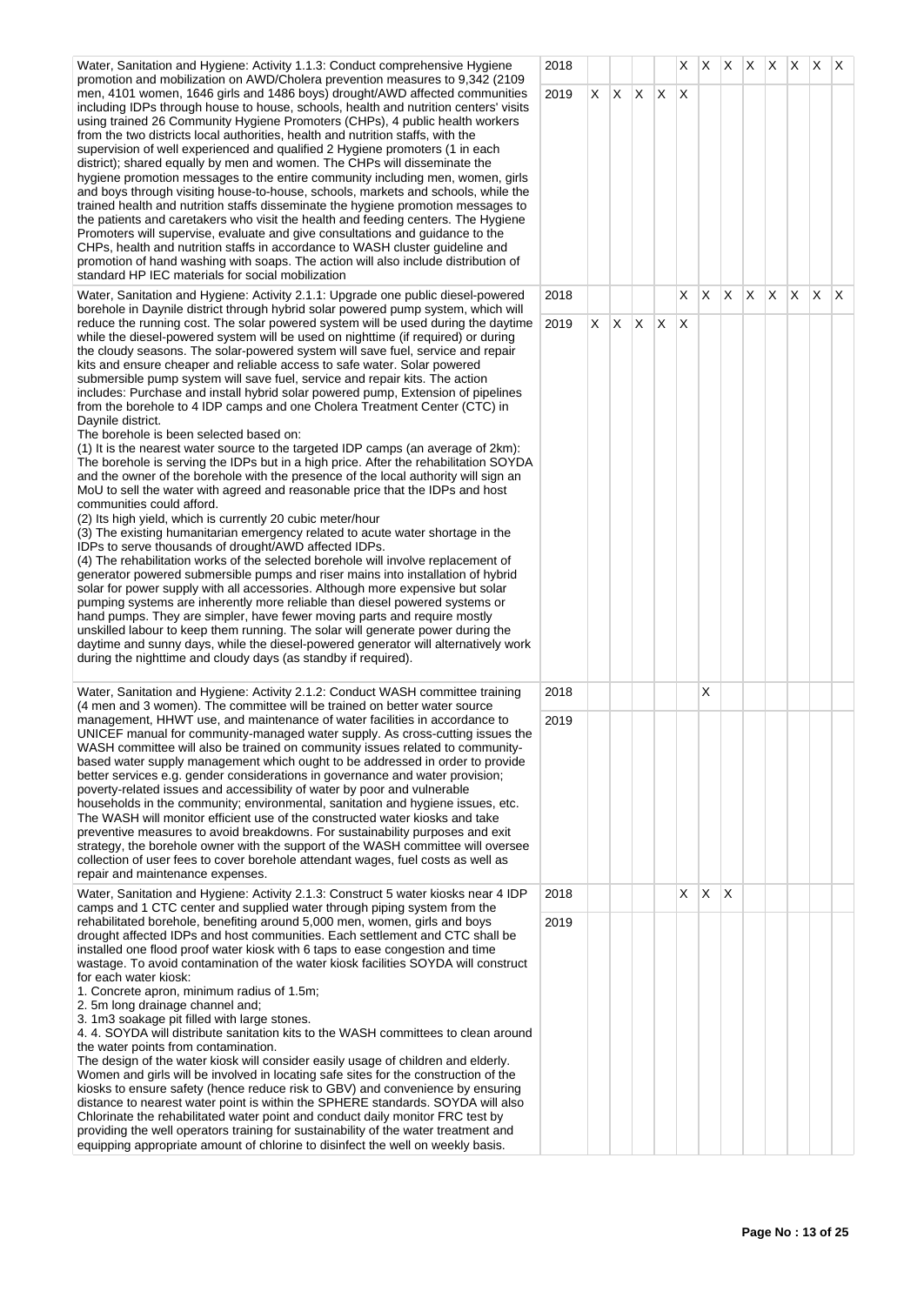Water, Sanitation and Hygiene: Activity 2.1.4: dentify and engage potential water vendor and sign memorandum of understanding with them to provide water to the 800 drought/AWD affected IDP households to increase immediate access to clean and safe water for human and domestic use through water voucher system and conduct distribution of vouchers, which they can redeem for water at the specified water vendor. Vouchers will be distributed to all beneficiary families to ensure an equitable water distribution. Each voucher can be used to redeem specified quantity of chlorinated water of 7.5 liters per person per day (45 liters/household/day) for a period of 30 days. Cluster guidelines recommend 7.5 l/person/day during emergencies. Distribution will take into consideration the most affected target IDPs far from any available water point. New IDP camps will be given consideration as first priority as well as vulnerable households. A central location will be identified for distribution as women and children are expected to collect water from trucks.  $2018$   $\frac{1}{2}$   $\frac{1}{2}$   $\frac{1}{2}$   $\frac{1}{2}$   $\frac{1}{2}$ 2019 Water, Sanitation and Hygiene: Activity 3.1.1: Rehabilitate five (5) gender sensitive flood proof Dharkenley CTC/HC latrines (2 for male and 3 for female) benefiting equally the patients and hospital visiting men, women, girls and boys. The action includes: repairing the cracking parts of the walls and floors, replacing new corrugated iron sheets for roofing, install new doors, rehabilitate the drainage system of the latrines, install washing facilities and rehabilitate the septic tank including desludging the septic tank 2018 X X X X X 2019 Water, Sanitation and Hygiene: Activity 3.1.2: Construct gender sensitive 6 IDP Camp latrines at Daynile District. The action includes: excavation of desludging septic tank, construction of walls and roofs with iron sheet and timber, construction of floor with screened cement and sand and pipes for ventilation. The location of the latrines will be consulted to boys and girls to avoid risk of rape. 2018 X X X X X 2019

## **OTHER INFO**

## **Accountability to Affected Populations**

SOYDA will ensure that it is accountable to the Affected Populations by providing leadership through the demonstration of commitment and ensuring feedback and accountability mechanisms are integrated into response mechanism, programme implementation, monitoring and evaluations, recruitment, staff inductions, trainings and performance management, partnership agreements, and highlighted in reporting. Transparency by providing accessible and timely information to affected populations on organizational procedures, structures and processes. By having a feedback and complaints mechanism that actively seek the views of affected populations to improve policy and practice in programming, ensuring that feedback and complaints mechanisms are streamlined, appropriate and robust enough to deal with (communicate, receive, process, respond to and learn from) complaints about breaches in policy and stakeholder dissatisfaction Specific issues raised by affected individuals regarding violations and/or physical abuse that may have human rights and legal, psychological or other implications should have the same entry point as programme-type complaints, but procedures for handling these should be adapted accordingly. By ensuring participation and enabling affected populations to play an active role in the decision-making processes that affect them and by designing, a monitoring and evaluation goals and objectives that are meant for the programmes with the involvement of affected populations.

#### **Implementation Plan**

SOYDA will recruit and contract qualified 2 Integrated Emergency Response teams through competitive process for the proper implementation of this project. SOYDA will also implement this project with the participation of other key stakeholders using participatory approaches and methods. Mobilization and consultative meetings with the communities and other stakeholders will be held regularly at field level. SOYDA will recruit program manager that will ensure effective community participatory approach in project planning, implementation & management. Successful implementation of this project is likely to substantially attenuate the transmissible disease burden borne. To provide effective coordination, SOYDA will provide monthly activity updates with partners including WASH, Health and Nutrition clusters both regional and Nairobi level, Other agencies working in the field who are doing other sector projects in the project sites will also be updated to avoid duplication and promote effective and longer sustainability of the project.

Health: Emphasis will be on maternal, neonatal and child health including emergency immunization to the host communities and IDPs as well as treatment of severe acute malnutrition, building the capacity of health workers through training on integrated management of acute illness IMCI, Cholera/measles case management and community case management CCM will be done to equip health workers with the required skills to deliver quality healthcare services.

Nutrition: Capacity building of nutrition staff on IMAM/IYCF services, infants young child feeding best practices (IYCF), as well as conduct caregivers infant and young child feeding practices, IYCF promotion session for better information dissemination to the caregivers in the project area. Referral of malnourished children with complicated cases will be done to the Outpatient Therapeutic Programme (OTP) centers integrated with primary health care services managed by SOYDA and other actors in the Banadir region and more so Mogadishu IDPs. WASH: As part of WASH integration, The project will ensure and provide emergency and sustainable WASH services (latrines with hand washing facilities and safe drinking water by upgrading one borehole to improve its water quality and reduce its running cost, in order to receive water in affordable cost through construction of water kiosks nearer to the IDP settlements to avoid rape against women and girls. The project will also promote adaption of good hygiene and sanitation practices through carrying out comprehensive hygiene promotion activities including distribution of 1000 Hygiene Promotion kits (HP kits) to 1000 to HH with discharged AWD/cholera affected patients and drought driven HH with malnourished children to reduce the risk of AWD/cholera diseases and malnutrition among the drought affected IDPs and host communities. SOYDA will also chlorinate water 5 points/boreholes Daynile and Dharkenley District as well as disinfected buckets and other water drawing containers at the mentioned water points inside IDP camps to avoid AWD disease caused by unsafe water, SOYDA will provide water to 800 drought/AWD affected IDP households to increase immediate access to clean and safe water for human and domestic use through water voucher system and conduct distribution of vouchers, which they can redeem for water at the specified water vendor. Vouchers will be distributed to all beneficiary families to ensure an equitable water distribution.

Finally, SOYDA will coordinate with Health, WASH, and Nutrition clusters to coordinate response activities for maximum impact to beneficiaries. SOYDA shall also coordinates with other local actors in the target district to enable avoid any duplications. We will ensure to share on monthly reports to all relevant clusters and attend cluster meetings for information sharing and gap analysis and closely work with PAC & HIJRA for Benadir & Dayni SC referral mechanisms.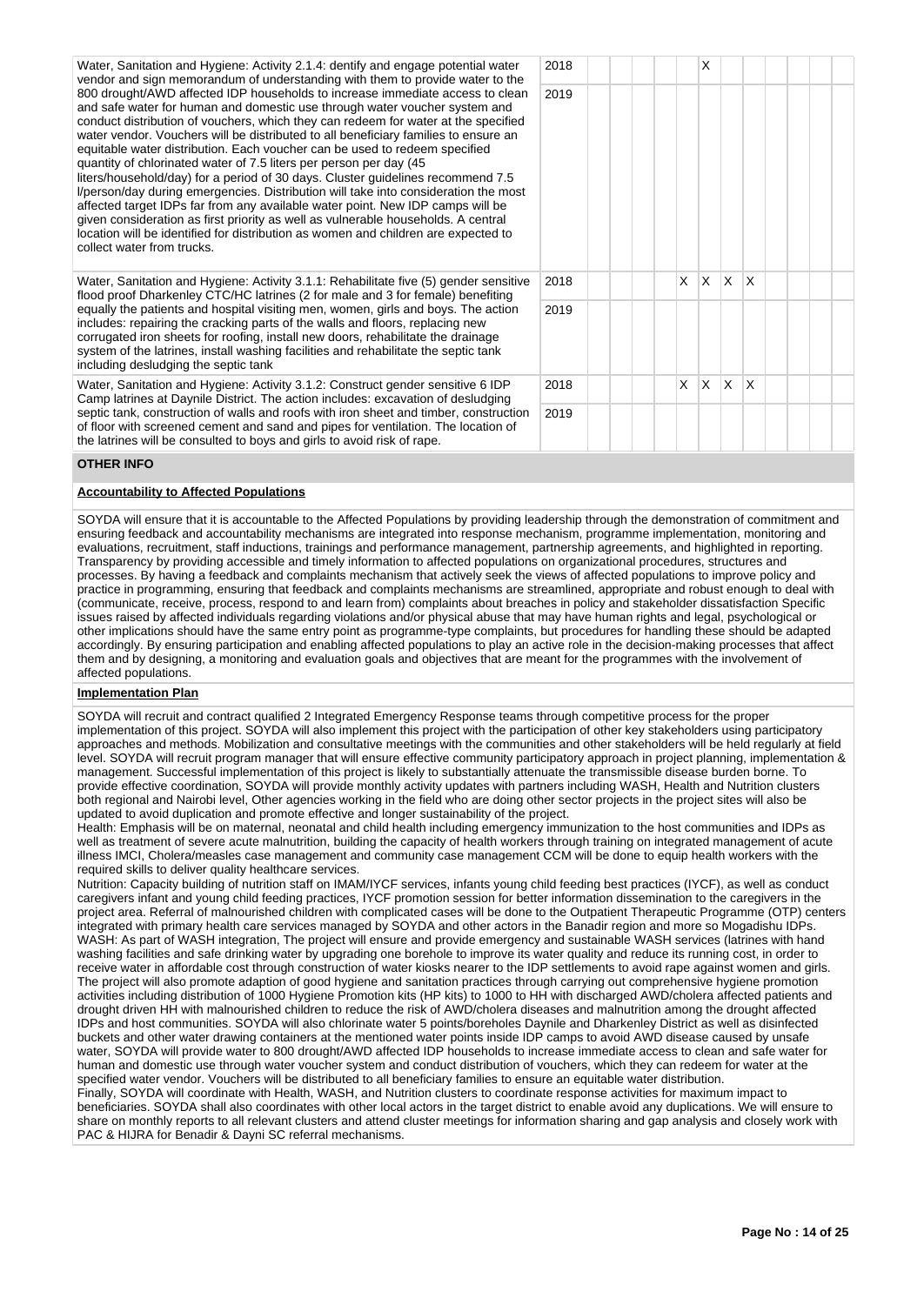## **Coordination with other Organizations in project area**

| Areas/activities of collaboration and rationale                                                                                                                   |
|-------------------------------------------------------------------------------------------------------------------------------------------------------------------|
| Support on training materials and supply package                                                                                                                  |
| Sharing project narrative and financial reports                                                                                                                   |
| Joint monitoring visits, project information sharing, coordination to<br>avoid duplication, advocacy for additional needs,                                        |
| Will closely work with them in Daynile and Benadir Hospital<br>Stabilization Center Referel mechanisms and coordinations                                          |
| Joint monitoring visits, Weekly and Monthly sharing reports, project<br>information sharing, coordination to avoid duplication, advocacy for<br>additional needs. |
| Will closely work with them in Daynile and Kahda Districts for referral<br>and coordination for information sharing to avoid duplication                          |
|                                                                                                                                                                   |

## **Environment Marker Of The Project**

A+: Neutral Impact on environment with mitigation or enhancement

## **Gender Marker Of The Project**

2a- The project is designed to contribute significantly to gender equality

#### **Justify Chosen Gender Marker Code**

Gender mainstreaming will be ensured in Health, Nutrition and WASH programming to provide equal access to IERT services for boys and girls, women and Men in the IERT programme. The project will serve and respond to the gender needs of the IDPs by designing special interventions that respond to women and girls' needs, timeframes of services, toilets and water availability and locations and delivery by women wasn't supported. Also for capacity building both men and women will have equal opportunities and this includes also during capacity building of staff and CHWs. Recruitment of staff will also ensure equal opportunities for both men and women. Efforts will be made so that there is good representation of women and men during meetings at community level and supervision visits. A gender dimensions based on understanding of women, girls, boys and men's different needs, roles, responsibilities, capacities and risks has also been integrated in the consultation, decision making and capacity development. SOYDA strongly supports equal employment opportunities for men and women and sees the inclusion of female staff as a tool for better addressing gender related matters of the beneficiaries. Therefore, an equal number of women and men will be trained and also SOYDA will maintain and ensure the current 50% Male and 50% Female staffing in all project activities. SOYDA has integrated gender equity in the various planned interventions and disaggregated by sex from the planning to implementation, through Monitoring and Evaluation of projects. A gender dimensions based on understanding of women, girls, boys and men's different needs, roles, responsibilities, capacities and risks has also been integrated in the consultation, decision making and capacity development. The project will empower women and girls by including them in the training, social mobilization and activities.

## **Protection Mainstreaming**

Protection will be mainstreamed in this project by paying special attention to the needs of vulnerable beneficiaries. The project will look at all in need as clients who have to be treated fairly and with dignity in particular children, the elderly, and persons with disabilities, widows, and female-headed households. They will be prioritized for service delivery and social mobilization to ensure their access to services without discrimination. SOYDA will apply a rights-based approach where the needs of ethnic minorities, women, the elderly, and people living with disability are promoted. Because of that, SOYDA will consult with the beneficiaries on the location of the health facilities so that they are chosen strategically in order to reduce gender based violence and other forms of violence and in a neutral location so that people from all ethnic groups in the area may be able to access healthcare. Through the provision of outreach services, SOYDA will be able to reach the underserved, the elderly and the weak and will be able to transport them to their dwellings when necessary. The project will minimize any unintended negative consequences and prioritize the safety and dignity of the affected individuals and communities through the establishment of, and consultation with existing community health committees which foster participation, empowerment and accountability.

#### **Country Specific Information**

#### **Safety and Security**

SOYDA staff has access to the area and will be directly manning the facilities and providing services. However, security is unpredictable in Somalia and SOYDA will closely monitoring the situation and will closely work with other actors to monitor the situation. SOYDA has local based security plan so that its staff and facilities are safe and secure. Staff are informed to be on the look for any suspicious elements and report to authorities and also evacuate as necessary. SOYDA will be participating in cluster forums and will be implementing all security advisories and shared briefings. In the event of untoward activities, SOYDA will immediately notify the communities, FMOH, the Health, Nutrition and WASH Clusters and UNOCHA and any other concern actors in the area.

#### **Access**

SOYDA has been working in Mogadishu since 2007 and enjoys the support of the community and the authorities. SOYDA expects to keep good relationships with all actors in Mogadishu and expects that this will allow SOYDA to work in Mogadishu IDP camps without issues. All interventions ensure that benefits are being equally accessed by all, especially people in the most vulnerable situations. Protecting the security, privacy, and dignity of those who take part in our programs is at the center of all SOYDA interventions. SOYDA has 100% access to the proposed project locations and uses the professional staffs with a strong knowledge of the inherent situation and experience of dynamics of Somalia context. SOYDA's services will be strategically placed and thus easily accessible to all the target IDPs and vulnerable population and shall be accountable to all affected population in its area of operation.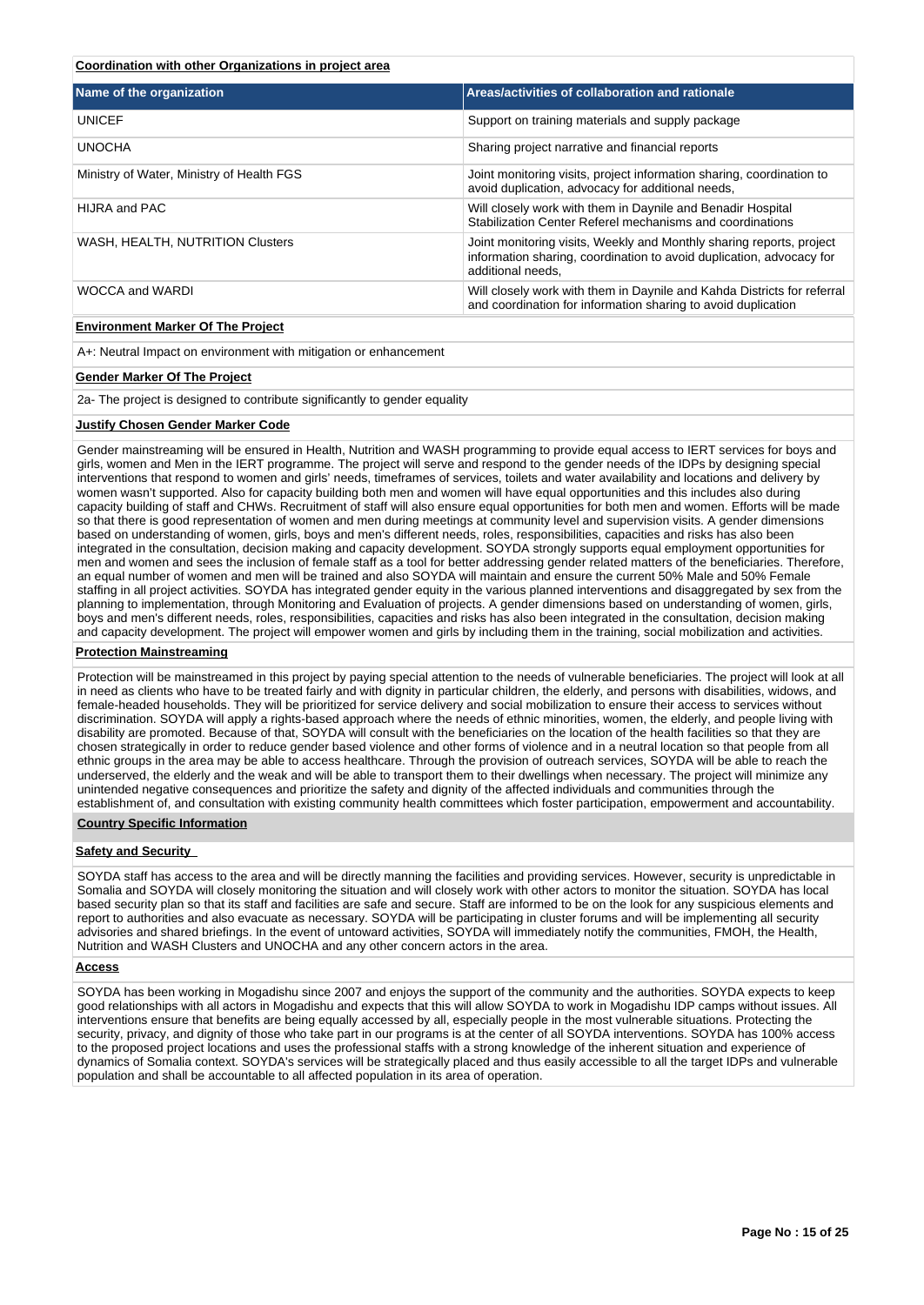# **BUDGET**

| <b>RUDGEI</b>     |                                                              |           |                     |              |                                   |                                    |                   |
|-------------------|--------------------------------------------------------------|-----------|---------------------|--------------|-----------------------------------|------------------------------------|-------------------|
| Code              | <b>Budget Line Description</b>                               |           | $D / S$ Quantity    | Unit<br>cost | <b>Duration</b><br>Recurran<br>ce | $\frac{9}{6}$<br>charged<br>to CHF | <b>Total Cost</b> |
|                   | 1. Supplies (materials and goods)                            |           |                     |              |                                   |                                    |                   |
| <b>NA</b>         | <b>NA</b>                                                    | <b>NA</b> | $\mathsf{O}\xspace$ | 0.00         | $\pmb{0}$                         | $\pmb{0}$                          | 0.00              |
|                   | <b>NA</b>                                                    |           |                     |              |                                   |                                    |                   |
|                   | <b>Section Total</b>                                         |           |                     |              |                                   |                                    | 0.00              |
|                   | 2. Transport and Storage                                     |           |                     |              |                                   |                                    |                   |
| <b>NA</b>         | <b>NA</b>                                                    | <b>NA</b> | $\mathbf 0$         | 0.00         | $\mathbf 0$                       | $\pmb{0}$                          | 0.00              |
|                   | <b>NA</b>                                                    |           |                     |              |                                   |                                    |                   |
|                   | <b>Section Total</b>                                         |           |                     |              |                                   |                                    | 0.00              |
|                   | 3. International Staff                                       |           |                     |              |                                   |                                    |                   |
| <b>NA</b>         | <b>NA</b>                                                    | <b>NA</b> | $\mathbf 0$         | 0.00         | $\mathbf 0$                       | $\pmb{0}$                          | 0.00              |
|                   | <b>NA</b>                                                    |           |                     |              |                                   |                                    |                   |
|                   | <b>Section Total</b>                                         |           |                     |              |                                   |                                    | $0.00\,$          |
| 4. Local Staff    |                                                              |           |                     |              |                                   |                                    |                   |
| <b>NA</b>         | <b>NA</b>                                                    | <b>NA</b> | $\mathbf 0$         | 0.00         | $\pmb{0}$                         | $\pmb{0}$                          | 0.00              |
|                   | <b>NA</b>                                                    |           |                     |              |                                   |                                    |                   |
|                   | <b>Section Total</b>                                         |           |                     |              |                                   |                                    | 0.00              |
|                   | 5. Training of Counterparts                                  |           |                     |              |                                   |                                    |                   |
| <b>NA</b>         | <b>NA</b>                                                    | <b>NA</b> | $\pmb{0}$           | 0.00         | $\pmb{0}$                         | 0                                  | 0.00              |
|                   | <b>NA</b>                                                    |           |                     |              |                                   |                                    |                   |
|                   | <b>Section Total</b>                                         |           |                     |              |                                   |                                    | 0.00              |
|                   | 6. Contracts (with implementing partners)                    |           |                     |              |                                   |                                    |                   |
| <b>NA</b>         | <b>NA</b>                                                    | <b>NA</b> | 0                   | 0.00         | 0                                 | 0                                  | 0.00              |
|                   | <b>NA</b>                                                    |           |                     |              |                                   |                                    |                   |
|                   | <b>Section Total</b>                                         |           |                     |              |                                   |                                    | 0.00              |
|                   | 7. Other Direct Costs                                        |           |                     |              |                                   |                                    |                   |
| <b>NA</b>         | <b>NA</b>                                                    | <b>NA</b> | $\mathbf 0$         | 0.00         | $\mathbf 0$                       | 0                                  | 0.00              |
|                   | NA                                                           |           |                     |              |                                   |                                    |                   |
|                   | <b>Section Total</b>                                         |           |                     |              |                                   |                                    | $0.00\,$          |
| 8. Indirect Costs |                                                              |           |                     |              |                                   |                                    |                   |
| <b>NA</b>         | $\sf NA$                                                     | <b>NA</b> | $\mathbf 0$         | 0.00         | $\mathbf 0$                       | 0                                  | 0.00              |
|                   | <b>NA</b>                                                    |           |                     |              |                                   |                                    |                   |
|                   | <b>Section Total</b>                                         |           |                     |              |                                   |                                    | 0.00              |
|                   | 11. A:1 Staff and Other Personnel Costs: International Staff |           |                     |              |                                   |                                    |                   |
| <b>NA</b>         | <b>NA</b>                                                    | <b>NA</b> | $\mathbf 0$         | 0.00         | $\mathbf 0$                       | 0                                  | 0.00              |
|                   | <b>NA</b>                                                    |           |                     |              |                                   |                                    |                   |
|                   | <b>Section Total</b>                                         |           |                     |              |                                   |                                    | $0.00\,$          |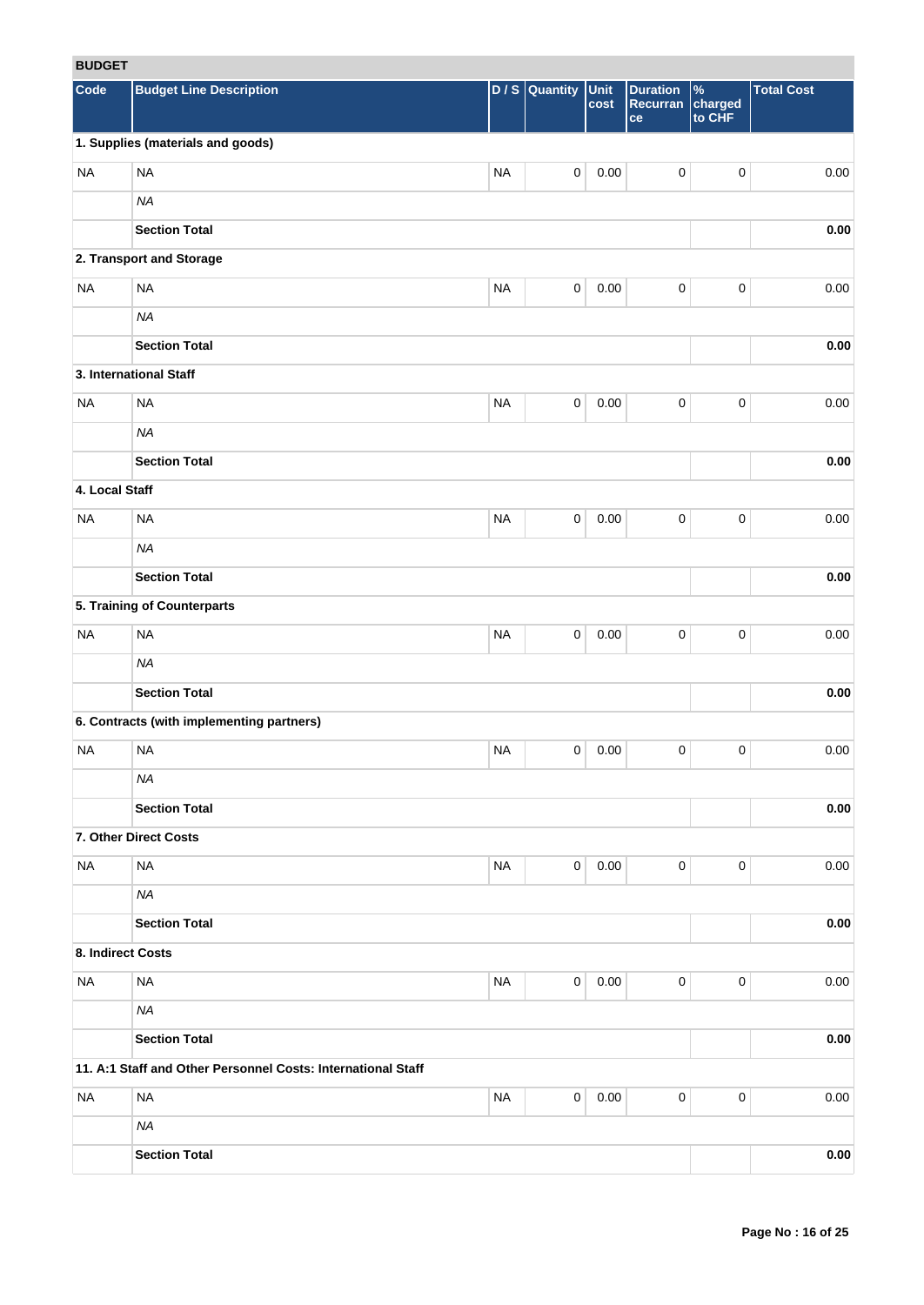|                | 12. A:1 Staff and Other Personnel Costs: Local Staff |             |                     |                    |           |             |            |
|----------------|------------------------------------------------------|-------------|---------------------|--------------------|-----------|-------------|------------|
| <b>NA</b>      | <b>NA</b>                                            | <b>NA</b>   | 0                   | 0.00               | $\pmb{0}$ | $\pmb{0}$   | 0.00       |
|                | <b>NA</b>                                            |             |                     |                    |           |             |            |
|                | <b>Section Total</b>                                 |             |                     |                    |           |             | 0.00       |
|                | 13. B:2 Supplies, Commodities, Materials             |             |                     |                    |           |             |            |
| <b>NA</b>      | <b>NA</b>                                            | <b>NA</b>   | $\mathsf{O}\xspace$ | 0.00               | $\pmb{0}$ | $\pmb{0}$   | 0.00       |
|                | <b>NA</b>                                            |             |                     |                    |           |             |            |
|                | <b>Section Total</b>                                 |             |                     |                    |           |             | 0.00       |
|                | 14. C:3 Equipment                                    |             |                     |                    |           |             |            |
| <b>NA</b>      | <b>NA</b>                                            | <b>NA</b>   | 0                   | 0.00               | $\pmb{0}$ | $\pmb{0}$   | 0.00       |
|                | <b>NA</b>                                            |             |                     |                    |           |             |            |
|                | <b>Section Total</b>                                 |             |                     |                    |           |             | 0.00       |
|                | 15. D:4 Contractual Services                         |             |                     |                    |           |             |            |
| <b>NA</b>      | <b>NA</b>                                            | <b>NA</b>   | 0                   | 0.00               | 0         | $\pmb{0}$   | 0.00       |
|                | <b>NA</b>                                            |             |                     |                    |           |             |            |
|                | <b>Section Total</b>                                 |             |                     |                    |           |             | 0.00       |
| 16. E:5 Travel |                                                      |             |                     |                    |           |             |            |
| <b>NA</b>      | <b>NA</b>                                            | <b>NA</b>   | 0                   | 0.00               | $\pmb{0}$ | $\pmb{0}$   | 0.00       |
|                | <b>NA</b>                                            |             |                     |                    |           |             |            |
|                | <b>Section Total</b>                                 |             |                     |                    |           |             | 0.00       |
|                | 17. F:6 Transfers and Grants to Counterparts         |             |                     |                    |           |             |            |
| <b>NA</b>      | <b>NA</b>                                            | <b>NA</b>   | 0                   | 0.00               | $\pmb{0}$ | $\pmb{0}$   | 0.00       |
|                | <b>NA</b>                                            |             |                     |                    |           |             |            |
|                | <b>Section Total</b>                                 |             |                     |                    |           |             | 0.00       |
|                | 18. G:7 General Operating and Other Direct Costs     |             |                     |                    |           |             |            |
| <b>NA</b>      | <b>NA</b>                                            | <b>NA</b>   | 0                   | $0.00\,$           | $\pmb{0}$ | $\pmb{0}$   | 0.00       |
|                | <b>NA</b>                                            |             |                     |                    |           |             |            |
|                | <b>Section Total</b>                                 |             |                     |                    |           |             | 0.00       |
|                | 19. H.8 Indirect Programme Support Costs             |             |                     |                    |           |             |            |
| <b>NA</b>      | $\sf NA$                                             | <b>NA</b>   | $\pmb{0}$           | 0.00               | $\pmb{0}$ | $\mathbf 0$ | 0.00       |
|                | <b>NA</b>                                            |             |                     |                    |           |             |            |
|                | <b>Section Total</b>                                 |             |                     |                    |           |             | $\bf 0.00$ |
|                | 20. Staff and Other Personnel Costs                  |             |                     |                    |           |             |            |
| 1.1            | Project Manager                                      | $\mathsf D$ |                     | $1 \ 2,000$<br>.00 | $\bf 8$   | 100.00      | 16,000.00  |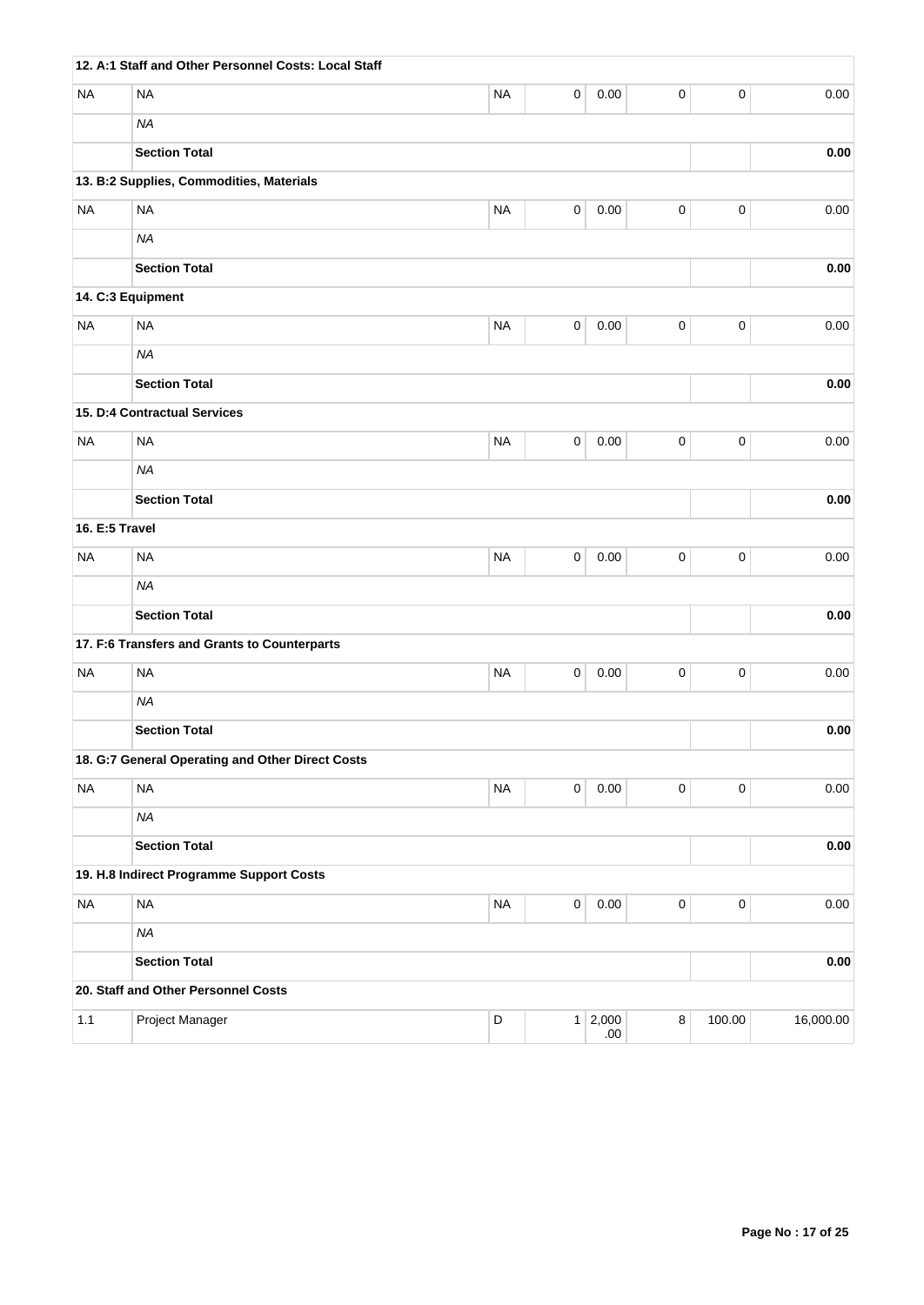|      | Project Manager will be based in the field. He/she is responsible the overall management of the project. His/her role includes:<br>Coordinate project activities to ensure that the activities in each results area are implemented in accordance with the project<br>agreement, monitor the procurement of goods and services for the project and ensure execution according to the rules and<br>guidelines established by SOYDA/UNOCHA, monitor project implementation against the established indicators detailed in the<br>project Logical Framework, conduct field visits as required to verify project activities relative to stated targets, prepare project<br>reports (technical and financial) for submission to UNOCHA according to timelines agreed, facilitate troubleshooting options to<br>remove any bottlenecks that might arise during project implementation, manage the day-to-day operations of the Project<br>Management Unit, plan and arrange community meetings, maintain close relationship with key stakeholders (state and non-state)<br>and ensure adequate information flow, liaise with relevant members of staff as necessary to ensure efficient and effective<br>implementation of the project, undertake closing out activities for the project which include final financial and technical reports,<br>and the handing over of documents as necessary and undertake any other activity that may be necessary for the effective<br>management of the project. The salary of project manager is US\$2000/month inclusive medical and security charges. SHF will<br>contribute 100% of the salary. Our ongoing current Integrated project will cover the cost till 28th September 2018, this project will<br>cover the PM salary cost 8 months starting from October 2018-May 2019. The SHF for this project will contribute 100% for 8<br>months |   |   |                       |    |        |           |
|------|------------------------------------------------------------------------------------------------------------------------------------------------------------------------------------------------------------------------------------------------------------------------------------------------------------------------------------------------------------------------------------------------------------------------------------------------------------------------------------------------------------------------------------------------------------------------------------------------------------------------------------------------------------------------------------------------------------------------------------------------------------------------------------------------------------------------------------------------------------------------------------------------------------------------------------------------------------------------------------------------------------------------------------------------------------------------------------------------------------------------------------------------------------------------------------------------------------------------------------------------------------------------------------------------------------------------------------------------------------------------------------------------------------------------------------------------------------------------------------------------------------------------------------------------------------------------------------------------------------------------------------------------------------------------------------------------------------------------------------------------------------------------------------------------------------------------------------------------------------------------------------|---|---|-----------------------|----|--------|-----------|
| 1.2  | Finance Officer                                                                                                                                                                                                                                                                                                                                                                                                                                                                                                                                                                                                                                                                                                                                                                                                                                                                                                                                                                                                                                                                                                                                                                                                                                                                                                                                                                                                                                                                                                                                                                                                                                                                                                                                                                                                                                                                    | D |   | $1 \mid 1,500$<br>.00 | 8  | 50.00  | 6,000.00  |
|      | The finance officer: Will be based in Mogadishu office, but spend 50% of his/her time on the project, he/she prepares all the<br>financial documents and financial reports and keeps in record. The salary of finance officer is US\$1500 inclusive of medical and<br>security charges. Our ongoing current Integrated project will cover the cost till 28th September 2018, this project will cover the<br>salary cost 8 months starting from October 2018-May 2019. The SHF for this project will contribute 50% for 8 months.                                                                                                                                                                                                                                                                                                                                                                                                                                                                                                                                                                                                                                                                                                                                                                                                                                                                                                                                                                                                                                                                                                                                                                                                                                                                                                                                                   |   |   |                       |    |        |           |
| 1.3  | Doctors (2 Integrated Emergency Response teams which is<br>One team per district, Each team One Lead Doctor as per<br><b>IERT Concept note)</b>                                                                                                                                                                                                                                                                                                                                                                                                                                                                                                                                                                                                                                                                                                                                                                                                                                                                                                                                                                                                                                                                                                                                                                                                                                                                                                                                                                                                                                                                                                                                                                                                                                                                                                                                    | D |   | $2 \mid 1,000$<br>.00 | 12 | 100.00 | 24,000.00 |
|      | Doctors diagnose patient conditions using examinations and tests. Based on their findings, they prescribe treatment and<br>medications to attempt to heal any illnesses or injuries, patients who have been severely complicated and refer to the hospital<br>and other health professionals. They apply medical knowledge and skills to the diagnosis, prevention and management of<br>disease. Two persons (one per site) will be engaged at an all inclusive salary of USD 1000 per person per month for 12 months<br>with SHF supporting 100% of the cost.                                                                                                                                                                                                                                                                                                                                                                                                                                                                                                                                                                                                                                                                                                                                                                                                                                                                                                                                                                                                                                                                                                                                                                                                                                                                                                                     |   |   |                       |    |        |           |
| 1.4  | Qualified Nurse (2 Integrated Emergency Response teams<br>which is One team per district, Each team two nurses as per<br><b>IERT Concept note)</b>                                                                                                                                                                                                                                                                                                                                                                                                                                                                                                                                                                                                                                                                                                                                                                                                                                                                                                                                                                                                                                                                                                                                                                                                                                                                                                                                                                                                                                                                                                                                                                                                                                                                                                                                 | D | 4 | 400.0<br>0            | 12 | 100.00 | 19,200.00 |
|      | 4 Qualified will be employed who will be responsible for providing diagnosis, treatment, education, referral and follow up of<br>malnourished children and mothers admitted to the program. The nurses will continuously update patient's medical records to<br>ensure information is up to date for appropriate decision-making. The nurses will be paid all-inclusive salary of @USD 400 per<br>month for 12 month. SHF will pay 100% of the salary.                                                                                                                                                                                                                                                                                                                                                                                                                                                                                                                                                                                                                                                                                                                                                                                                                                                                                                                                                                                                                                                                                                                                                                                                                                                                                                                                                                                                                             |   |   |                       |    |        |           |
| 1.5  | Midwife (2 Integrated Emergency Response teams which is<br>One team per district, Each team one Midwife as per IERT<br>Concept note)                                                                                                                                                                                                                                                                                                                                                                                                                                                                                                                                                                                                                                                                                                                                                                                                                                                                                                                                                                                                                                                                                                                                                                                                                                                                                                                                                                                                                                                                                                                                                                                                                                                                                                                                               | D |   | 2 400.0<br>0          | 12 | 100.00 | 9,600.00  |
|      | 2 midwives will be recruited for the project, one per health facility . They will expected to; examine and monitor pregnant women,<br>assess care requirements and write care plans, undertake antenatal care, carry out screening tests, provide information,<br>emotional support and reassurance to women and their partners, take patient samples, take and record patient vital signs,<br>Monitor labor and provide skilled delivery to women. Detect, monitor, assist or refer complicated pregnancies for further<br>management. Counsel and assess postnatal mothers and advise them on daily care of their newborn babies, help parents to<br>cope with miscarriage, termination, stillbirth and neonatal death, and write records The salary of midwives will be at US\$400<br>month. SHF will pay 100% of the midwives' salaries.                                                                                                                                                                                                                                                                                                                                                                                                                                                                                                                                                                                                                                                                                                                                                                                                                                                                                                                                                                                                                                       |   |   |                       |    |        |           |
| 1.6  | Community Health Workers CHWs (2 IERT teams which is<br>One team per district, Each team One CHW s as per IERT<br>Concept note)                                                                                                                                                                                                                                                                                                                                                                                                                                                                                                                                                                                                                                                                                                                                                                                                                                                                                                                                                                                                                                                                                                                                                                                                                                                                                                                                                                                                                                                                                                                                                                                                                                                                                                                                                    | D |   | 2 200.0               | 12 | 100.00 | 4,800.00  |
|      | Community health workers (CHW) are members of a community who are chosen by community members to provide basic health<br>and medical care to their community capable of providing preventive, promotional and rehabilitation care to these communities. 2<br>community Health workers will be recruited in consultation and with the support of the community. Since they will be based t<br>community level, they will be expected to play major role the prevention and control of AWD/cholera currently active in target<br>districts. The monthly salary of these group will be @USD 200 per month for 12 months, SHF will pay 100% of the total cost.                                                                                                                                                                                                                                                                                                                                                                                                                                                                                                                                                                                                                                                                                                                                                                                                                                                                                                                                                                                                                                                                                                                                                                                                                         |   |   |                       |    |        |           |
| 1.7  | Nutrition Screeners (one per site or one per district)                                                                                                                                                                                                                                                                                                                                                                                                                                                                                                                                                                                                                                                                                                                                                                                                                                                                                                                                                                                                                                                                                                                                                                                                                                                                                                                                                                                                                                                                                                                                                                                                                                                                                                                                                                                                                             | D |   | 2 200.0<br>0          | 12 | 100.00 | 4,800.00  |
|      | 2 Screeners will be responsible for screening children under five and pregnant and lactating mothers for malnutrition and<br>admitting them or discharging them through the appropriate program using the IMAM guidelines. all inclusive salary of USD 200<br>per month for 12 month. SHF will pay 100% of the total cost                                                                                                                                                                                                                                                                                                                                                                                                                                                                                                                                                                                                                                                                                                                                                                                                                                                                                                                                                                                                                                                                                                                                                                                                                                                                                                                                                                                                                                                                                                                                                          |   |   |                       |    |        |           |
| 1.8  | Outpatient therapeutic program (OTP) Registers (one per site<br>or one per district)                                                                                                                                                                                                                                                                                                                                                                                                                                                                                                                                                                                                                                                                                                                                                                                                                                                                                                                                                                                                                                                                                                                                                                                                                                                                                                                                                                                                                                                                                                                                                                                                                                                                                                                                                                                               | D |   | 2 200.0<br>0          | 12 | 100.00 | 4,800.00  |
|      | 2 Outpatient therapeutic program (OTP) registrars-1 per site will be employed who will maintain accurate records of all<br>admissions, discharges, transfers and death in the program using Outpatient therapeutic program (OTP) Registers. Will be paid<br>an all-inclusive salary of @USD 200 per month for 12 months will contribute 100% of the total cost.                                                                                                                                                                                                                                                                                                                                                                                                                                                                                                                                                                                                                                                                                                                                                                                                                                                                                                                                                                                                                                                                                                                                                                                                                                                                                                                                                                                                                                                                                                                    |   |   |                       |    |        |           |
| 1.9  | Infant and Young Child Feeding (IYCF) Counsellors (one per<br>site or district)                                                                                                                                                                                                                                                                                                                                                                                                                                                                                                                                                                                                                                                                                                                                                                                                                                                                                                                                                                                                                                                                                                                                                                                                                                                                                                                                                                                                                                                                                                                                                                                                                                                                                                                                                                                                    | D |   | 2 400.0<br>$\Omega$   | 12 | 100.00 | 9,600.00  |
|      | 2 Infant and Young Child Feeding IYCF counselors will be engaged for the project at an all inclusive monthly salary of USD 400<br>per person for 12 months. They will report to the Infant and Young Child Feeding IYCF Supervisors and will be tasked with<br>individual and group education and counseling of caretakers of children under five in the target camps using pre-designed and<br>approved counseling cards. SHF will pay 100% of the total project cost.                                                                                                                                                                                                                                                                                                                                                                                                                                                                                                                                                                                                                                                                                                                                                                                                                                                                                                                                                                                                                                                                                                                                                                                                                                                                                                                                                                                                            |   |   |                       |    |        |           |
| 1.10 | Hygiene promoters -1 per site or per district                                                                                                                                                                                                                                                                                                                                                                                                                                                                                                                                                                                                                                                                                                                                                                                                                                                                                                                                                                                                                                                                                                                                                                                                                                                                                                                                                                                                                                                                                                                                                                                                                                                                                                                                                                                                                                      | D |   | $2 \mid 200.0$<br>0   | 12 | 100.00 | 4,800.00  |
|      | Hygiene promoters will be working in the field. He/she is responsible to supervise the community mobilizers and give guidance.<br>His/her salary is USD200. SHF will contribute 100% of the salary                                                                                                                                                                                                                                                                                                                                                                                                                                                                                                                                                                                                                                                                                                                                                                                                                                                                                                                                                                                                                                                                                                                                                                                                                                                                                                                                                                                                                                                                                                                                                                                                                                                                                 |   |   |                       |    |        |           |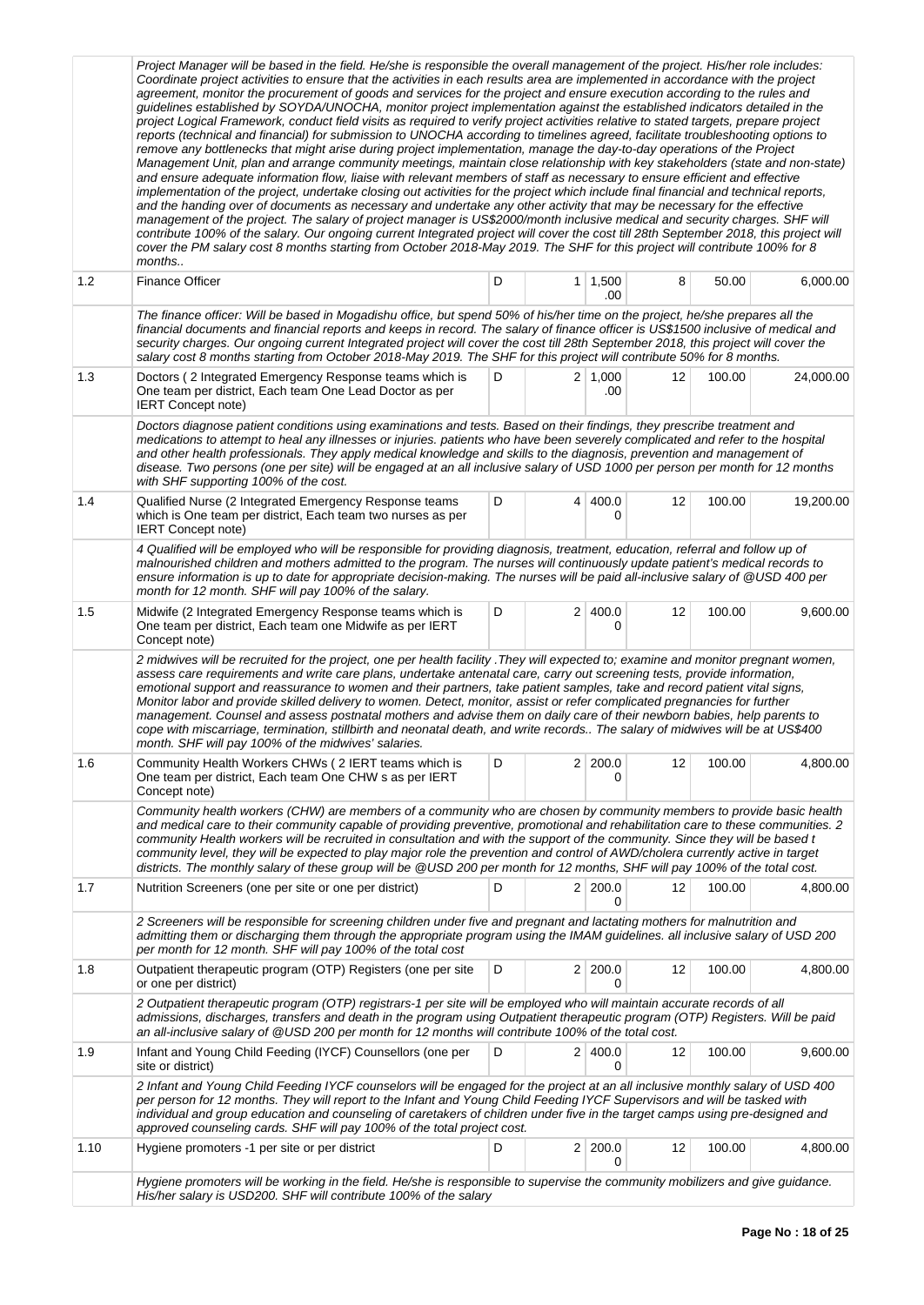| 1.11 | Health Management Information System HMIS Officer                                                                                                                                                                                                                                                                                                                                                                                                                                                                                                                                                                                                                                                                                                                                                                                                                                                                                              | D |              | 1   600.0<br>0        | 12                   | 100.00 | 7,200.00   |
|------|------------------------------------------------------------------------------------------------------------------------------------------------------------------------------------------------------------------------------------------------------------------------------------------------------------------------------------------------------------------------------------------------------------------------------------------------------------------------------------------------------------------------------------------------------------------------------------------------------------------------------------------------------------------------------------------------------------------------------------------------------------------------------------------------------------------------------------------------------------------------------------------------------------------------------------------------|---|--------------|-----------------------|----------------------|--------|------------|
|      | HMIS Officer will be responsible for the Health information reporting and ensuring high quality and timely inputs, and for ensuring<br>that the project maintains its strategic vision and that its activities result in the achievement of its intended outputs in a cost<br>effective and timely manner. The HMIS officer will be responsible for designing and implementing the M&E activities of the<br>Project; assisting the Project Manager in preparing reports on project progress and will monitor the project activities on a regular<br>basis, developing and maintaining the MIS of the Project and will be responsible for the collection & analysis of different data in<br>relation to the project activities. The HMIS Officer works in close collaboration with work closely with project team. The salary of<br>HMIS officer is USD 600. SHF will contribute 100% of his salary                                             |   |              |                       |                      |        |            |
| 1.12 | security guard-1 per site or per district                                                                                                                                                                                                                                                                                                                                                                                                                                                                                                                                                                                                                                                                                                                                                                                                                                                                                                      | D |              | $2 \mid 150.0$<br>0   | 12                   | 100.00 | 3,600.00   |
|      | The crowd control/security persons will be employed from the target communities in consultation with the village management<br>committees and will be responsible for controlling crowd and ensuring systematic beneficiary flow. They will additionally ensure<br>security of the team, beneficiaries and the supplies. Two persons (one per site) will be engaged at an all inclusive salary of USD<br>150 per person per month for 12 months with SHF supporting 100% of the cost.                                                                                                                                                                                                                                                                                                                                                                                                                                                          |   |              |                       |                      |        |            |
| 1.13 | Auxiliary nurse-1 per site or per district                                                                                                                                                                                                                                                                                                                                                                                                                                                                                                                                                                                                                                                                                                                                                                                                                                                                                                     | D |              | 2 200.0<br>U          | 12                   | 100.00 | 4,800.00   |
|      | Auxiliary Nurse supports the Qualified nurses and medical officers in the centers by providing assistance to patients include<br>appetite test preparation for the children under five years before admission to avoid the children to vomit after treatment, daily<br>hygiene assistance and they overall conditions of patients with hourly temperature checks and do blood pressure testing. The<br>person will spend 100% of his time on this project and SHF will contribute 100% of the salary                                                                                                                                                                                                                                                                                                                                                                                                                                           |   |              |                       |                      |        |            |
| 1.14 | <b>WASH Officer</b>                                                                                                                                                                                                                                                                                                                                                                                                                                                                                                                                                                                                                                                                                                                                                                                                                                                                                                                            | D |              | $1 \mid 1,000$<br>.00 | 8                    | 100.00 | 8,000.00   |
|      | Water, sanitation and Hygiene officer will Provide technical and project support to design, planning, Water Supply, sanitation,<br>hygiene promotion and WASH interventions, also he/she will Support scaling up community led total sanitation approach and<br>hygiene promotion activities, also he/she will Contribute to preparation of section reports. He/she spends 100% of his time to the<br>project. The salary of WASH officer is US\$1000 inclusive medical and security charges. Our ongoing current Integrated project<br>will cover the cost till 28th September 2018, this project will cover the salary cost 8 months starting from October 2018-May 2019.<br>The SHF for this project will contribute 100% for 8 months.                                                                                                                                                                                                     |   |              |                       |                      |        |            |
| 1.15 | Community hygiene promoters (CHPs)                                                                                                                                                                                                                                                                                                                                                                                                                                                                                                                                                                                                                                                                                                                                                                                                                                                                                                             | D |              | 30 100.0<br>0         | 12                   | 100.00 | 36,000.00  |
|      | In consultation with the community, identify and recruit 26 community Hygiene promoters from the community and 4 public health<br>workers from the local authority (2 Dharkenley, and 2 Daynile), shared equally men and women by delivering best hygiene and<br>sanitation practices, hand washing with soap, water storage, environmental sanitation using WASH cluster adopted training<br>materials including hygiene promotion in emergency global tools, AWD/Cholera preparedness and response guidelines, and HP<br>training material. One community mobilizer will be responsible to reach 500 people/month as per the sphere standard of 2011<br>through house-to-house, schools and health/nutrition centers' visits. The public HP will ensure the enforcement of hygiene<br>promotion to the entire district by visiting restaurants, hotels, markets and etc. His/her salary is USD100. SHF will contribute<br>100% of the salary |   |              |                       |                      |        |            |
| 1.16 | Expanded Program Immunization Officers (EPI), 1-per site or<br>per district                                                                                                                                                                                                                                                                                                                                                                                                                                                                                                                                                                                                                                                                                                                                                                                                                                                                    | D |              | 2 400.0<br>0          | 12                   | 100.00 | 9,600.00   |
|      | 2 EPI officers will be employed who will be responsible for providing vaccination and vitamin A supplementation during the daily<br>work, the EPI will be paid all-inclusive salary of @USD 400 per month for 12 month. SHF will pay 100% of the salary.                                                                                                                                                                                                                                                                                                                                                                                                                                                                                                                                                                                                                                                                                       |   |              |                       |                      |        |            |
| 1.17 | Store keeper (2 for 2 shifts)                                                                                                                                                                                                                                                                                                                                                                                                                                                                                                                                                                                                                                                                                                                                                                                                                                                                                                                  |   |              | 0                     | $D$ 2 250.0 8 100.00 |        | 4,000.00   |
|      | 2 Store keepers will work exclusively in the project hence 100% pay. The salary rates are determined locally. Our ongoing current<br>Integrated project will cover the cost till 28th September 2018, this project will cover the salary cost 8 months starting from<br>October 2018-May 2019. The SHF for this project will contribute 100% for 8 months                                                                                                                                                                                                                                                                                                                                                                                                                                                                                                                                                                                      |   |              |                       |                      |        |            |
|      | <b>Section Total</b>                                                                                                                                                                                                                                                                                                                                                                                                                                                                                                                                                                                                                                                                                                                                                                                                                                                                                                                           |   |              |                       |                      |        | 176,800.00 |
|      | 21. Supplies, Commodities, Materials                                                                                                                                                                                                                                                                                                                                                                                                                                                                                                                                                                                                                                                                                                                                                                                                                                                                                                           |   |              |                       |                      |        |            |
| 2.1  | Cost for procurement of Medical supplies                                                                                                                                                                                                                                                                                                                                                                                                                                                                                                                                                                                                                                                                                                                                                                                                                                                                                                       | D | $\mathbf{1}$ | 13,36<br>7.75         | 1                    | 100.00 | 13,367.75  |
|      | Essential drugs and related medical supplies will be purchased from Mogadishu and transported to the point of use. The total cost<br>will be USD 13,367.75 as per the attached BOQ to be paid 100% by SHF, a total of 11,511 beneficiaries will benefit during<br>project period                                                                                                                                                                                                                                                                                                                                                                                                                                                                                                                                                                                                                                                               |   |              |                       |                      |        |            |
| 2.2  | Truck Rent for Transportation of Medical Supplies (with<br>capacities of 10 mt)                                                                                                                                                                                                                                                                                                                                                                                                                                                                                                                                                                                                                                                                                                                                                                                                                                                                | D |              | $1 \mid 1,000$<br>.00 | 3                    | 100.00 | 3,000.00   |
|      | During project period, SOYDA will hire trucks with capacities of 10mt to transport medical supplies and equipment's movement<br>from Mogadishu Central warehouse to Daynile and dharknely Sub warehouse twice project period by transporting medical<br>supplies to field. Due to deteriorating road network from Mogadishu to outskirt IDP sites the cost is high and per cargo rent is<br>1000\$ for three times during the project. SHF will contribute 100%                                                                                                                                                                                                                                                                                                                                                                                                                                                                                |   |              |                       |                      |        |            |
| 2.3  | Distribution of hygiene promotion kits to CTC Discharged<br>Patients                                                                                                                                                                                                                                                                                                                                                                                                                                                                                                                                                                                                                                                                                                                                                                                                                                                                           | D |              | 1000 16.35            | 1                    | 100.00 | 16,350.00  |
|      | SOYDA will Distribute 1000 Hygiene Promotion kits (HP kits) to 1000 to caretakers/patients discharged from Cholera Treatment<br>Centers CTC to reduce the risk of acute watery diarrhea AWD diseases. Each Hygiene kit HP kit consists (200 aqua tabs, 5<br>soaps, 1 Jerry can of 20 liter capacity, 1 bucket of 20 liter capacity) The unit cost of HP kit is USD16.35 SHF will contribute<br>100%.                                                                                                                                                                                                                                                                                                                                                                                                                                                                                                                                           |   |              |                       |                      |        |            |
| 2.4  | Training of IMAM (Integrated Management of Acute<br>Malnutrition) for 23 Female, 16 Male for 5 days                                                                                                                                                                                                                                                                                                                                                                                                                                                                                                                                                                                                                                                                                                                                                                                                                                            | D | $\mathbf{1}$ | 6,963<br>.50          | $\mathbf{1}$         | 100.00 | 6,963.50   |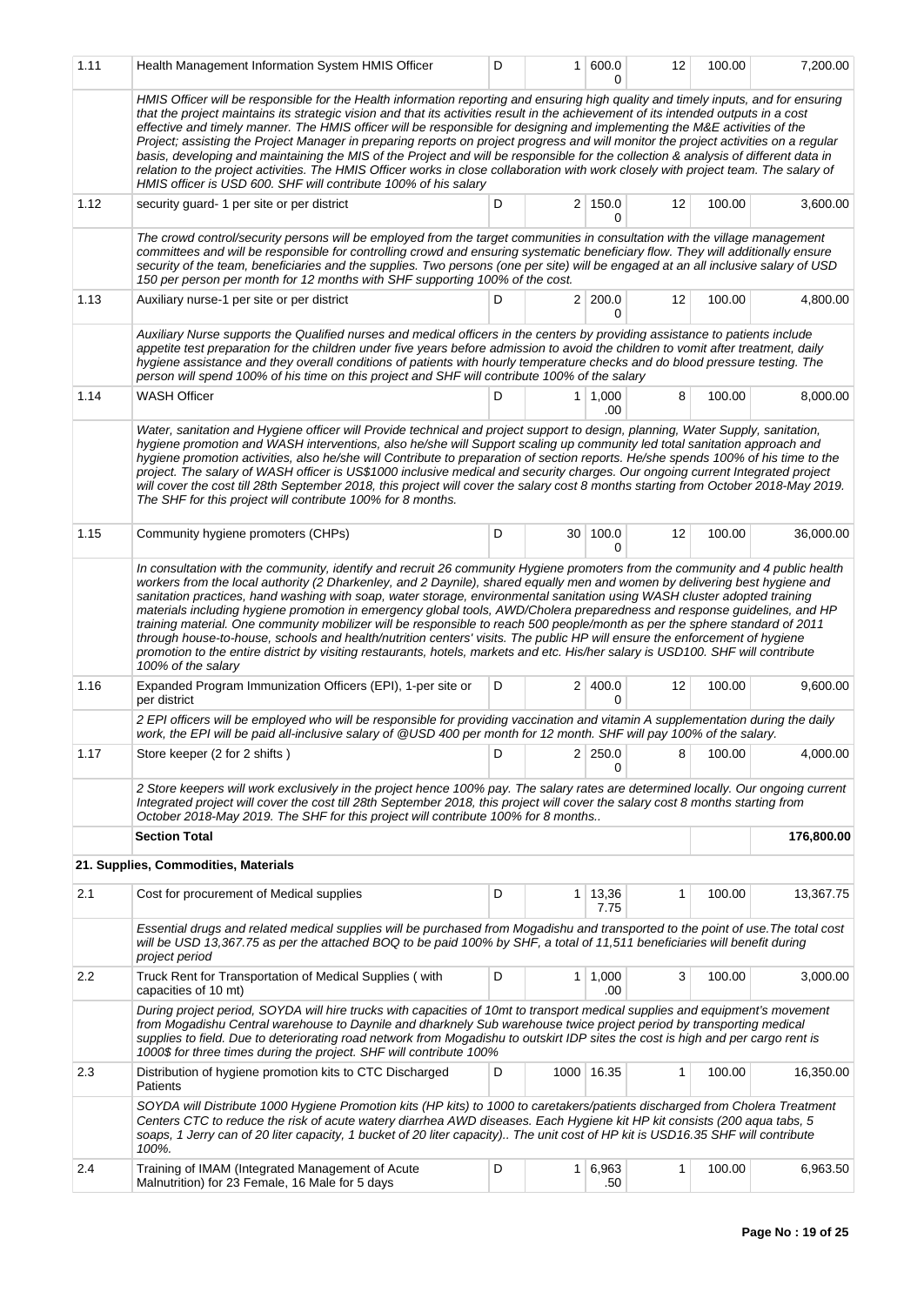|      | This will cover the cost of conducting Integrated Management of Acute Malnutrition (IMAM) trainings for 39 (23 Female, 16 Male)<br>participants for five days, covering staff per diem allowance, refreshment, venue rent and training materials. The cost of trainings<br>as per attached detailed BoQ is \$6963.5. The participants will be SOYDA nutrition staff.). We plan to photocopy different notes for<br>the participants to familiarize themselves with different key messages The documents are Look up tables, 2 WHO Weight, Height<br>(WHZ) tables (1 boy& 1girl), Outpatient Therapeutic Program Cards, Pregnant lactating women patient card (3) and ration cards<br>(3) and weekly and monthly reporting formats per participant. SHF will contribute 100% of this Integrated Management of Acute<br>Malnutrition (IMAM) Training.                                                                                                                                                                                                                                                                                                                    |   |                |                       |   |        |           |
|------|------------------------------------------------------------------------------------------------------------------------------------------------------------------------------------------------------------------------------------------------------------------------------------------------------------------------------------------------------------------------------------------------------------------------------------------------------------------------------------------------------------------------------------------------------------------------------------------------------------------------------------------------------------------------------------------------------------------------------------------------------------------------------------------------------------------------------------------------------------------------------------------------------------------------------------------------------------------------------------------------------------------------------------------------------------------------------------------------------------------------------------------------------------------------|---|----------------|-----------------------|---|--------|-----------|
| 2.5  | Training gf IYCF (Infant and Young Child Feeding) for 23<br>Female, 16 Male for 5 days                                                                                                                                                                                                                                                                                                                                                                                                                                                                                                                                                                                                                                                                                                                                                                                                                                                                                                                                                                                                                                                                                 | D |                | 1   6, 555<br>.50     | 1 | 100.00 | 6,555.50  |
|      | This will cover the cost of conducting IYCF ((Infant and Young Child Feeding) trainings for 39 (23 Female, 16 Male) participants<br>for five days, covering staff per diem allowance, refreshment, venue rent and training materials The cost of the training as per<br>attached detailed BoQ will \$6555.5. The participants will be SOYDA nutrition staff. We plan to photocopy different notes for the<br>participants to familiarize themselves with different key messages . We will print notes on exclusive breastfeeding, breast<br>attachment, complimentary feeding, care practices of under 2yr old and pictorials on the same for each of the 39 participants.<br>SHF will contribute 100% of this IYCF (Infant and Young Child Feeding) Training.                                                                                                                                                                                                                                                                                                                                                                                                         |   |                |                       |   |        |           |
| 2.6  | Training for Community Health Workers (CHWs) Training on<br>Community Case Management (CCM)                                                                                                                                                                                                                                                                                                                                                                                                                                                                                                                                                                                                                                                                                                                                                                                                                                                                                                                                                                                                                                                                            | D | 1 <sup>1</sup> | 4,496<br>.00          | 1 | 100.00 | 4,496.00  |
|      | This will cover the cost of conducting Community Health Workers (CHWs) and Community Mobilizers Training on Community<br>Case Management (CCM), Refreshment and Training Materials (15 Female, 20 Male), participants for five days, covering staff<br>per diem allowance, refreshment, venue rent and training materials. The cost of the training as per attached detailed BoQ wills \$<br>4496. The participants will be from community. We plan to photocopy different notes for the participants to familiarize themselves<br>with different key messages . We will print notes on treatment guidelines of Community Case Management (CCM). SHF will<br>contribute 100% of this Community Case Management (CCM) Training.                                                                                                                                                                                                                                                                                                                                                                                                                                         |   |                |                       |   |        |           |
| 2.7  | Training for Integrated management of childhood illness (IMCI)<br>and Cholera/Measles case managment                                                                                                                                                                                                                                                                                                                                                                                                                                                                                                                                                                                                                                                                                                                                                                                                                                                                                                                                                                                                                                                                   | D |                | $1 \mid 6,927$<br>.50 | 1 | 100.00 | 6,927.50  |
|      | This will cover the cost of conducting Integrated Management of Childhood Illness (IMCI) and Cholera/measles case<br>management (15 Male and 25 female) participants for five days, covering staff per diem allowance, refreshment, venue rent and<br>training materials. The cost of the training as per attached detailed BoQ wills \$6927.5. The participants will be SOYDA health<br>staff. We plan to photocopy different notes for the participants to familiarize themselves with different key messages . We will print<br>notes on treatment guidelines of IMCI Integrated Management of Childhood Illness and communicable disease management.<br>SHF will contribute 100% of this Integrated Management of Childhood Illness (IMCI) and communicable disease management<br>Training.                                                                                                                                                                                                                                                                                                                                                                        |   |                |                       |   |        |           |
| 2.8  | Hygiene promotion training                                                                                                                                                                                                                                                                                                                                                                                                                                                                                                                                                                                                                                                                                                                                                                                                                                                                                                                                                                                                                                                                                                                                             | D | 1 <sup>1</sup> | 3,468<br>.00          | 1 | 100.00 | 3,468.00  |
|      | 26 Community hygiene promoters plus 4 public health workers (2 from Dharkenley and 2 from Daynile local authorities) will be<br>given 4 days training on hygiene and sanitation awareness methods using WASH cluster manuals including WASH Cluster acute<br>watery diarrhea AWD/Cholera preparedness and response. Each CHP will reach 500 persons through house-to-house, schools,<br>nutrition centers and health posts visits in accordance to WC guideline. The cost of the training is USD 3,468. SHF will contribute<br>100% of the cost                                                                                                                                                                                                                                                                                                                                                                                                                                                                                                                                                                                                                        |   |                |                       |   |        |           |
| 2.9  | <b>Medical Related Stationary</b>                                                                                                                                                                                                                                                                                                                                                                                                                                                                                                                                                                                                                                                                                                                                                                                                                                                                                                                                                                                                                                                                                                                                      | D |                | $1 \mid 8,280$<br>.00 | 1 | 100.00 | 8,280.00  |
|      | Medical stationers are stationaries provided on of monthly bases to the Nutrition sites like outpatient registers, under five and<br>over five children registers, Antenatal register, post natal registers, Outpatient Therapeutic Program Cards, Admission cards,<br>registers and Follow up files, this are stationaries required day to day nutrition and health sites using each new patient for the site<br>needs a copy to be filled an admission card, Follow Up card through monitoring day to day weight of the patient, discharge card<br>giving the patient after cured, also the cases that are suffering additional complications needs referral card or transfer card to<br>Stabilization centers or Hospital, this are all medical related stationaries used in the sites. The total cost for the 12 months of the<br>medical related stationary is 8280\$, SHF will contribute 100% for this specific nutrition and health related stationaries. Photocopy<br>of Outpatient therapeutic program OTP, follow up cards, and Medical Prescription cards are needed, the papers are hard papers<br>which is not possible to be printed out large numbers. |   |                |                       |   |        |           |
| 2.10 | <b>WASH training Committee</b>                                                                                                                                                                                                                                                                                                                                                                                                                                                                                                                                                                                                                                                                                                                                                                                                                                                                                                                                                                                                                                                                                                                                         | D |                | $1 \mid 2,493$<br>.00 | 1 | 100.00 | 2,493.00  |
|      | Capacity building training to 1 WASH committee in Dharkenley CTC water point, The committee consists 7 persons (3 women<br>and 4 men) and will be trained on better management and maintenance of community owned water source. The WASH<br>committee will be trained to identify water and sanitation related hazards to their community and also will be trained to strength<br>the sustainability of the water source. The cost for the training is USD2493. SHF will contribute 100%                                                                                                                                                                                                                                                                                                                                                                                                                                                                                                                                                                                                                                                                               |   |                |                       |   |        |           |
| 2.11 | Warehouse storage cost                                                                                                                                                                                                                                                                                                                                                                                                                                                                                                                                                                                                                                                                                                                                                                                                                                                                                                                                                                                                                                                                                                                                                 | D | 1 <sup>1</sup> | 450.0<br>0            | 8 | 100.00 | 3,600.00  |
|      | Rental for warehouse to store nutrition supplies ie plumpy nuts, drugs, hygiene kits. Our ongoing current Integrated project will<br>cover the cost till 28th September 2018, this project will cover the office cost 8 months starting from October 2018-May 2019. The<br>SHF for this project will contribute 100% for 8 months                                                                                                                                                                                                                                                                                                                                                                                                                                                                                                                                                                                                                                                                                                                                                                                                                                      |   |                |                       |   |        |           |
| 2.12 | Purchase and installation of hybrid solar powered pump (BoQ<br>Attached)                                                                                                                                                                                                                                                                                                                                                                                                                                                                                                                                                                                                                                                                                                                                                                                                                                                                                                                                                                                                                                                                                               | D |                | 1 47,43<br>2.00       | 1 | 100.00 | 47,432.00 |
|      | In this project we will upgrade one public-powered borehole through hybrid solar powered water pump system, in order to reduce<br>the running cost of the water point (fuel, service & repair kits) and get access to the IDPs with reasonable and affordable cost to<br>safe and clean water. The solar powered system will be functional during the daytime, while the diesel powered generator will<br>function in the night/cloudy times. The cost of the solar powered system is USD 47,432. The cost includes the solar panels,<br>pump, cables and accessories and installation cost as detailed in the BOQ. SHF will pay 100% of the cost.                                                                                                                                                                                                                                                                                                                                                                                                                                                                                                                     |   |                |                       |   |        |           |
| 2.13 | Construction of water kiosks (BoQ Attached)                                                                                                                                                                                                                                                                                                                                                                                                                                                                                                                                                                                                                                                                                                                                                                                                                                                                                                                                                                                                                                                                                                                            | D |                | $5 \mid 3,260$<br>.30 | 1 | 100.00 | 16,301.50 |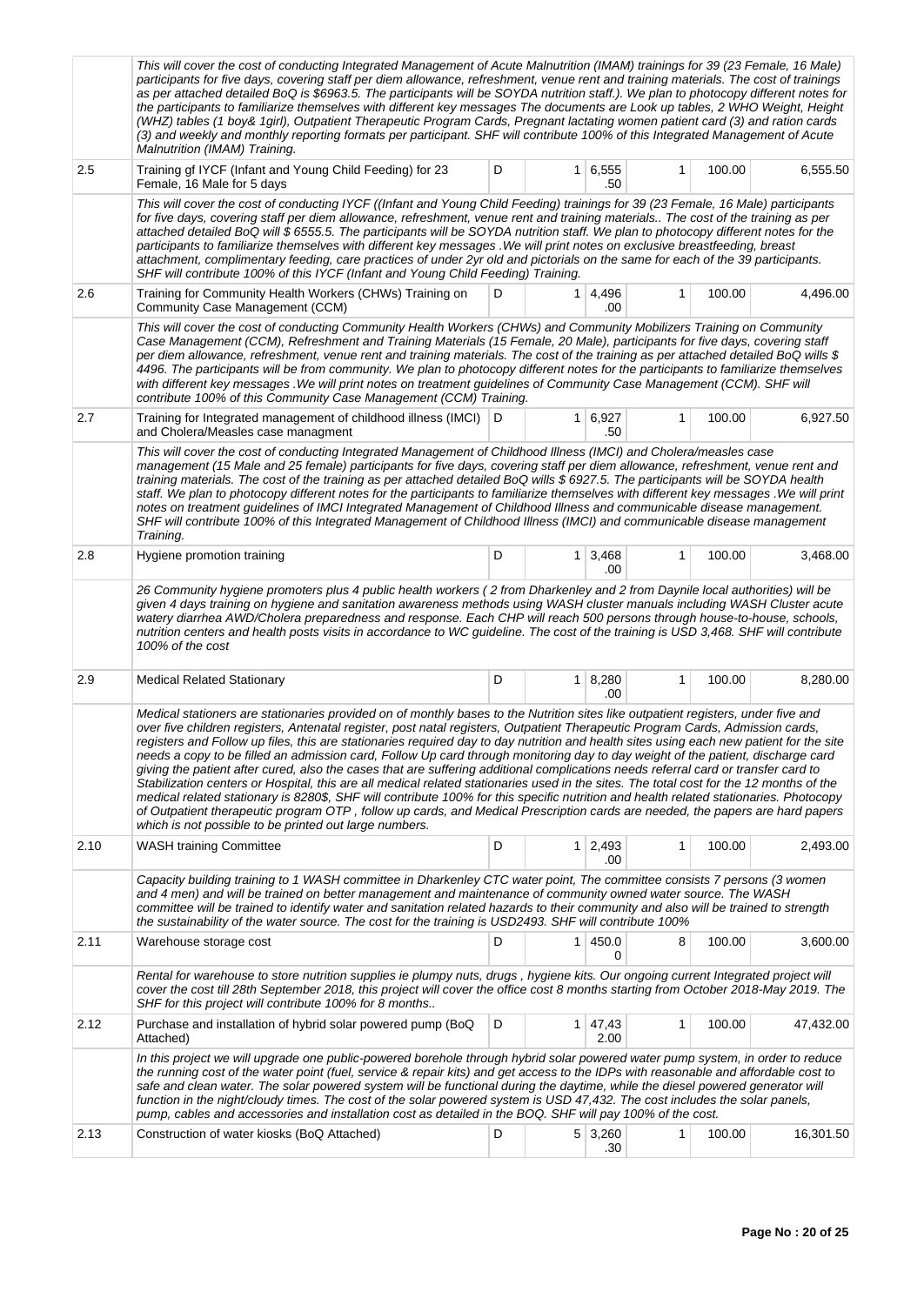|               | 4 water kiosks with 6 taps each will be constructed in 4 IDP settlements and 1 CTC to ease congestion and time wastage. The<br>design of the water kiosks will consider the usage of children and disables. The cost includes, the cost of the construction<br>materials (sand, cement, gravel, timber and Iron sheets) and the skilled and unskilled labours), which is US\$3,260.30 per unit as<br>detailed in the BOQ. SHF will pay 100%.                                                                                                                                                                                                                                                                                                                                      |           |                |                       |              |        |            |  |  |  |
|---------------|-----------------------------------------------------------------------------------------------------------------------------------------------------------------------------------------------------------------------------------------------------------------------------------------------------------------------------------------------------------------------------------------------------------------------------------------------------------------------------------------------------------------------------------------------------------------------------------------------------------------------------------------------------------------------------------------------------------------------------------------------------------------------------------|-----------|----------------|-----------------------|--------------|--------|------------|--|--|--|
| 2.14          | Piping network (BoQ Attached)                                                                                                                                                                                                                                                                                                                                                                                                                                                                                                                                                                                                                                                                                                                                                     | D         | $\mathbf{1}$   | 10,00<br>4.00         | $\mathbf{1}$ | 100.00 | 10,004.00  |  |  |  |
|               | piping network from the borehole to the 5 water kiosks at 4 IDP settlements and 1 CTC. The cost includes purchasing and<br>installing of pipes and its accessories, digging and filling of the trenches, and the cost of manpower (foreman, plumber, labours),<br>as detailed in the BOQ, which is US\$10,004. SHF will pay 100% of the cost                                                                                                                                                                                                                                                                                                                                                                                                                                      |           |                |                       |              |        |            |  |  |  |
| 2.15          | Rehabilitation of CTC latrines and Construction of IDP latrines<br>(Details in BoQ)                                                                                                                                                                                                                                                                                                                                                                                                                                                                                                                                                                                                                                                                                               | D         | 1 <sup>1</sup> | 3,365<br>.00          | 1            | 100.00 | 3,365.00   |  |  |  |
|               | The rehabilitation/construction of the twin block latrines includes the repairing the cracking parts of the of the walls and floors,<br>replacing the rusted iron sheets of the roofs, repairing of the floors, dislodging of the filled septic tanks, washing stands and<br>painting. The cost of the rehabilitation is USD 400* 6 latrines=2400\$. SHF will pay 100% of the cost.<br>The rehabilitation of CTC latrines includes the replacing the rusted parts of the iron sheets of the walls and roofs, repairing of the<br>floors, desludging of the filled septic tanks, washing stands and painting. The cost of the rehabilitation is USD 193 latrine which is<br>193\$*5 latrines=965\$. SHF will pay 100% of the cost.<br>Total combined budget is 2400\$+965\$=3365\$ |           |                |                       |              |        |            |  |  |  |
| 2.16          | Purchasing of chlorine (barrel)                                                                                                                                                                                                                                                                                                                                                                                                                                                                                                                                                                                                                                                                                                                                                   | D         | $\mathbf{1}$   | 550.0<br>0            | 1            | 100.00 | 550.00     |  |  |  |
|               | For Chlorination (SOYDA will chlorinate the rehabilitated water source and 4 other water sources at Daynile district to disinfect<br>the water from bacteria and other germs. The cost of the chlorine per barrel is USD110, which includes the cost of the chlorine<br>and the transportation. The cost of the chlorine per barrel is USD 101, while the transportation cost including loading and<br>unloading is USD9, total cost for 5 Barrel is 550\$. SHF will pay 100% of the cost)                                                                                                                                                                                                                                                                                        |           |                |                       |              |        |            |  |  |  |
| 2.17          | Water Trucking (BoQ Attached)                                                                                                                                                                                                                                                                                                                                                                                                                                                                                                                                                                                                                                                                                                                                                     | D         | 1              | 21,60<br>0.00         | 1            | 100.00 | 21,600.00  |  |  |  |
|               | Water trucking companies to supply clean and safe water to 800 HHs (800*6 persons per house hold) 4,800 persons in Daynile<br>IDPs. Total daily requirement of one person is 7.5L/person,<br>4800 persons * 7.5Litter * 30days *0.02\$=<br>Total cost of water trucking for 30 days for 4800 persons are USD 21600                                                                                                                                                                                                                                                                                                                                                                                                                                                                |           |                |                       |              |        |            |  |  |  |
|               | <b>Section Total</b>                                                                                                                                                                                                                                                                                                                                                                                                                                                                                                                                                                                                                                                                                                                                                              |           |                |                       |              |        | 174,753.75 |  |  |  |
| 22. Equipment |                                                                                                                                                                                                                                                                                                                                                                                                                                                                                                                                                                                                                                                                                                                                                                                   |           |                |                       |              |        |            |  |  |  |
| NA.           | NA                                                                                                                                                                                                                                                                                                                                                                                                                                                                                                                                                                                                                                                                                                                                                                                | NA.       | 0              | 0.00                  | 0            | 0      | 0.00       |  |  |  |
|               | NA                                                                                                                                                                                                                                                                                                                                                                                                                                                                                                                                                                                                                                                                                                                                                                                |           |                |                       |              |        |            |  |  |  |
|               | <b>Section Total</b>                                                                                                                                                                                                                                                                                                                                                                                                                                                                                                                                                                                                                                                                                                                                                              |           |                |                       |              |        | 0.00       |  |  |  |
|               | 23. Contractual Services                                                                                                                                                                                                                                                                                                                                                                                                                                                                                                                                                                                                                                                                                                                                                          |           |                |                       |              |        |            |  |  |  |
| <b>NA</b>     | <b>NA</b>                                                                                                                                                                                                                                                                                                                                                                                                                                                                                                                                                                                                                                                                                                                                                                         | <b>NA</b> | 0              | 0.00                  | 0            | 0      | 0.00       |  |  |  |
|               | NA                                                                                                                                                                                                                                                                                                                                                                                                                                                                                                                                                                                                                                                                                                                                                                                |           |                |                       |              |        |            |  |  |  |
|               | <b>Section Total</b>                                                                                                                                                                                                                                                                                                                                                                                                                                                                                                                                                                                                                                                                                                                                                              |           |                |                       |              |        | 0.00       |  |  |  |
| 24. Travel    |                                                                                                                                                                                                                                                                                                                                                                                                                                                                                                                                                                                                                                                                                                                                                                                   |           |                |                       |              |        |            |  |  |  |
| 5.1           | Vehicle Rent for staff, referral, supervision                                                                                                                                                                                                                                                                                                                                                                                                                                                                                                                                                                                                                                                                                                                                     | D         |                | $2 \mid 1,800$<br>.00 | 12           | 100.00 | 43,200.00  |  |  |  |
|               | Two cars will be rented for 12 month at a cost of \$1800 per month inclusive of driver's salary, fuel and maintenance for 12 month.<br>The car will be used by the mobile outreach team to deliver services to all operation sites as well as the monitoring of day to day<br>project activities in the project sites. The standard rate of vehicle rent in Somalia is US\$1800/month including the driver, fuel and<br>security. SHF will contribute 100%                                                                                                                                                                                                                                                                                                                        |           |                |                       |              |        |            |  |  |  |
|               | <b>Section Total</b>                                                                                                                                                                                                                                                                                                                                                                                                                                                                                                                                                                                                                                                                                                                                                              |           |                |                       |              |        | 43,200.00  |  |  |  |
|               | 25. Transfers and Grants to Counterparts                                                                                                                                                                                                                                                                                                                                                                                                                                                                                                                                                                                                                                                                                                                                          |           |                |                       |              |        |            |  |  |  |
| <b>NA</b>     | <b>NA</b>                                                                                                                                                                                                                                                                                                                                                                                                                                                                                                                                                                                                                                                                                                                                                                         | NA        | 0              | 0.00                  | 0            | 0      | 0.00       |  |  |  |
|               | ΝA                                                                                                                                                                                                                                                                                                                                                                                                                                                                                                                                                                                                                                                                                                                                                                                |           |                |                       |              |        |            |  |  |  |
|               | <b>Section Total</b>                                                                                                                                                                                                                                                                                                                                                                                                                                                                                                                                                                                                                                                                                                                                                              |           |                |                       |              |        | 0.00       |  |  |  |
|               | 26. General Operating and Other Direct Costs                                                                                                                                                                                                                                                                                                                                                                                                                                                                                                                                                                                                                                                                                                                                      |           |                |                       |              |        |            |  |  |  |
| 7.1           | Stationary and office materials (BoQ Attached)                                                                                                                                                                                                                                                                                                                                                                                                                                                                                                                                                                                                                                                                                                                                    | D         | $\mathbf{1}$   | 2,312<br>.60          | 1            | 100.00 | 2,312.60   |  |  |  |
|               | Stationary for easy operations of the projects and Office materials (A4 Papers, Print Ink, Stapler, M and E printing tools. The SHF<br>for this project will contribute 100%                                                                                                                                                                                                                                                                                                                                                                                                                                                                                                                                                                                                      |           |                |                       |              |        |            |  |  |  |
| 7.2           | Utilities (Electricity, water bill for Central office)                                                                                                                                                                                                                                                                                                                                                                                                                                                                                                                                                                                                                                                                                                                            | D         | $\mathbf{1}$   | 600.0<br>0            | 8            | 100.00 | 4,800.00   |  |  |  |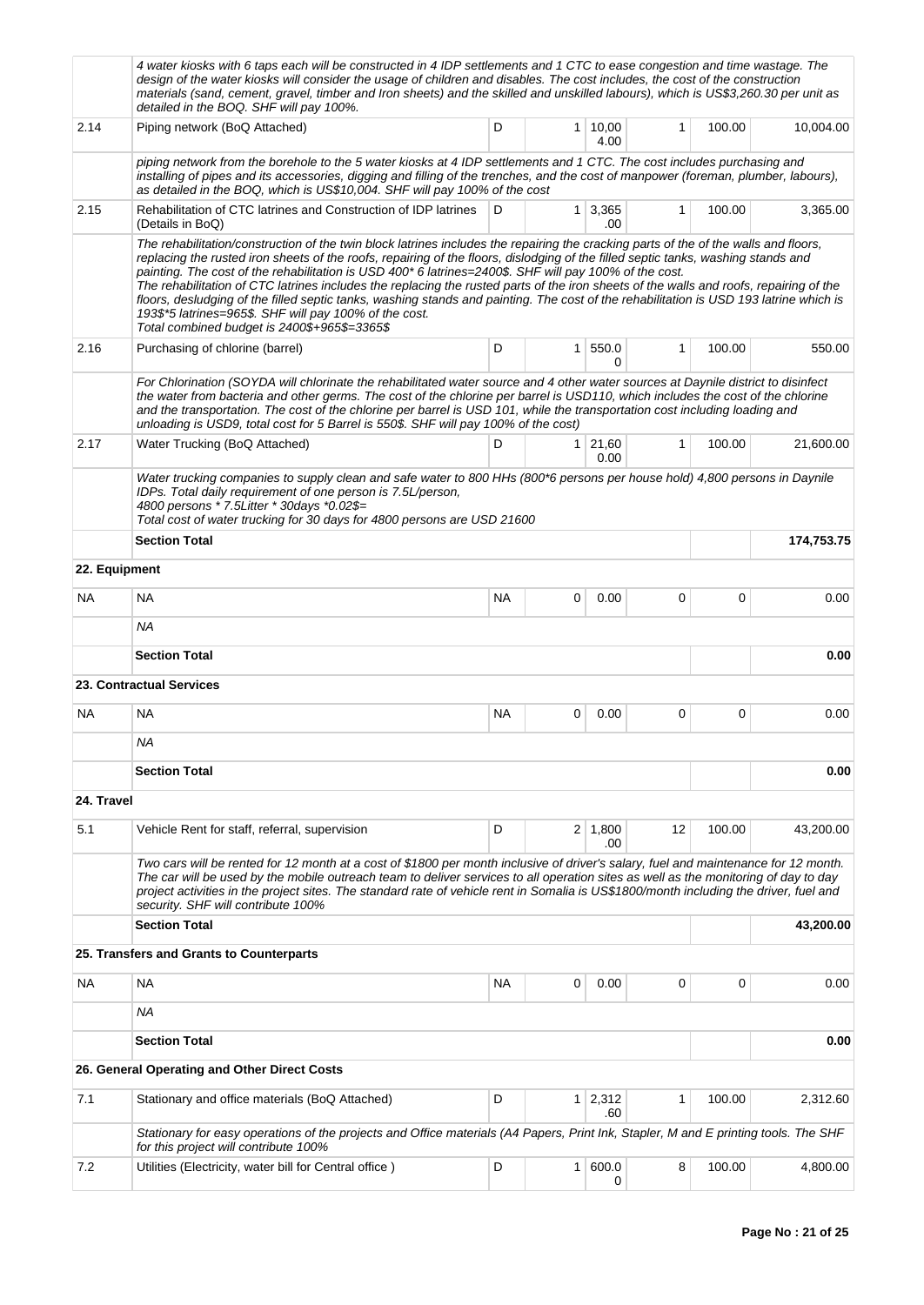|                             | Utilities using for office particular water and electricity bill. Our ongoing current Integrated project will cover the cost till 28th<br>September 2018, this project will cover the utilities cost 8 months starting from October 2018-May 2019. The SHF for this project<br>will contribute 100% for 8 months.                                                                                                            |   |              |               |              |        |            |
|-----------------------------|------------------------------------------------------------------------------------------------------------------------------------------------------------------------------------------------------------------------------------------------------------------------------------------------------------------------------------------------------------------------------------------------------------------------------|---|--------------|---------------|--------------|--------|------------|
| 7.3                         | Communications (Internet and telefon Bill)                                                                                                                                                                                                                                                                                                                                                                                   | D | 1            | 600.0<br>0    | 8            | 100.00 | 4,800.00   |
|                             | Communication cost for staff in the field and also for the office for easy communication and monitoring of project. Our ongoing<br>current Integrated project will cover the cost till 28th September 2018, this project will cover the communication cost 8 months<br>starting from October 2018-May 2019. The SHF for this project will contribute 100% for 8 months.                                                      |   |              |               |              |        |            |
| 7.4                         | <b>Office Rental</b>                                                                                                                                                                                                                                                                                                                                                                                                         | D | 1            | 3,000<br>.00. | 8            | 50.00  | 12.000.00  |
|                             | Monthly office rent for the sub-office in Mogadishu where the project is implemented. This will be shared out to the projects in the<br>sub-office based on an appropriate basis. Our ongoing current Integrated project will cover the cost till 28th September 2018, this<br>project will cover the office cost 8 months starting from October 2018-May 2019. The SHF for this project will contribute 50% for 8<br>months |   |              |               |              |        |            |
| 7.5                         | Bank charges                                                                                                                                                                                                                                                                                                                                                                                                                 | D | $\mathbf{1}$ | 7,674<br>.00. | $\mathbf{1}$ | 100.00 | 7,674.00   |
|                             | 1.8 % bank charges for funds transfered to dahabshil for the project. 100% will cover by SHF                                                                                                                                                                                                                                                                                                                                 |   |              |               |              |        |            |
|                             | <b>Section Total</b>                                                                                                                                                                                                                                                                                                                                                                                                         |   | 31,586.60    |               |              |        |            |
| <b>SubTotal</b><br>1,087.00 |                                                                                                                                                                                                                                                                                                                                                                                                                              |   |              |               |              |        | 426,340.35 |
| Direct                      |                                                                                                                                                                                                                                                                                                                                                                                                                              |   |              |               |              |        | 426,340.35 |
| Support                     |                                                                                                                                                                                                                                                                                                                                                                                                                              |   |              |               |              |        |            |
| <b>PSC Cost</b>             |                                                                                                                                                                                                                                                                                                                                                                                                                              |   |              |               |              |        |            |
|                             | <b>PSC Cost Percent</b>                                                                                                                                                                                                                                                                                                                                                                                                      |   |              |               |              |        | 5.00       |
| <b>PSC Amount</b>           |                                                                                                                                                                                                                                                                                                                                                                                                                              |   |              |               |              |        | 21,317.02  |
| <b>Total Cost</b>           |                                                                                                                                                                                                                                                                                                                                                                                                                              |   |              |               |              |        | 447,657.37 |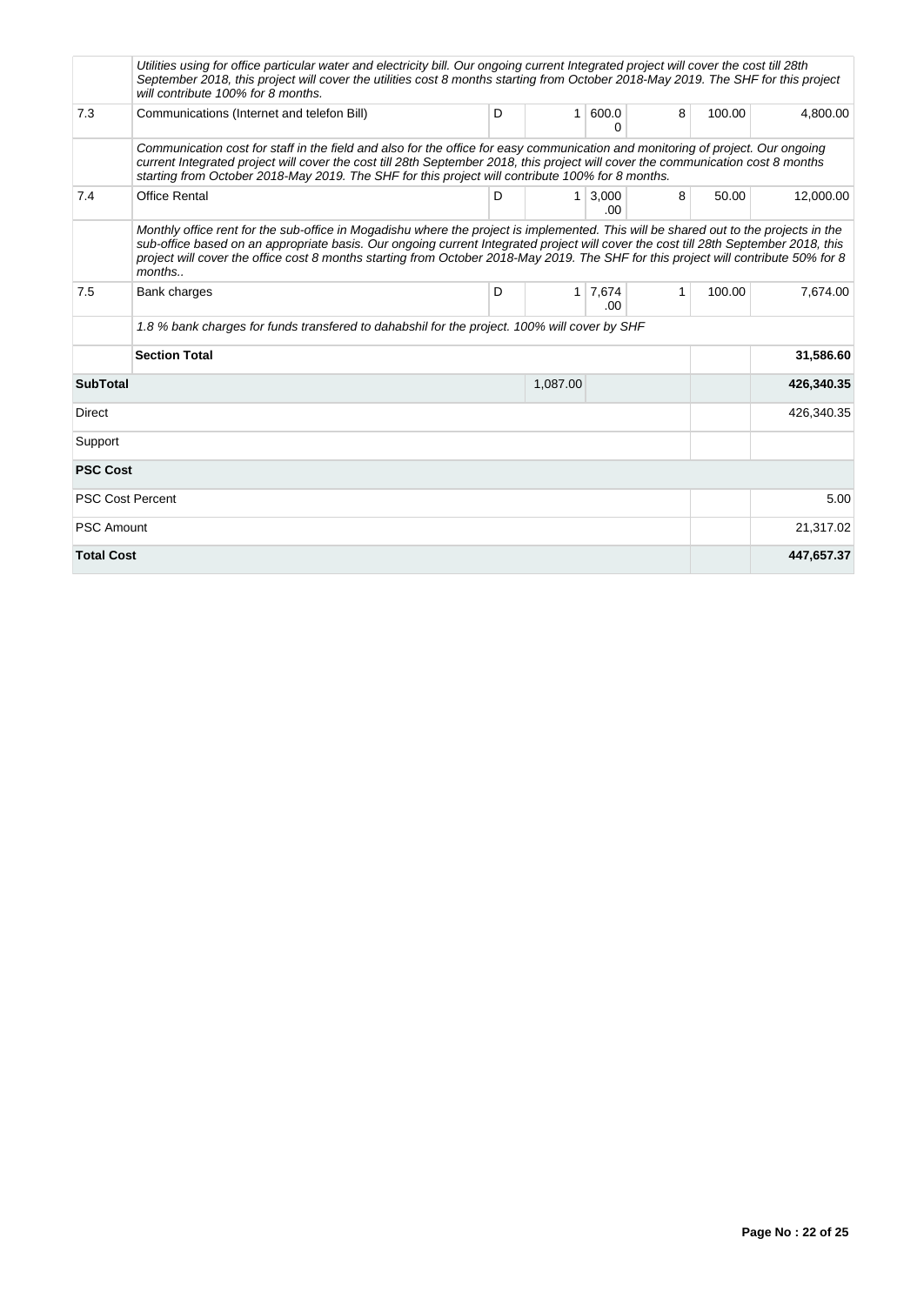# **Project Locations**

| <b>Location</b>                                      | <b>Estimated</b><br>percentage<br>of budget<br>for each<br><b>location</b> | <b>Estimated number of beneficiaries</b><br>for each location |              |                   |       |              | <b>Activity Name</b>                                                                                                                                                                                                                                                                                                                                                                                                                                                                                                                                                                                                                                                                                                                                                                                                                                                                                                                                                                                                                                                                                                                                                                                                                                                                                                                                                                                                                                                                                                                                                                                                                                                                                                                                                                                                                                                                                                                                                                                                                                                                                                                                                                                                                                                                                                                                                                                                                                                                                                                                                                                                                                                                                                                                                                                                                                                                                                                                                                                                                                                                          |
|------------------------------------------------------|----------------------------------------------------------------------------|---------------------------------------------------------------|--------------|-------------------|-------|--------------|-----------------------------------------------------------------------------------------------------------------------------------------------------------------------------------------------------------------------------------------------------------------------------------------------------------------------------------------------------------------------------------------------------------------------------------------------------------------------------------------------------------------------------------------------------------------------------------------------------------------------------------------------------------------------------------------------------------------------------------------------------------------------------------------------------------------------------------------------------------------------------------------------------------------------------------------------------------------------------------------------------------------------------------------------------------------------------------------------------------------------------------------------------------------------------------------------------------------------------------------------------------------------------------------------------------------------------------------------------------------------------------------------------------------------------------------------------------------------------------------------------------------------------------------------------------------------------------------------------------------------------------------------------------------------------------------------------------------------------------------------------------------------------------------------------------------------------------------------------------------------------------------------------------------------------------------------------------------------------------------------------------------------------------------------------------------------------------------------------------------------------------------------------------------------------------------------------------------------------------------------------------------------------------------------------------------------------------------------------------------------------------------------------------------------------------------------------------------------------------------------------------------------------------------------------------------------------------------------------------------------------------------------------------------------------------------------------------------------------------------------------------------------------------------------------------------------------------------------------------------------------------------------------------------------------------------------------------------------------------------------------------------------------------------------------------------------------------------------|
|                                                      |                                                                            | Men                                                           | <b>Women</b> | <b>Boys</b>       | Girls | <b>Total</b> |                                                                                                                                                                                                                                                                                                                                                                                                                                                                                                                                                                                                                                                                                                                                                                                                                                                                                                                                                                                                                                                                                                                                                                                                                                                                                                                                                                                                                                                                                                                                                                                                                                                                                                                                                                                                                                                                                                                                                                                                                                                                                                                                                                                                                                                                                                                                                                                                                                                                                                                                                                                                                                                                                                                                                                                                                                                                                                                                                                                                                                                                                               |
| Banadir -> Mogadishu-Daynile -><br>Mogadishu/Daynile | 55                                                                         | 800                                                           |              | 2,000 1,600 1,800 |       |              | 6,200 Nutrition: Activity 1.1.1: Screen and admit 1200<br>boys, 1200 girls and 1000 PLWs of severely<br>malnourished without medical complications in<br>Daynile and Dharkenley District IDPs i<br>Nutrition: Activity 1.1.2: Identify and refer children<br>with severe malnutrition cases having medical<br>complications that require admission to Benadir<br>and Daynile hospital Stabil<br>Nutrition: Activity 1.1.3: Provide micro nutrient<br>supplementation, Vitamin A and Iron folic<br>supplementation to 2400 acutely malnourished<br>children (boys (1200) and girls (1200)<br>Nutrition: Activity 1.1.4: Provide multiple<br>micronutrients supplementation to 1000 pregnant<br>and lactating women to reduce micronutrient<br>deficiency among Pregnant and lactating<br>Nutrition: Activity 2.1.1: Conduct community and<br>outreach-based IYC - E promotion in target<br>areas. IYCF-E counselor will organize topics on<br>IYCF-E, maternal nutrition at facilit<br>Nutrition: Activity 2.1.2: Conduct IYCF<br>Counseling-both individual and group counseling<br>for mothers/caregivers visiting the nutrition sites<br>in Daynile and Dherkenley District I<br>Nutrition: Activity 2.1.3: Conduct Bi-weekly<br>education on nutrition and hygiene targeting<br>mothers/caretakers of children 6-59 months and<br>the general population to enhance optim<br>Nutrition: Activity 3.1.1: Conduct one session of<br>Integrated Management of Acute Malnutrition<br>(IMAM) training on effective acute Malnutrition<br>management for 16 Male and 23 fema<br>Nutrition: Activity 3.1.2: Conduct one session<br>training for Infant and Young Child Feeding<br>(IYCF) for 10 Male and 15 female staff and, 6<br>Male and 8 Female community volunteers.<br>Water, Sanitation and Hygiene: Activity 1.1.1: In<br>consultation with the community, identify and<br>recruit 26 community Hygiene promoters from<br>the community and 4 public health workers from<br>the local<br>Water, Sanitation and Hygiene: Activity 1.1.2:<br>Distribute 1000 Hygiene Promotion kits (HP kits)<br>to 1000 to caretakers/patients discharged from<br>the cholera treatment center CTCs to reduce the<br>risk<br>Water, Sanitation and Hygiene: Activity 1.1.3:<br>Conduct comprehensive Hygiene promotion and<br>mobilization on AWD/Cholera prevention<br>measures to 9,342 (2109 men, 4101 women,<br>1646 girls and 1486 boys)<br>Water, Sanitation and Hygiene: Activity 2.1.1:<br>Upgrade one public diesel-powered borehole in<br>Daynile district through hybrid solar powered<br>pump system, which will reduce the running cost.<br>The sola<br>Water, Sanitation and Hygiene: Activity 2.1.2:<br>Conduct WASH committee training (4 men and 3<br>women). The committee will be trained on better<br>water source management, HHWT use, and<br>maintenance of wa<br>Water, Sanitation and Hygiene: Activity 2.1.3:<br>Construct 5 water kiosks near 4 IDP camps and 1<br>CTC center and supplied water through piping<br>system from the rehabilitated borehole,<br>benefiting aroun |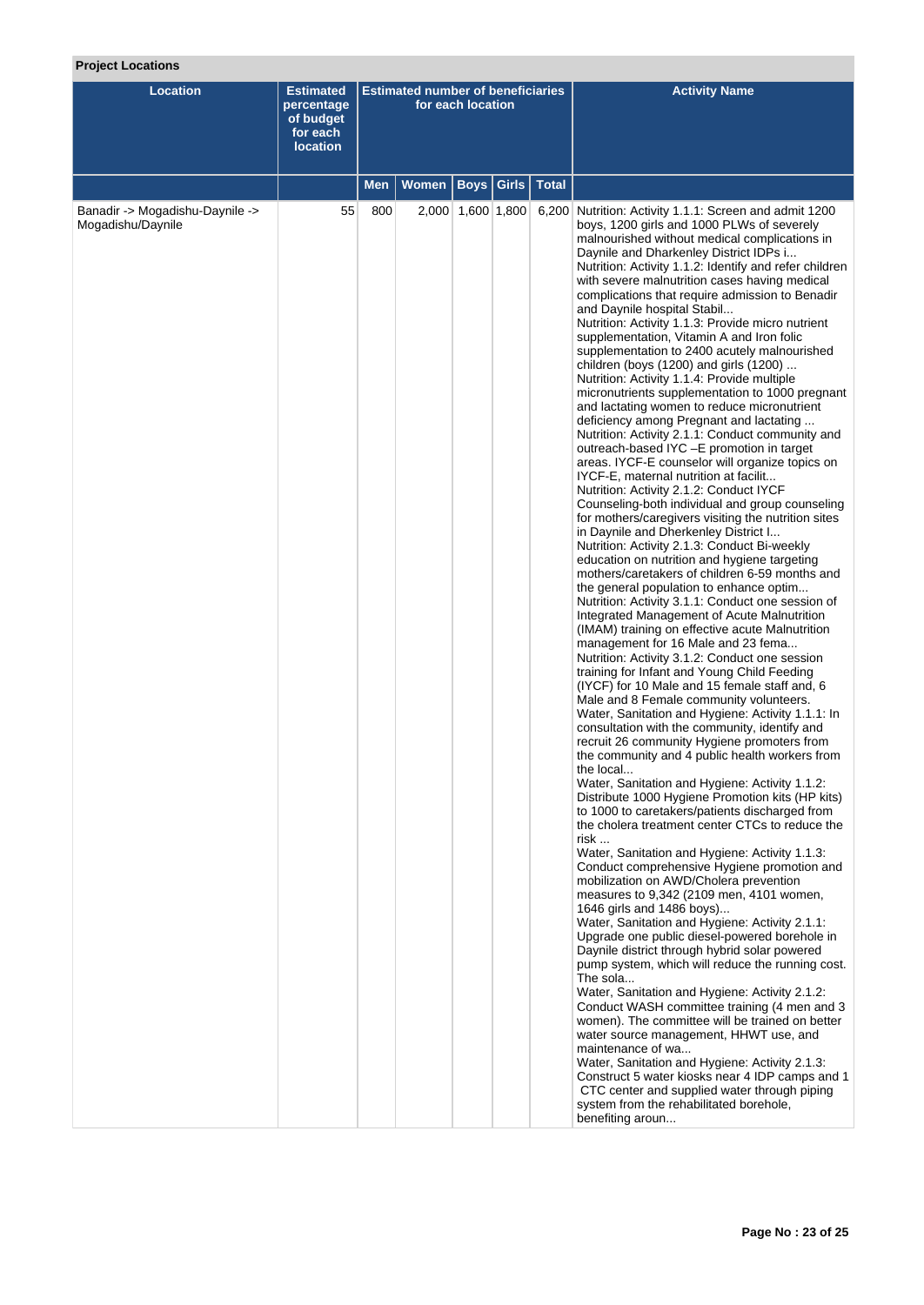| Banadir -> Mogadishu-Dharkenley<br>-> Mogadishu/Dharkenley | 45 | 610 |  |  | 1,901 1,400 1,400 5,311 Nutrition: Activity 1.1.1: Screen and admit 1200<br>boys, 1200 girls and 1000 PLWs of severely<br>malnourished without medical complications in<br>Daynile and Dharkenley District IDPs i<br>Nutrition: Activity 1.1.2: Identify and refer children<br>with severe malnutrition cases having medical<br>complications that require admission to Benadir<br>and Daynile hospital Stabil<br>Nutrition: Activity 1.1.3: Provide micro nutrient<br>supplementation, Vitamin A and Iron folic<br>supplementation to 2400 acutely malnourished<br>children (boys (1200) and girls (1200)<br>Nutrition: Activity 1.1.4: Provide multiple<br>micronutrients supplementation to 1000 pregnant<br>and lactating women to reduce micronutrient<br>deficiency among Pregnant and lactating<br>Nutrition: Activity 2.1.1: Conduct community and<br>outreach-based IYC -E promotion in target<br>areas. IYCF-E counselor will organize topics on<br>IYCF-E, maternal nutrition at facilit<br>Nutrition: Activity 2.1.2: Conduct IYCF<br>Counseling-both individual and group counseling<br>for mothers/caregivers visiting the nutrition sites<br>in Daynile and Dherkenley District I<br>Nutrition: Activity 2.1.3: Conduct Bi-weekly<br>education on nutrition and hygiene targeting<br>mothers/caretakers of children 6-59 months and<br>the general population to enhance optim<br>Nutrition: Activity 3.1.1: Conduct one session of<br>Integrated Management of Acute Malnutrition<br>(IMAM) training on effective acute Malnutrition<br>management for 16 Male and 23 fema<br>Nutrition: Activity 3.1.2: Conduct one session<br>training for Infant and Young Child Feeding<br>(IYCF) for 10 Male and 15 female staff and, 6<br>Male and 8 Female community volunteers.<br>Water, Sanitation and Hygiene: Activity 1.1.1: In<br>consultation with the community, identify and<br>recruit 26 community Hygiene promoters from<br>the community and 4 public health workers from<br>the local<br>Water, Sanitation and Hygiene: Activity 1.1.2:<br>Distribute 1000 Hygiene Promotion kits (HP kits)<br>to 1000 to caretakers/patients discharged from<br>the cholera treatment center CTCs to reduce the<br>risk<br>Water, Sanitation and Hygiene: Activity 1.1.3:<br>Conduct comprehensive Hygiene promotion and<br>mobilization on AWD/Cholera prevention<br>measures to 9,342 (2109 men, 4101 women,<br>1646 girls and 1486 boys)<br>Water, Sanitation and Hygiene: Activity 2.1.1:<br>Upgrade one public diesel-powered borehole in<br>Daynile district through hybrid solar powered<br>pump system, which will reduce the running cost.<br>The sola<br>Water, Sanitation and Hygiene: Activity 2.1.2:<br>Conduct WASH committee training (4 men and 3<br>women). The committee will be trained on better<br>water source management, HHWT use, and<br>maintenance of wa<br>Water, Sanitation and Hygiene: Activity 2.1.3: |
|------------------------------------------------------------|----|-----|--|--|----------------------------------------------------------------------------------------------------------------------------------------------------------------------------------------------------------------------------------------------------------------------------------------------------------------------------------------------------------------------------------------------------------------------------------------------------------------------------------------------------------------------------------------------------------------------------------------------------------------------------------------------------------------------------------------------------------------------------------------------------------------------------------------------------------------------------------------------------------------------------------------------------------------------------------------------------------------------------------------------------------------------------------------------------------------------------------------------------------------------------------------------------------------------------------------------------------------------------------------------------------------------------------------------------------------------------------------------------------------------------------------------------------------------------------------------------------------------------------------------------------------------------------------------------------------------------------------------------------------------------------------------------------------------------------------------------------------------------------------------------------------------------------------------------------------------------------------------------------------------------------------------------------------------------------------------------------------------------------------------------------------------------------------------------------------------------------------------------------------------------------------------------------------------------------------------------------------------------------------------------------------------------------------------------------------------------------------------------------------------------------------------------------------------------------------------------------------------------------------------------------------------------------------------------------------------------------------------------------------------------------------------------------------------------------------------------------------------------------------------------------------------------------------------------------------------------------------------------------------------------------------------------------------------------------------------|
|                                                            |    |     |  |  | Construct 5 water kiosks near 4 IDP camps and 1<br>CTC center and supplied water through piping<br>system from the rehabilitated borehole,<br>benefiting aroun                                                                                                                                                                                                                                                                                                                                                                                                                                                                                                                                                                                                                                                                                                                                                                                                                                                                                                                                                                                                                                                                                                                                                                                                                                                                                                                                                                                                                                                                                                                                                                                                                                                                                                                                                                                                                                                                                                                                                                                                                                                                                                                                                                                                                                                                                                                                                                                                                                                                                                                                                                                                                                                                                                                                                                               |

# **Documents**

| <b>Category Name</b>                | <b>Document Description</b>                                                                |
|-------------------------------------|--------------------------------------------------------------------------------------------|
| <b>Project Supporting Documents</b> | SOYDA IDP Locations IERT Dharkenley Kahda and Daynile<br>Districts.xlsx                    |
| <b>Project Supporting Documents</b> | Revised SOYDA IDP Locations IERT Dharkenley Kahda and Daynile<br>Districts 12 04 2018.xlsx |
| <b>Project Supporting Documents</b> | Final SOYDA IDPs In Daynile and Dharkenley Districts 04 05 2018<br>.xlsx                   |
| <b>Budget Documents</b>             | Revised BOQ IERT 04-03-2018.xls                                                            |
| <b>Budget Documents</b>             | Revised BOQ IERT 12-04-2018.xls                                                            |